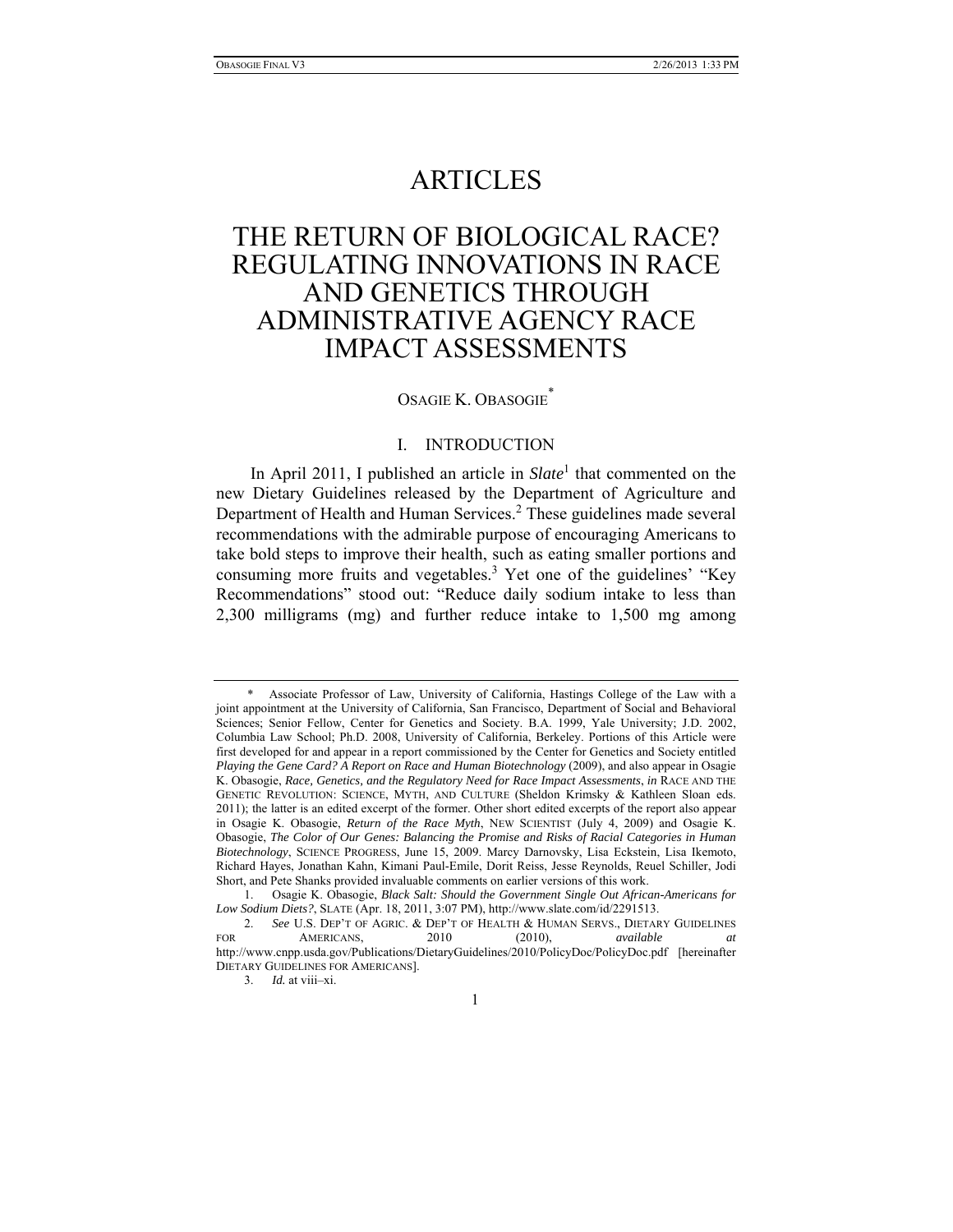persons who are 51 and older and *those of any age who are African American* or have hypertension, diabetes, or chronic kidney disease."<sup>4</sup>

There are certainly prudent medical reasons why older individuals and those with preexisting conditions should consume less salt.<sup>5</sup> But, should this apply to all Black people? In the *Slate* article, I examined the scant support for treating race as a biological risk factor and the overwhelming evidence suggesting that social determinants of health<sup>6</sup>—poverty, stress linked to discrimination, and lack of access to healthy food in urban environments, among other factors—may better explain Blacks' higher rates of hypertension and other sodium-related chronic diseases.<sup>7</sup> Although I expected this perspective to generate pushback in the online comments section, the *Slate* article elicited something unusual and unexpected: interest from a White supremacist website.<sup>8</sup> White-Pride.org reposted the article in its entirety, alongside articles titled *Blacks Made Up Majority of All Serial Killers Last Decade*; *Obama Spent March Obsessed with Basketball, Not Learning About Who He Was Bombing*; and *Obama "Birth Certificate" Contains Adobe Illustrator Editing Data*. It initially seemed strange to me that a website devoted to news and commentary of this character would be interested in an article about government recommendations pertaining to salt intake. But their interest eventually became clear as some comments implied skepticism toward any claim that social determinants cause racial disparities. Instead, the comments suggested that fundamental differences between Whites and minorities explained Blacks' poor health outcomes, and these outcomes were simply an indication of Blacks' overall inferiority.

A colleague of mine experienced a similar situation. Esteban González Burchard, a geneticist at the University of California, San Francisco,

<sup>4.</sup> *Id.* at 21 (emphasis added).

<sup>5.</sup> *See* Obasogie, *supra* note 1. *See also Salt: Most Americans Should Consume Less Sodium*, CDC, http://www.cdc.gov/salt (last updated Dec. 21, 2011).

<sup>6.</sup> The World Health Organization defines social determinants of health as:

<sup>[</sup>T]he conditions in which people are born, grow, live, work and age, including the health system. These circumstances are shaped by the distribution of money, power and resources at global, national and local levels, which are themselves influenced by policy choices. The social determinants of health are mostly responsible for health inequities—the unfair and avoidable differences in health status seen within and between countries.

*Social determinants of health*, WORLD HEALTH ORG., http://www.who.int/social\_determinants/en (last visited Dec. 2, 2012).

<sup>7.</sup> Obasogie, *supra* note 1.

<sup>8.</sup> *See* WHITE-PRIDE, http://white-pride.org/2011/04/should-the-government-single-out-africanamericans-for-low-sodium-diets (last visited Apr. 20, 2011). This website has since been taken down and is no longer accessible.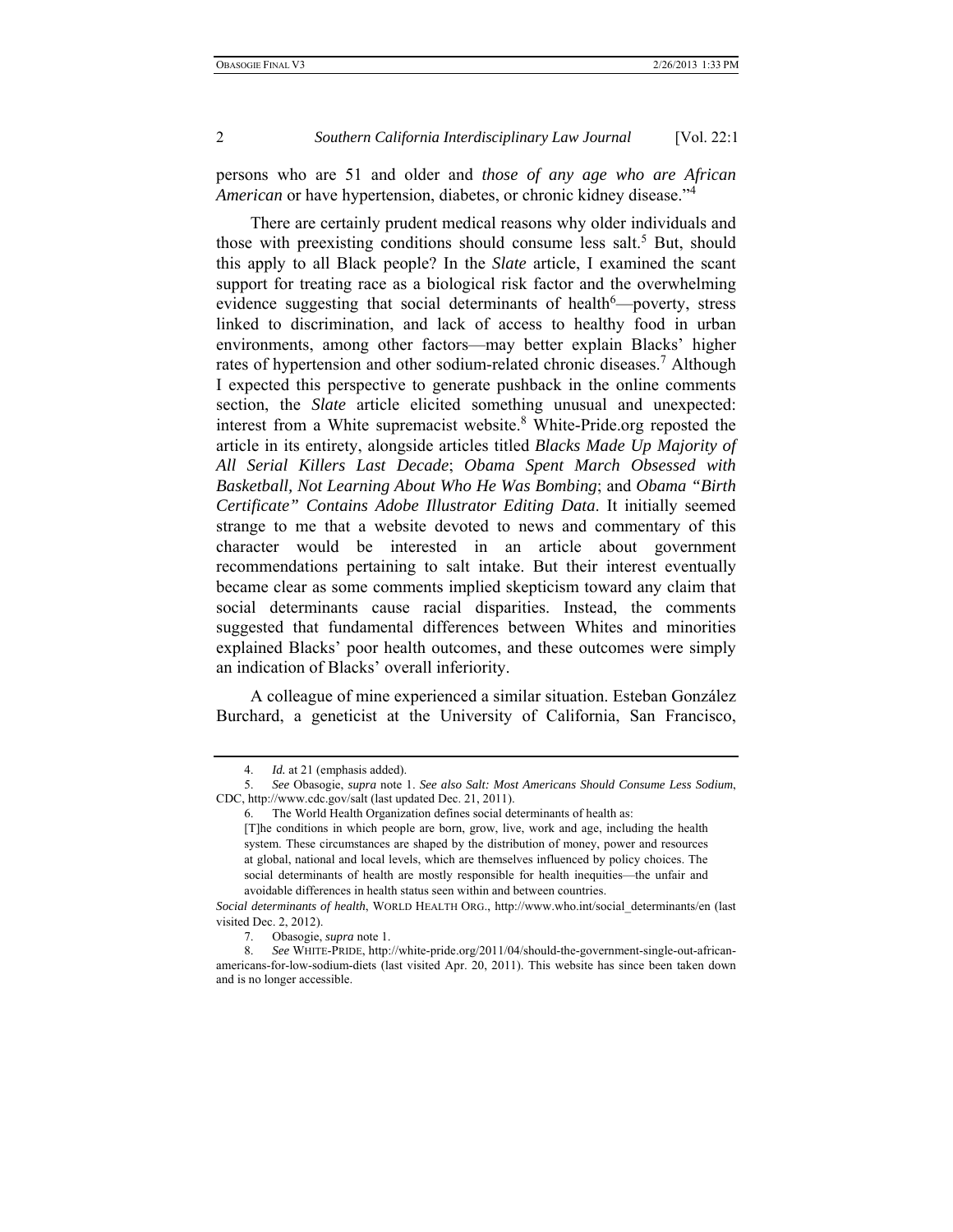researches asthma disparities in Latino communities; Puerto Ricans have the highest asthma prevalence, morbidity, and mortality, while Mexicans have the lowest.<sup>9</sup> Much of Burchard's research focuses on finding the genetic differences that may explain these disparities both within and among racial groups in order to develop treatments to improve minority health.<sup>10</sup> Imagine Burchard's surprise when he received an e-mail in 2007 from former Louisiana politician—and former Grand Wizard for the Ku Klux Klan—David Duke, $<sup>11</sup>$  commending him for his research:</sup>

 I do think your work and others who show real biological differences between races is important. You show that race is truly real, not a societal construct or some sort of conspiracy theory. As you know, there are about 135 breeds (races) of dogs that are all part of the same species. They can all interbreed just as the human races can. Who can deny the differences in appearance, character, and physiology between dog breeds that can vary as much as the Maltese and the Great Dane? . . . Are we so blinded by egalitarian dogma that we can't see the obvious differences in human races and their expressions in culture? As you are well aware, dog races, similarly to human races, have diseases that are specific to them.

 The truth is, when it comes to human racial differences, we live in a world in which believing that "there is no such thing as human races" has become a religion, and those who recognize the realities of human races have become heretics who are called "racists."<sup>12</sup>

Another colleague, Dorothy Roberts, a professor of law and sociology at the University of Pennsylvania, experienced a similarly strange dynamic at an April 2006 conference on race-based medicine at the Massachusetts Institute of Technology.<sup>13</sup> Roberts presented a paper on the lack of

<sup>9.</sup> Esteban González Burchard et al., *Lower Bronchodilator Responsiveness in Puerto Rican than in Mexican Subjects with Asthma*, 169 AM. J. RESPIRATORY & CRITICAL CARE MED. 386 (2004).

<sup>10.</sup> *See e.g.*, Rajesh Kuman et al., *Genetic Ancestry in Lung-Function Predictions*, 363 NEW ENG. J. MED. 321 (2010); Rasika A. Mathias et al., *A Genome-Wide Association Study on African-Ancestry Populations for Asthma*, 125 J. ALLERGY & CLINICAL IMMUNOLOGY 336 (2010); Haig Tcheurekdjian et al., *ALOX5AP and LTA4H Polymorphisms Modify Augmentation of Bronchodilator Responsiveness by Leukotriene Modifiers in Latinos*, 126 J. ALLERGY & CLINICAL IMMUNOLOGY 853 (2010).

<sup>11.</sup> B. Drummond Ayres Jr., *Political Briefing; Republicans Decide To Ignore David Duke*, N.Y. TIMES, Apr. 18, 1999, http://www.nytimes.com/1999/04/18/us/political-briefing-republicansdecide-to-ignore-david-duke.html; David Firestone, *A Dealing with David Duke Haunts Louisiana Governor*, N.Y. TIMES, June 22, 1999, http://www.nytimes.com/1999/06/22/us/a-dealing-with-davidduke-haunts-louisiana-governor.htm.

<sup>12.</sup> David Duke, *Race & Medicine: A Reply from David Duke*, DAVID DUKE (Mar. 10, 2007, 4:52 AM), http://www.davidduke.com/general/race-and-medicine-a-reply-from-david-duke-to-a-quoteof-dr-esteban-burchard\_1886.html.

<sup>13.</sup> Anne Pollock, Medicating Race: Heart Disease and Durable Preoccupations with Difference (May 1, 2007) (unpublished Ph.D. dissertation, Massachusetts Institute of Technology) (on file with author); DOROTHY ROBERTS, FATAL INVENTION: HOW SCIENCE, POLITICS, AND BIG BUSINESS RE-CREATE RACE IN THE TWENTY-FIRST CENTURY 183–85 (2011).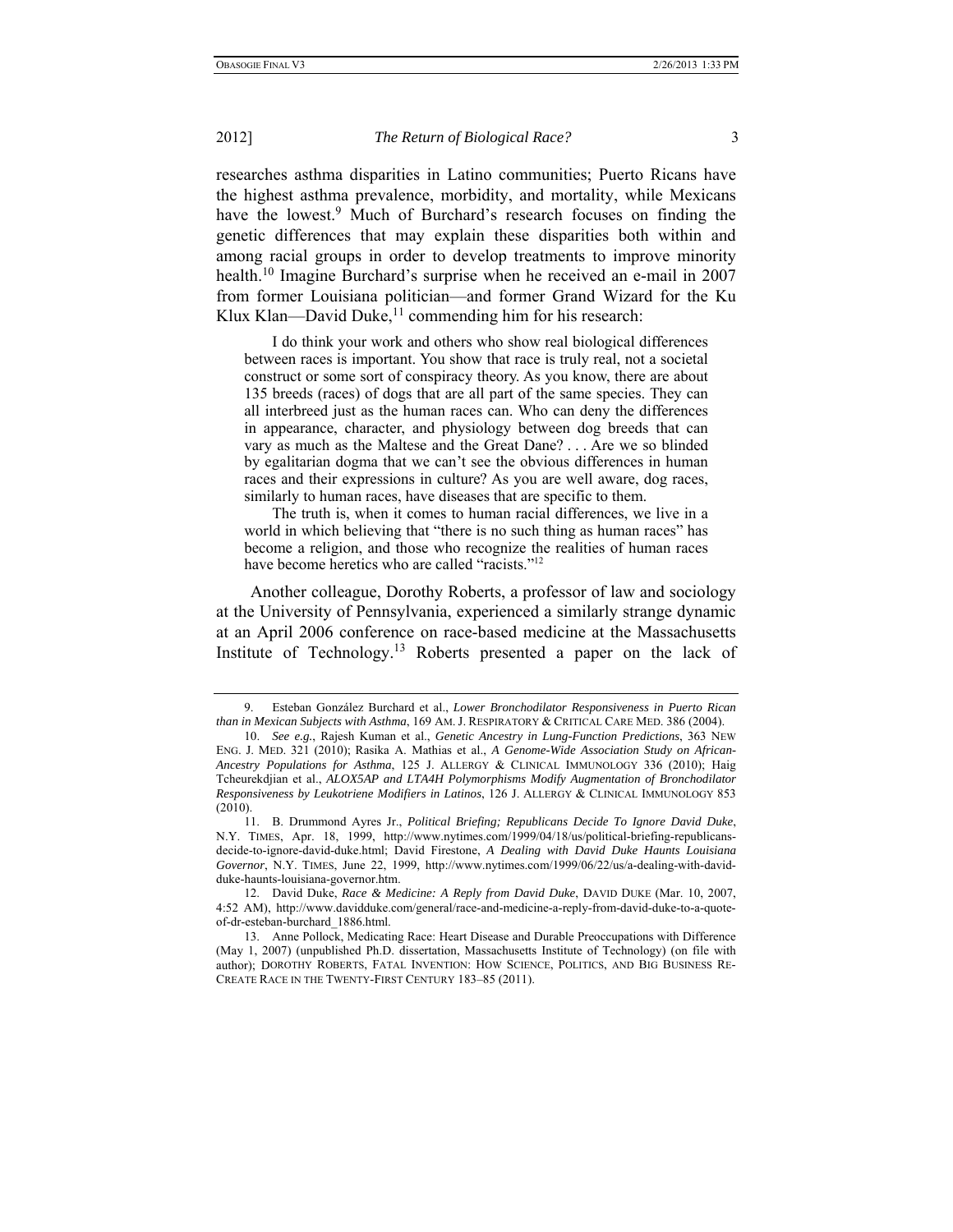consensus within the African American community on race-based medicine, or drugs that claim to be tailored to treat diseases in specific racial groups.14 Roberts described the diverse viewpoints within the Black community—from those who were skeptical of treating social categories of race as biologically-relevant labels to those who believe race-based medicine is an important step in resolving racial disparities in health. At the end of the talk, Juan Cofield, President of the NAACP's New England Chapter, stood up and vigorously criticized Roberts by shouting, "There is consensus in the Black community that [BiDil, the first race-based medication for Blacks with heart failure,] is good for black people."15 He then accused Roberts, who has had a celebrated career promoting racial justice and fighting health care inequalities, as irresponsibly jeopardizing Black people's lives and suggested that their blood would be on her hands.<sup>16</sup> Without blinking, Roberts calmly replied: "there isn't a consensus [about BiDil] among black people *in this room*,"<sup>17</sup> let alone among all members of the Black community, as Cofield suggested.

These three situations reflect a growing crisis in lay and scholarly perspectives on race: a renewed legitimacy in what can be called "biological race," or the idea that social categories of race reflect inherent biological differences that explain racial groups' disparate social and health outcomes. Ever since the end of World War II—when the Holocaust exposed the horrors that ideas about biological race can produce—laws and social norms sympathetic to the idea that race is a social construction have fostered egalitarian sentiments. The social constructionist view explicitly rejects biological race, promoting instead the notion that different outcomes and abilities between races are linked to the privileges and burdens that society places on each group.<sup>18</sup> This idea has been the intellectual foundation for advances in civil rights, human rights, and constitutional law.<sup>19</sup> Modern notions of social and legal equality are premised on the concept that race reflects mere superficial differences and that variations in human abilities do not fall along racial lines.

But new developments in genetic research are rehabilitating biological explanations for racial differences and disparities, creating unprecedented

<sup>14.</sup> ROBERTS, *supra* note 13, at 184. *See also* Pollock, *supra* note 13.

<sup>15.</sup> Pollock, *supra* note 13. *See also* ROBERTS, *supra* note 13, at 184 ("Juan Cofield stood up in the audience and emotionally objected. 'There *is* consensus supporting BiDil,' he shouted at me.").

<sup>16.</sup> ROBERTS, *supra* note 13, at 184. 17. Pollock, *supra* note 13.

<sup>18.</sup> *See infra* Part II.G.

<sup>19.</sup> *See infra* Part II.G.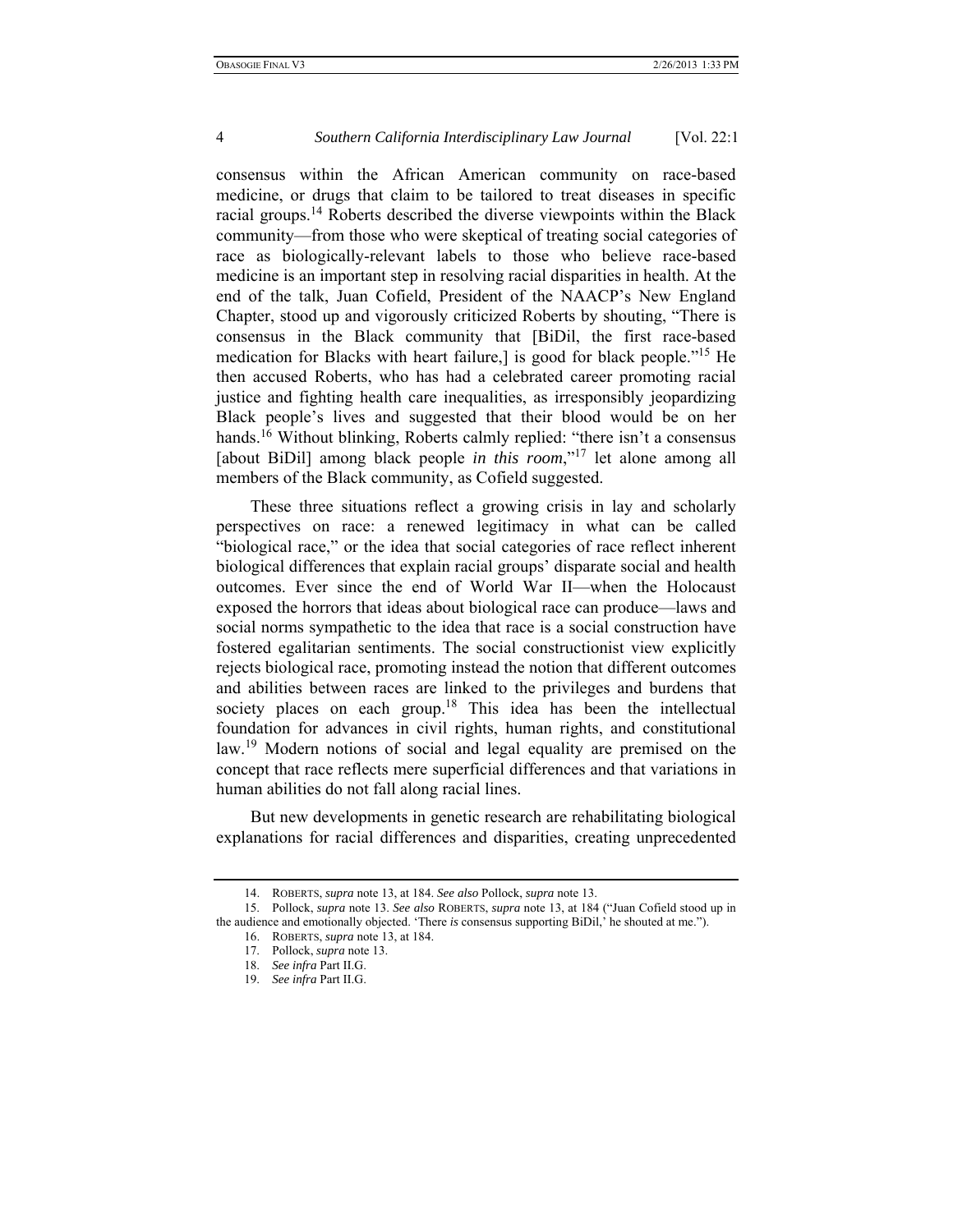tensions for the regulatory state. For example, race-based medicines promise drugs that are tailored for optimal use in particular groups,  $2^0$ genetic ancestry tests claim to offer the ability to determine individuals' racial and ethnic origins,<sup>21</sup> and certain applications of DNA forensics leverage biological understandings of race to identify criminal suspects.<sup>22</sup> Compared to historical discussions on biological race, these new developments present a dramatic shift in tone. Past claims concerning biological race were used explicitly to subordinate racial minorities while current claims are often articulated as efforts to help reduce inequality by, for example, providing innovative mechanisms to resolve health disparities. What connects past and present, however, is a persistent belief in racial typologies, or that social categories of race reflect distinct biological groupings that are linked to essential traits and behaviors. It is through this shared thread of typological thinking that past ideas concerning racial hierarchy and meanings can be preserved in new technologies that may be facially benign or beneficent.

This tonal shift is significant because the line between discriminatory and ostensibly beneficial uses of biological race is neither bright nor intuitive. For example, the aforementioned federal dietary guidelines treat race as a biological risk factor of the same consequence as advanced age or having diabetes for the laudable purpose of reducing health disparities in sodium-related diseases.<sup>23</sup> On the other hand, those on White-Pride.org may embrace the very same biological understanding of racial disparities in health, but for a different reason: to assert Whites' inherent superiority.<sup>24</sup> Similarly, Burchard's research looking for genetic variations linked to asthma is motivated by an attempt to reduce racial disparities, while Duke's support of this type of research most likely stems from a White-supremacist belief that minorities' health problems are a function of their inferior physiology. And, although Roberts's skepticism toward race-based medicine follows, in part, from a concern that the questionable science behind this approach might reinvent biological notions of race in a manner that ultimately disserves minority communities,<sup>25</sup> the NAACP and other

<sup>20.</sup> *See infra* Part III.A.

<sup>21.</sup> *See infra* Part III.B.

<sup>22.</sup> *See infra* Part III.B.

<sup>23.</sup> DIETARY GUIDELINES FOR AMERICANS, *supra* note 2, at 55.

<sup>24.</sup> See the discussion of White-Pride.org, *supra* note 8.

<sup>25.</sup> ROBERTS, *supra* note 13, at 185 ("NitroMed did not make money from a drug that was developed to treat heart failure in black patients. It made money by converting a drug for heart failure into a drug for African Americans based on unsubstantiated claims about racial difference.").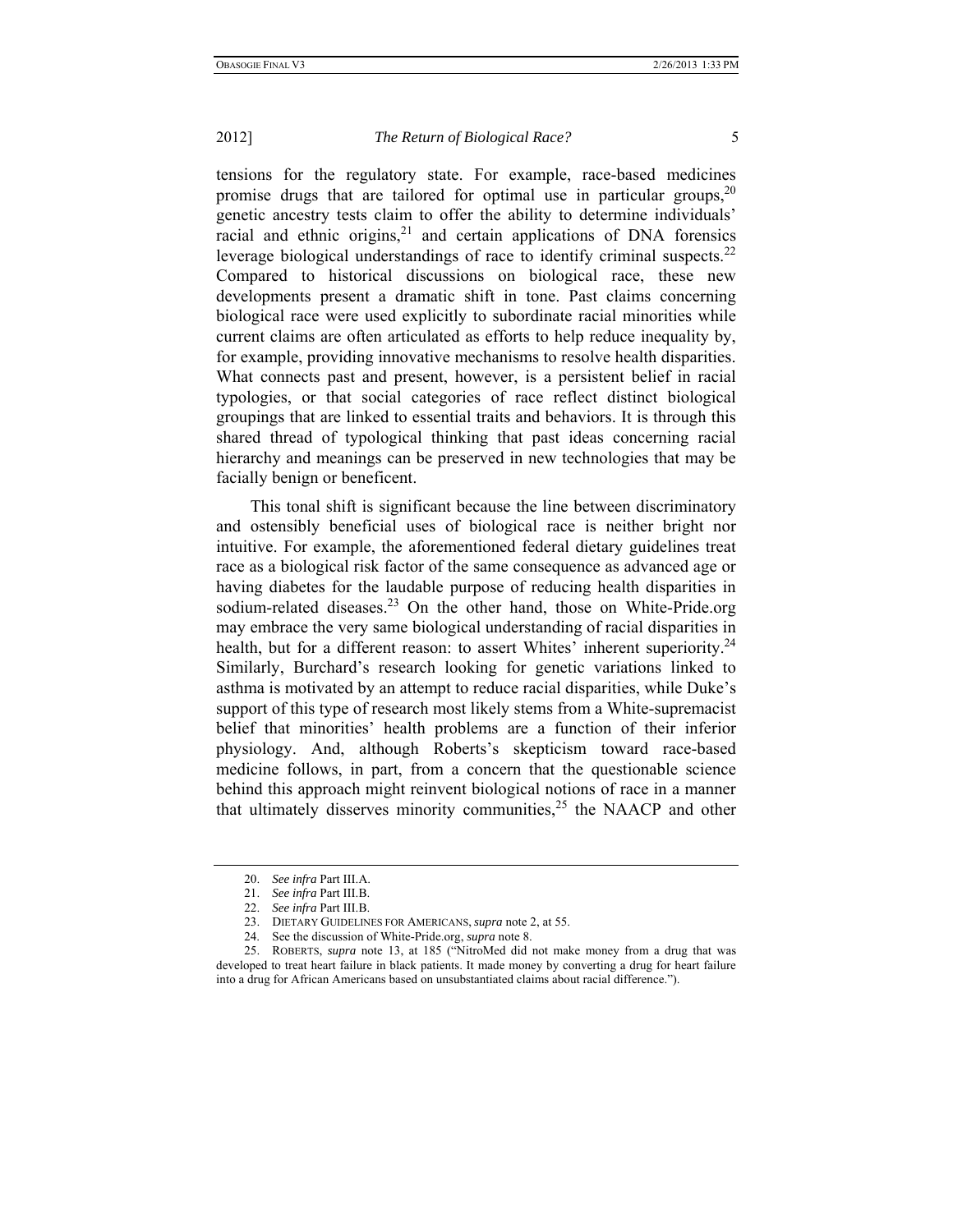groups claiming to represent the Black community have endorsed racebased medicine as a way to resolve racial disparities in health outcomes.<sup>26</sup>

These tensions raise a critical legal and regulatory question: given the extraordinary amount of suffering linked to past government-enforced notions of biological race—from slavery to eugenics to Tuskegee—how are we to know when these new articulations further racial subordination or advance racial justice? This dichotomy draws attention to the remarkable stakes involved in devising sound regulatory approaches to vet new innovations premised upon biological understandings of racial difference and disparities. Overly permissive oversight mechanisms may allow problematic claims about race and genetics to engender discrimination and exacerbate racial inequality. On the other hand, excessively strict regulations may prevent potentially beneficial applications from helping those most in need. Because the intent behind the development of new technologies is not dispositive of the actual effect they will have on minorities or public conceptions of race, a broader assessment of these new technologies' impact is needed to inform regulatory decision-making.

This Article proposes race impact assessments as a new regulatory model for administrative agencies that creates a collaborative and deliberative space for multiple stakeholders to provide recommendations to regulators about how to balance the risks and benefits of new technologies that have the potential to give undue legitimacy to biological race. I draw upon prior impact assessment work in environmental law and other fields in which government agencies thoroughly assess new innovations' broader impact before going forward. For example, just as an environmental impact assessment pursuant to the National Environmental Policy Act ("NEPA") would look at the many ways a proposed federal highway might affect the surrounding environment and ecosystems, I similarly argue that proper regulation of new technologies that implicate race must also engage in a prospective assessment of their potential impact on racial minorities and public understandings of race.

By proposing race impact assessments in this Article, I make a critical departure from mainstream legal and policy discussions on regulating the use of racial categories in science in at least two ways. First, the scholarly conversation and regulatory focus regarding developments pertaining to

<sup>26.</sup> *Id.* at 184 ("According to [the NAACP's] view, the urgent crisis of African American heart disease must take precedence over political objections to the use of race as biomedical category. Indeed, these objections are seen as a form of racial discrimination or betrayal on grounds that they block black heart patients' access to the medicines they need.").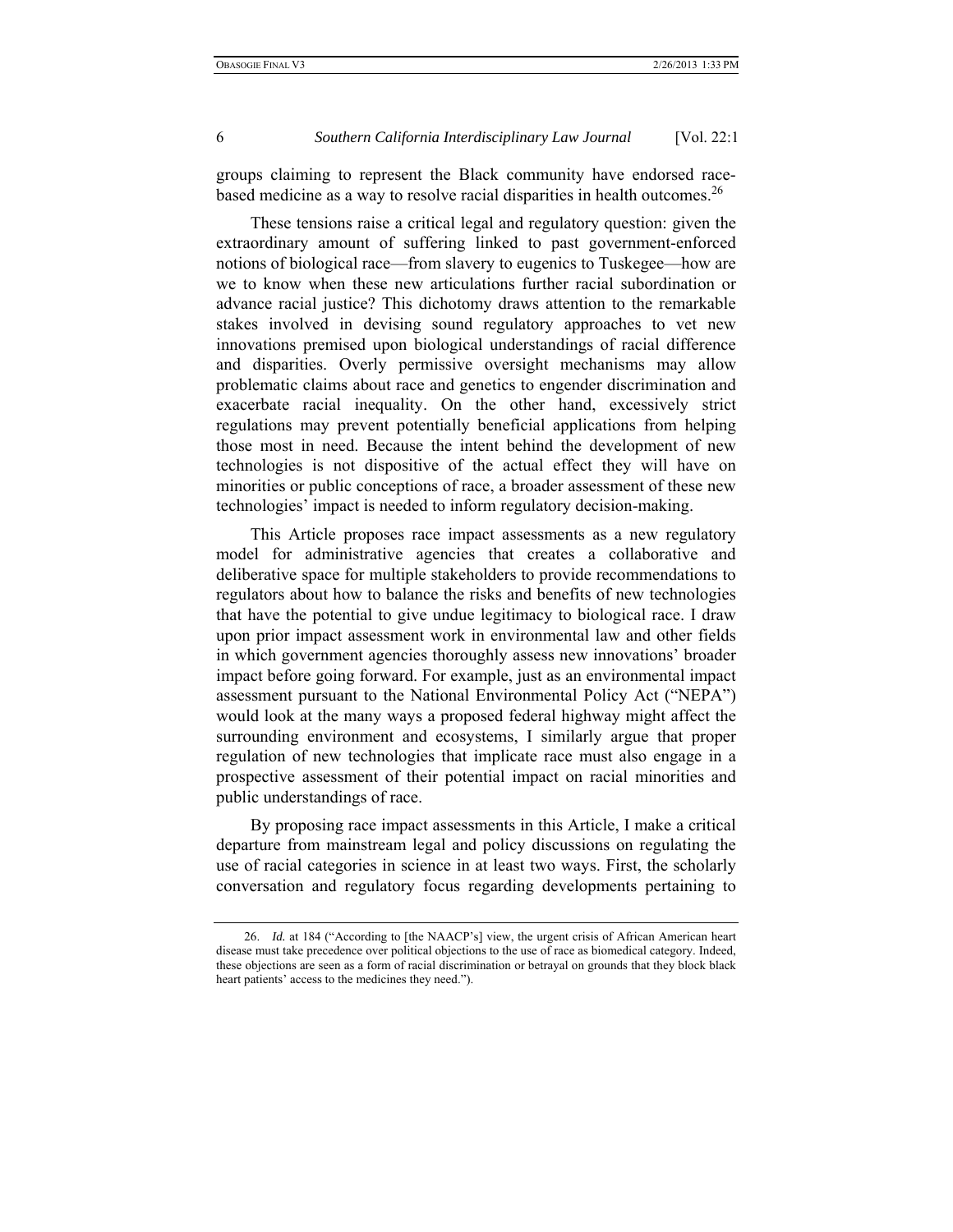race and genetics have disproportionately centered on biomedicines (such as BiDil) without simultaneously examining how other biotechnologies are also giving new legitimacy to biological race.<sup>27</sup> Genetic ancestry tests that use a direct-to-consumer model to give individuals information on their racial and ethnic backgrounds are reinforcing public understandings of race as a biologically-based, genetic entity that can be known by simply swabbing one's cheek and mailing the results to a laboratory. Similarly, criminal investigators are using biotechnologies that implicate race in forensic investigations, which can influence public understandings of racial difference and has a distinct impact on minority communities. For example, law enforcement officials are using genetic analyses of unknown biological samples at crime scenes to develop visual depictions of possible suspects. This can include characteristics such as skin color, eye color, and facial features that ostensibly point directly to a suspect's racial appearance.<sup>28</sup> By arguing for race impact assessments that examine regulatory needs in all three areas—biomedicine, genetic ancestry tests, and DNA forensics—this proposal is able to assess these technologies' synergistic effects across multiple fields and provide a more holistic regulatory mechanism that balances risks and benefits.

Secondly, a significant and influential thread of the literature on regulating race-based biotechnologies draws upon constitutional law for a set of normative rules to govern if, how, and when new applications that use race as a biological marker of human difference should be made publically available.29 As a second departure, this Article's proposed model does not rely on constitutional law to provide a set of normative rules to govern these technologies. Rather, I argue that administrative agencies the Food and Drug Administration ("FDA") with regard to race-based medicine, the Federal Trade Commission ("FTC") with regard to genetic

<sup>27.</sup> *See, e.g*., M. Gregg Bloche, *Race-Based Therapeutics*, 351 NEW ENG. J. MED. 2035 (2006); Richard S. Cooper et al., *Race and Genomics*, 348 NEW ENG. J. MED. 1166 (2003); Carlos Bustamante et al., *Genomics for the World*, 475 NATURE 163 (2011).

<sup>28.</sup> Gautum Naik, *To Sketch a Thief: Genes Draw Likeness of Suspects*, WALL ST. J., Mar. 27, 2009, at A9.

<sup>29.</sup> *See* Jonathan Kahn, *Genes, Race, and Population: Avoiding a Collision of Categories*, 96 AM. J. PUB. HEALTH 1965 (2006) [hereinafter Kahn, *Genes, Race, and Population*]; Erik Lillquist & Charles A. Sullivan, *The Law and Genetics of Racial Profiling in Medicine*, 39 HARV. C.R.-C.L. L. REV. 391 (2004); Osagie K. Obasogie, *Beyond Best Practices: Strict Scrutiny as a Regulatory Model for Race-Specific Medicines*, 36 J.L. MED. & ETHICS 491 (2008); Kimani Paul-Emile, *The Regulation of Race in Science*, 80 GEO. WASH. L. REV. 1115 (2012); Dorothy Roberts, *Legal Constraints on the Use of Race in Biomedical Research: Toward a Social Justice Framework*, 34 J.L. MED. & ETHICS 526 (2006); David E. Winickoff & Osagie K. Obasogie, *Race Specific Drugs: Regulatory Trends and Public Policy*, 29 TRENDS IN PHARMACOLOGICAL SCI. 277 (2008).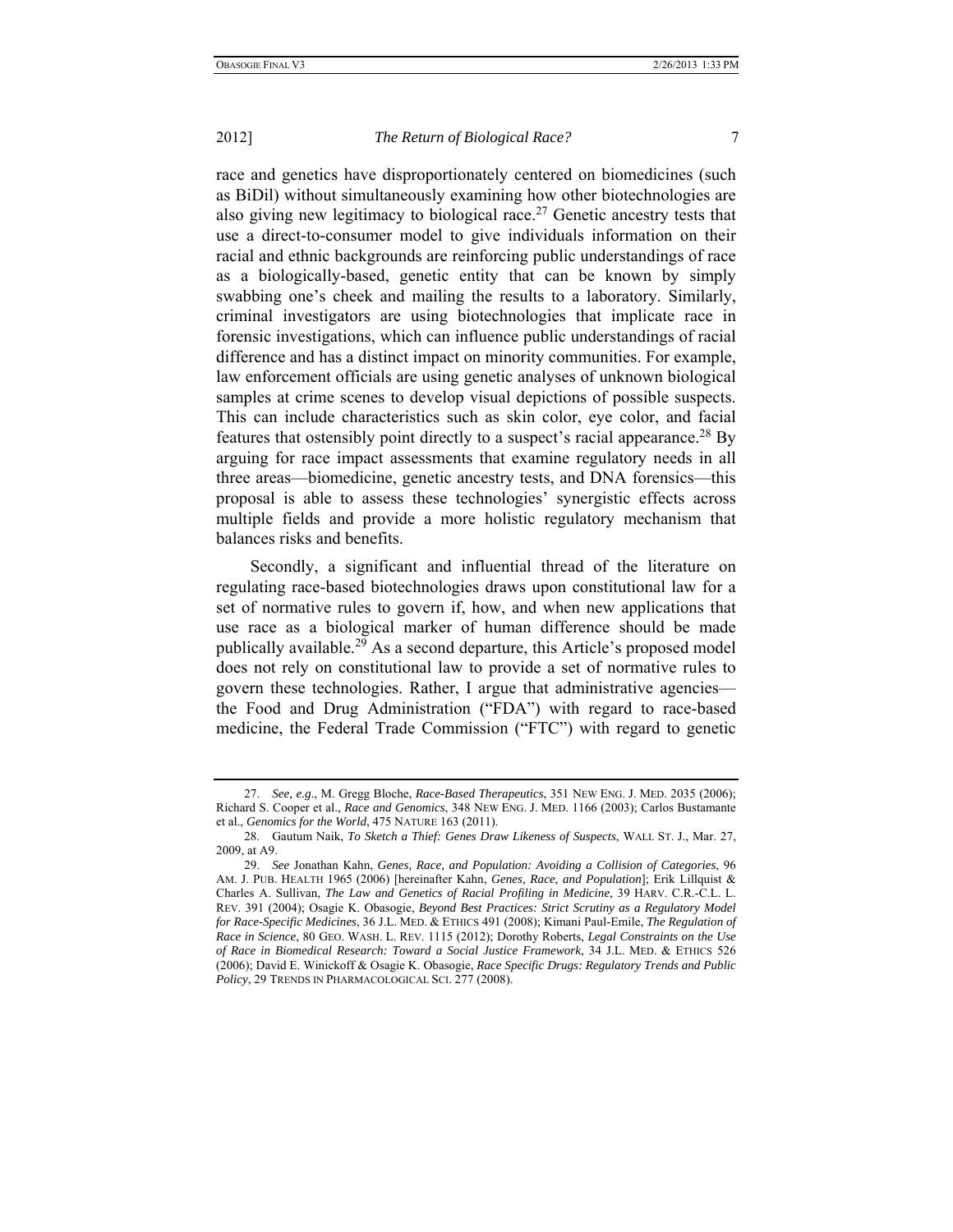ancestry tests, and the Federal Bureau of Investigation ("FBI") with regard to DNA forensics—should be used as normative spaces to conduct race impact assessments that collaboratively investigate and discuss the potential impact these technologies might have for racial minorities and the idea of race.

This Article proceeds in four additional parts. In Part II, I provide a brief history of biological race and law's complicity in promoting racial typologies. By uncritically accepting scientific claims premised upon biological race, law has played a central role in promoting this pernicious way of thinking about human difference. This rich history situates this Article's broader claim that state and federal governments' past involvement in subordinating racial minorities through legal enforcements premised upon biological race obligate them to now implement oversight mechanisms such as race impact assessments to prevent such subordination from reoccurring. In Part III, I discuss three developments in human biotechnology that draw upon biological race and may have a particular impact on racial minorities: race-based medicine, genetic ancestry tests, and DNA forensics. In that section, I assess the scientific promise and limitations of these developments and highlight the concerns they raise with respect to renewing legitimacy in biological race in ways that may be harmful. In Part IV, I propose race impact assessments as a regulatory model for administrative agencies to balance these technologies' potential risks and benefits. I then conclude with a discussion about why this proposed model is urgent for the future of racial justice.

# II. LAW, SCIENCE, AND BIOLOGICAL RACE: HISTORY AS CONTEXT

This Section briefly examines the ascension of biological understandings of racial difference in the United States in the nineteenth and twentieth centuries, with a particular emphasis on the central role that law and science played in producing and embedding its significance. This is far from an exhaustive history; several books have been devoted to describing the development of racial thought in the West.<sup>30</sup> Rather, this Section is designed to briefly sketch the trajectory of racial thought that has oriented itself around biology in order to understand the continuities and

<sup>30.</sup> *See, e.g.*, GEORGE M. FREDRICKSON, THE BLACK IMAGE IN THE WHITE MIND: THE DEBATE ON AFRO-AMERICAN CHARACTER AND DESTINY, 1817–1914 (1971); WINTHROP D. JORDAN, WHITE OVER BLACK: AMERICAN ATTITUDES TOWARD THE NEGRO, 1550–1812 (1968) [hereinafter JORDAN, WHITE OVER BLACK].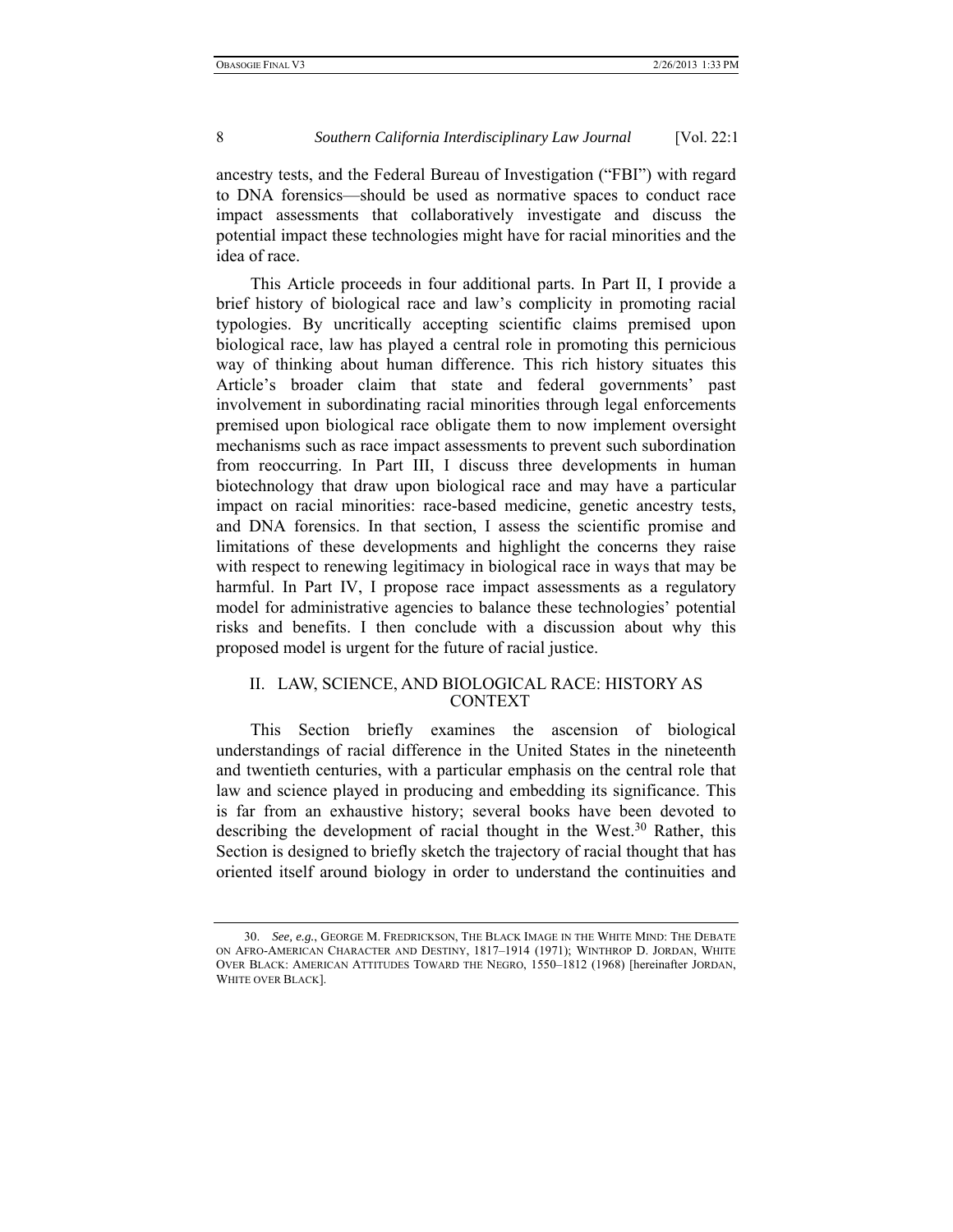discontinuities between past and current articulations of biological race. The legal moments attended to in this Section—anti-miscegenation laws, immigration laws, and eugenics—serve as guideposts for understanding the unholy alliance between law and science in fostering the growth of biological race. The main point is that biological understandings of racial difference emerged at specific historical moments in response to particular social, economic, and political conditions filtered through scientific articulations of biological race. These understandings were promoted and maintained through the force of law to justify racial subordination. Law's central role in absorbing, disseminating, and embedding past scientific justifications for biological race explains why it must now carefully attend to modern discussions of biological race as a way to atone for its past complicity in furthering racial injustice.

#### A. SCIENTIFIC RACISM AND DARWINISM

With regard to American race relations, religious and cultural differences have framed social categories of race as a reflection of inherent group differences since England's earliest contact with people of color in Africa and the New World in the sixteenth and seventeenth centuries.<sup>31</sup> Distinctions between Christians and heathens on the one hand and civilized and savage peoples on the other gave content to what became increasingly racialized group distinctions that were thought of as innate differences driven by inborn abilities and disabilities.<sup>32</sup> These perceived lines of difference served as a basis from which to determine human worth that, along with various social dynamics and economic needs, led to the development of racialized slavery in much of the New World and the American colonies.<sup>33</sup>

Science has a long history of using quantitative methods to show that there are measureable physical distinctions between racial groups that explain differences and disparities in social and health outcomes. The

<sup>31. &</sup>quot;[T]he English experience was markedly different from that of the Spanish and Portuguese who for centuries had been in close contact with North Africa and had actually been invaded and subjected by people both darker and more 'highly civilized' than themselves." WINTHROP JORDAN, THE WHITE MAN'S BURDEN: HISTORICAL ORIGINS OF RACISM IN THE UNITED STATES 10 (1974) [hereinafter JORDAN, WHITE MAN'S BURDEN].

<sup>32.</sup> *Id.* ("Englishmen and Christians everywhere were sufficiently acquainted with the concept of heathenism that they confronted its living representatives without puzzlement. Certainly the rather sudden discovery that the world was teeming with heathen people made for heightened vividness and urgency in the longstanding problem; but it was the fact this problem was already well formulated long before contact with Africa which proved important in shaping English reaction to the Negro's defective religious condition.").

<sup>33.</sup> *See generally,* JORDAN, WHITE OVER BLACK, *supra* note 30.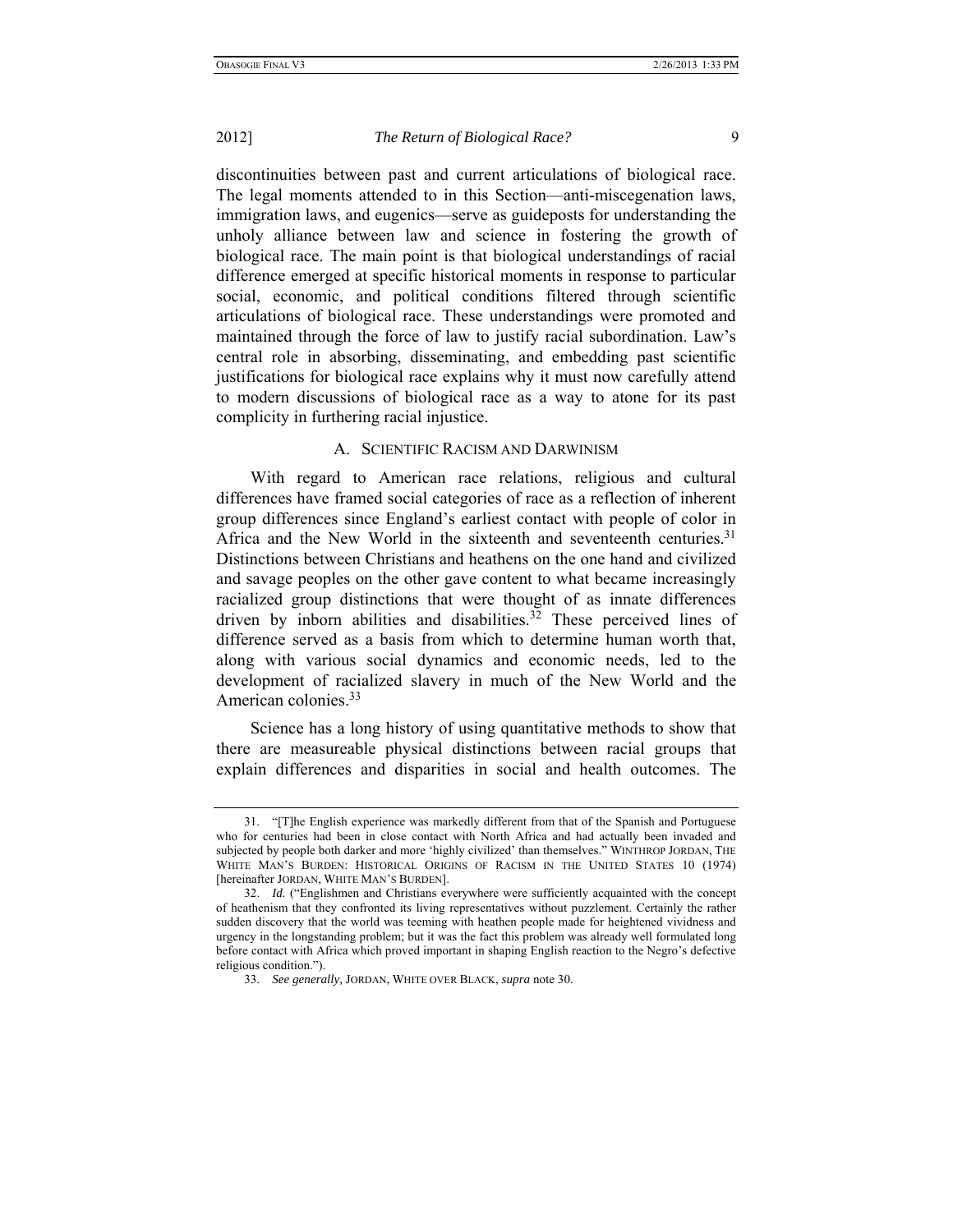scientific method was used during the nineteenth century to both supplement and move away from purely religious or cultural explanations to frame racial differences and disparities as objectively knowable and measureable products of nature.<sup>34</sup> Instead of merely referencing the Bible or cultural notions of savagery, science became an increasingly powerful way to objectively legitimize status-quo racial hierarchies.<sup>35</sup>

Scholars have documented this practice across many disciplines for decades. Stephen Jay Gould's *The Mismeasure of Man* details the ways in which biological notions of race were used in the nineteenth century to sustain racial hierarchies.<sup>36</sup> Gould draws attention to how respected researchers like Samuel Morton, a Philadelphia physician who significantly influenced early American anthropology, measured the average head size of various races (the idea being that large heads signify greater cognitive ability) to establish a ranking system that provided seemingly objective data to explain and justify White racial dominance.<sup>37</sup> Morton's research was central to nineteenth-century American polygenesis—the then-popular theory that each race had separate origins—by legitimating the social order through measurable scientific claims.<sup>38</sup> It is difficult to overstate his impact on public and scholarly understandings of race at the time. The *New York Tribune* wrote as an obituary that "probably no scientific man in America enjoyed a higher reputation among scholars throughout the world than Dr. Morton."39

Morton's work is by far not the only example of how the scientific method came to play a prominent role in shaping scholarly and lay

<sup>34.</sup> *See generally*, LEE D. BAKER, FROM SAVAGE TO NEGRO: ANTHROPOLOGY AND THE CONSTRUCTION OF RACE, 1896-1954 (1998).

<sup>35.</sup> *Id.*

<sup>36.</sup> STEPHEN JAY GOULD, THE MISMEASURE OF MAN 83 (1996).

<sup>37.</sup> Morton amassed a dataset consisting of over six-hundred skulls, mostly from Native Americans, to show "that a ranking of races could be established objectively by physical characteristics of the brain, particularly by size." *Id.* Gould's argument that Morton fudged his measurements to fulfill white supremacist ideologies has recently been reexamined, with the authors arguing, "Morton did not manipulate data to support his preconceptions." Jason E. Lewis et al., *The Mismeasure of Science: Stephen Jay Gould versus Samuel George Morton on Skulls and Bias*, 9 PLOS BIOLOGY 1 (2011). Upon reviewing this article by Lewis et al., the editors of *Nature* concluded that, taken at face value, their "critique leaves the majority of Gould's work unscathed" and noted the article's limitations in that the authors "couldn't measure all of [Morton's] skulls, [meaning that] they do not know whether the average cranial capacities that Morton reported represent his sample accurately." The *Nature* editors also stated that although Lewis et al. accuse Gould of being driven by certain commitments in his reassessment of Morton's data, "Lewis and his colleagues have their own motivations." Editorial, *Mismeasure for Mismeasure*, 474 NATURE 419 (June 23, 2011).

<sup>38.</sup> GOULD, *supra* note 36, at 84.

<sup>39.</sup> *Id.* at 83.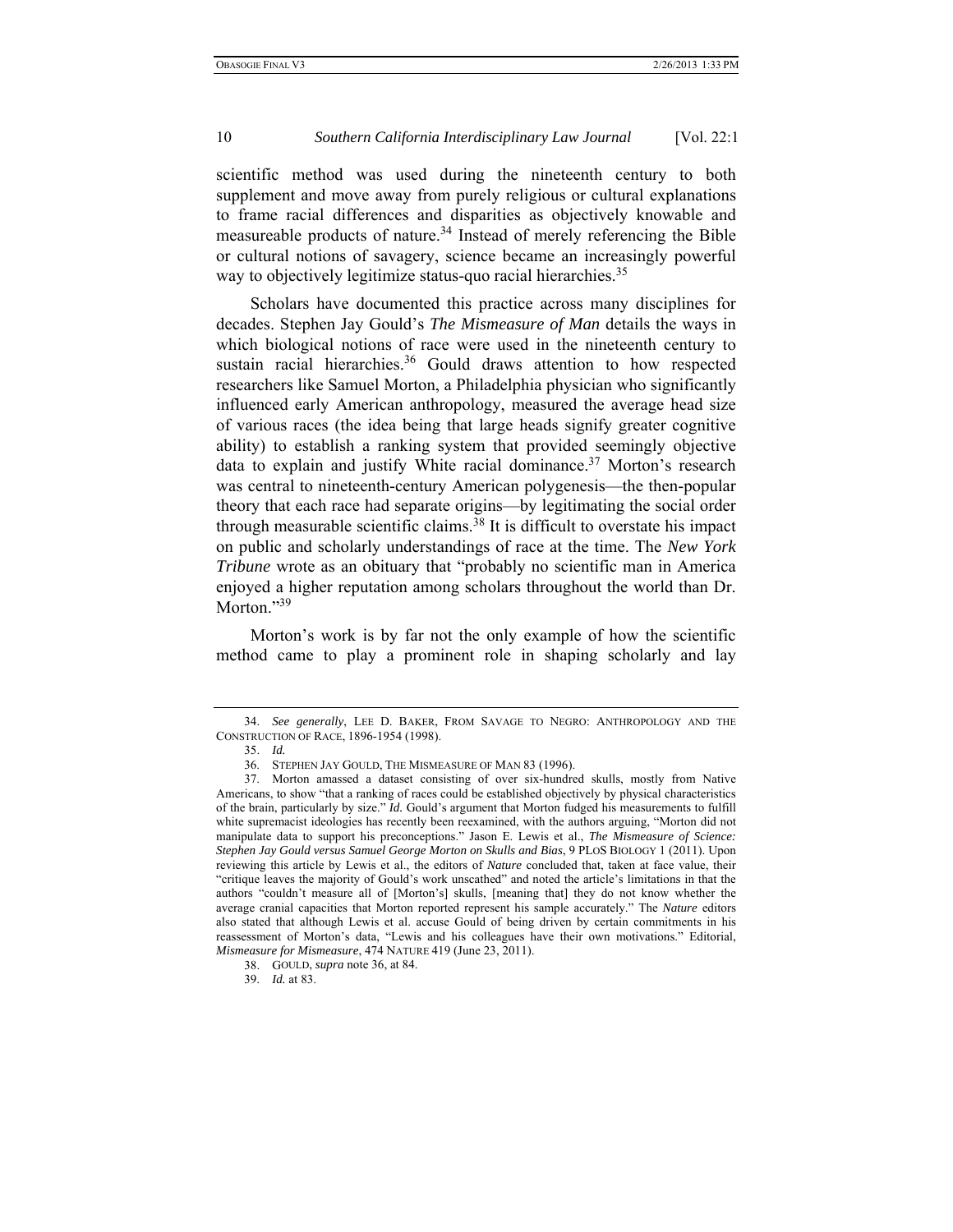understandings of race during this period.<sup>40</sup> Science came to play an even stronger role in conceptualizing racial differences after the 1859 publication of Charles Darwin's *On the Origins of Man*. Darwin's theory is quite simple: organisms' traits are hereditary, adapting to environmental pressures and changing over time to confer survival advantages (evolution) through natural selection or sexual reproduction.<sup>41</sup> Darwin was not the first to propose an evolutionary model for organisms' development. His contribution was to theorize how evolution happens through natural selection; mating between the strongest and most attractive individuals provides survival advantages to subsequent generations and improves organisms' overall strength and vitality.42

Darwinism helped resolve a virulent debate among race commentators at the time: whether all humans had one single origin (monogenism) or whether each race had different and unrelated biological origins (polygenism).43 Darwinism presented the great compromise that superseded this theoretical impasse. Evolution by natural selection allowed monogenists to "win" part of the argument that man has one origin from which racial hierarchies with superior and inferior races evolved, while polygenists "won" in that the heritability of differences in ability appeared to be supported by the idea that great evolutionary distances separated the races.<sup>44</sup> Put bluntly, the racist tendencies underlying each theory led to their consensus around evolution to the extent that "it provided an even better rationale for their shared racism."45

The close connection Darwin drew between human evolution and the ability to empirically document its different stages fueled a flame of measuring racial differences that had already been burning since the early nineteenth century. Scientists like Morton and his successors thought that if the races represented the stages of human evolution, measuring these differences would be absolutely crucial to giving these social observations

<sup>40.</sup> For a thorough examination of the different ways in which scientific measurements were used to identify racial difference, see THE NATURE OF DIFFERENCE: SCIENCES OF RACE IN THE UNITED STATES FROM JEFFERSON TO GENOMICS (Evelynn M. Hammonds & Rebecca M. Herzig eds., 2008).

<sup>41.</sup> *See generally* CHARLES DARWIN, ON THE ORIGIN OF SPECIES (1859).

<sup>42.</sup> *See* Herbert Hovenkamp, *Evolutionary Models in Jurisprudence*, 64 TEX. L. REV. 645, 651 (1985) ("The theory of natural selection in biology required only the production of numerous organisms and an environment so impoverished that it could accommodate only a few of them. The organisms thrown into this predicament were forced to compete, with the result that only a small number survived and reproduced.").

<sup>43.</sup> GOULD, *supra* note 36, at 105.

<sup>44.</sup> *Id.*

<sup>45.</sup> *Id.*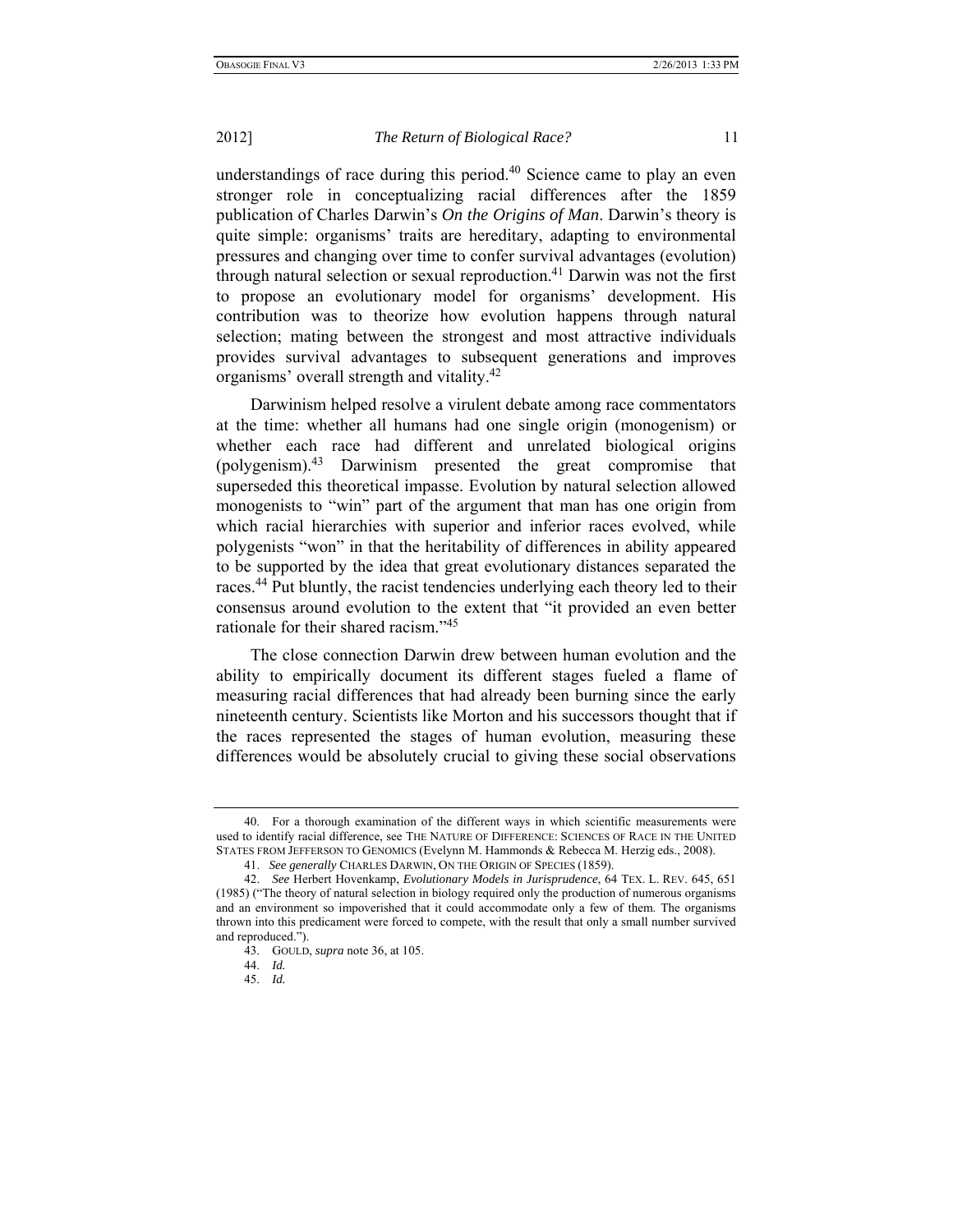scientific backing.<sup>46</sup> Thus, as Thomas Gossett notes, the "nineteenth" century [became] a period of exhaustive and, as it turned out, futile search for criteria to define and describe race differences."47

The ascension of measurement as defining proper scientific thought reified the notion that observing the status quo leads to racial truth concerning groups' inherent abilities, which intensified the scrutiny given to racial bodies that predicated post-Civil War race relations. Racial bodies and their performances became subject to exacting visual attention as part of an effort to explain racial minorities' natural state as degraded and inferior.48 In post-Civil War America, this type of policing became a new type of social control. The Civil War and ensuing constitutional Amendments may have formally liberated Blacks, but science became the new basis for continuing their social and legal degradation. Blacks' limited progress was explained as so natural, normal, and predictable by scientific observations that even laypeople could appreciate it by simply looking out into the world.

Indeed, legal historian Ariela Gross notes that after the Civil War, "the color line replaced the boundary between free and slave, race replaced slave status, and a regime of whiteness replaced the regime of slavery as the weapon of oppression."49 Gross argues that science played a key role in these transformations in that "it was [during] the post-Civil War period that racial science triumphed and became the single argument for explaining 'race.'"50 This is a subtle but important point that deserves attention. Although the Civil War and Reconstruction Amendments provided powerful mechanisms to make Blacks full citizens, there were equally powerful opposing forces determined to maintain racial subordination. The increasingly sophisticated notion of race-as-biology played this key role: providing a rational and objectively verifiable measurement system that

<sup>46.</sup> THOMAS GOSSETT, RACE: THE HISTORY OF AN IDEA IN AMERICA 68–69 (1963).

<sup>47.</sup> *Id.* at 69. Gould corroborates this sentiment by noting that the second half of the nineteenth century was distinguished by:

the allure of numbers, the faith that rigorous measurement could guarantee irrefutable precision, and might mark the transition between subjective speculation and a true science as worthy as Newtonian physics. Evolution and quantification formed an unholy alliance. . . . By the end of Darwin's century, standardized procedures and a developing body of statistical knowledge had generated a deluge of more trustworthy numerical data.

GOULD, *supra* note 36, at 106.

<sup>48.</sup> *See generally*, Ariela Gross, *Litigating Whiteness: Trials of Racial Determination in the Nineteenth-Century South*, 108 YALE L. J. 109 (1998).

<sup>49.</sup> *Id.* at 177.

<sup>50.</sup> *Id.*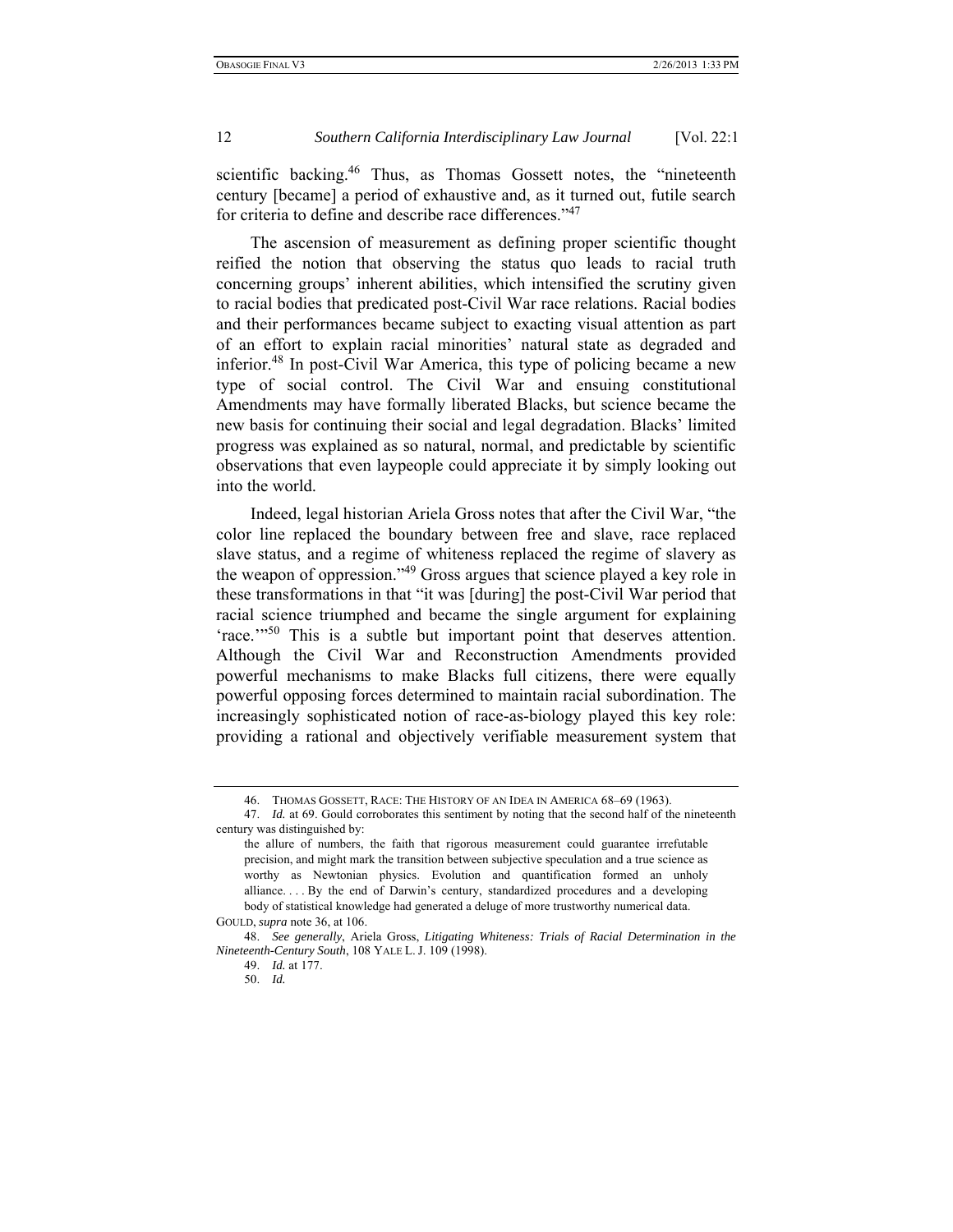demonstrated racial minorities' inferiority as natural, inherent, and heritable. Within this warped Darwinian framework, this not only justified the status quo, but gave moral impetus to the belief that to try to change these status relationships would be contrary to evolutionary progress and, thus, society itself.

#### B. SOCIAL DARWINISM AND EUGENICS

The social sciences became particularly useful in justifying inequalities "in terms of a natural hierarchy of class and race caused by a struggle for existence wherein the fittest individuals or races advanced while the inferior became eclipsed."<sup>51</sup> These popular terms—"the struggle for existence" or more often "the survival of the fittest"—are often attributed to Charles Darwin, but actually belong to Herbert Spencer.<sup>52</sup>

Spencer, an Englishman, had a profound impact on American social sciences. Although Darwin often balked at directly applying his evolutionary thought to social relations, Spencer developed his own quasievolutionary theories before Darwinism hit the scene that treated social organisms the same way Darwin approached biological ones.<sup>53</sup> Thus, Spencer advocated what came to be known as Social Darwinism: "the idea of natural selection was translated to a struggle between individual members of society[;]... nature's indispensable method for producing superior men, superior nations, and superior races."<sup>54</sup> In the context of both Darwin's rock-star status in the United States and the postwar need for rational explanations of human difference, Spencer's "biological analogy" was, to put it mildly, the right theory at the right time. The parallels Spencer made between the natural and social sciences were simply too elegant and seductive for Americans to resist.<sup>55</sup>

Race became a key framing for Social Darwinism. For example, Spencer analogized the evolutionary gap between savage and civilized minds as being akin to the gulf in cognitive abilities between juveniles and

<sup>51.</sup> BAKER, *supra* note 34, at 27.

<sup>52.</sup> JOSEPH GRAVES, THE EMPEROR'S NEW CLOTHES: BIOLOGICAL THEORIES OF RACE AT THE MILLENNIUM 75 (2003).

<sup>53.</sup> HERBERT SPENCER, SOCIAL STATICS: OR, THE CONDITIONS ESSENTIAL TO HUMAN HAPPINESS SPECIFIED, AND THE FIRST OF THEM DEVELOPED 426 (1851) ("Regarding society as an organism, . . . it is impossible artificially to use up social vitality for the more active performance of one function without diminishing the activity with which other functions are performed. So long as society is let alone, its various organs will go on developing in due subordination to each other.").

<sup>54.</sup> GOSSETT, *supra* note 46, at 145.

<sup>55.</sup> *See id.* at 144–75.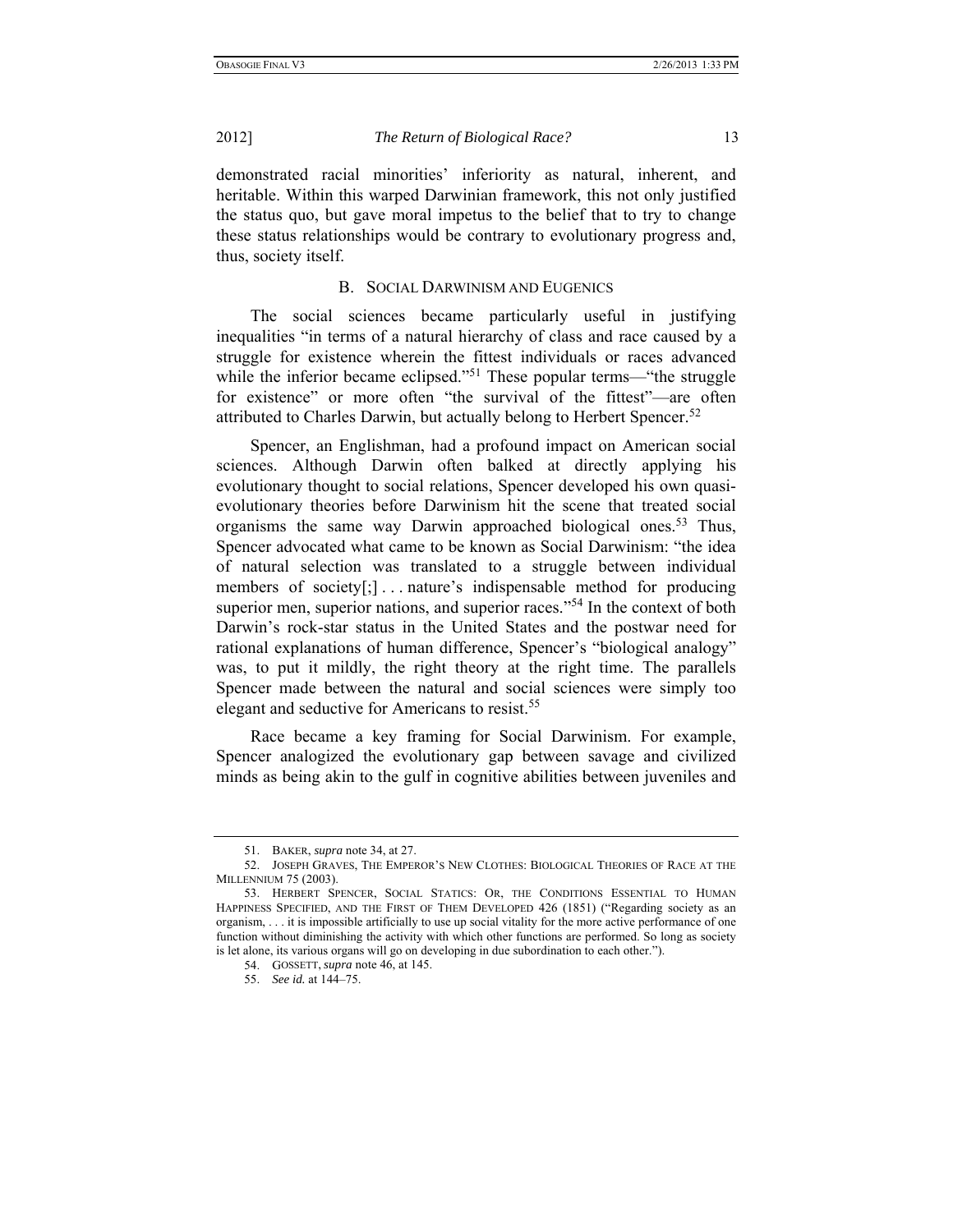adults.56 Here, as throughout this period, social scientific measurements merged with Social Darwinist theory to reveal the evolutionary and biological hierarchies embedded in these race discourses through quantified comparisons of geographically separated and visually distinguishable groups. $57$ 

With the intellectual and "scientific" basis for conceptualizing and measuring racial hierarchy establishing itself throughout the nineteenth century, the question at the turn of the twentieth century became quite pragmatic: What should be done about it? This context gave rise to the eugenics movement, which was an international effort to use science and medicine to justify limiting the reproduction—and existence—of individuals deemed to be of an inferior racial stock while promoting the reproduction of those thought to be racially superior.<sup>58</sup> Also known as "racial hygiene," eugenics came to dominate social, political, and legal thought in the early twentieth century across America and Western Europe, leading law and public policy to become complicit in the devastating and brutal treatment of the most vulnerable populations.<sup>59</sup> The incorporation of scientific understandings of biological race into American law and public policy during this period can be seen in at least three ways: immigration restrictions, forced sterilizations, and anti-miscegenation laws.

1. Immigration Restrictions

Immigration was an important aspect of late-nineteenth and earlytwentieth-century eugenics ideology because population control was seen as central to managing the United States' racial composition. $60$  Chinese laborers were drawn to the West Coast after the Civil War to assist with railroad construction, mining, and other manual labor.<sup>61</sup> At first, Americans welcomed this cheap and plentiful labor, but soon disparaged it as economic conditions worsened.<sup>62</sup> Anti-Chinese sentiments spurred by

<sup>56.</sup> Herbert Spencer, *The Comparative Psychology of Man*, J. ANTHROPOLOGICAL INST. OF GR. BR. & IR., 301, 303–04 (1876).

<sup>57.</sup> *See* GOSSETT, *supra* note 46, as 144–75.

<sup>58.</sup> Garland E. Allen, *Eugenics and Modern Biology: Critiques of Eugenics*, 1910–1945, 75 ANNALS HUM. GENETICS 314 (2011).

<sup>59.</sup> *Id.*

<sup>60.</sup> Ian F. Haney López writes, "The racial composition of the U.S. citizenry reflects in part the accident of world migration patterns. More than this, however, it reflects the conscious design of U.S. immigration and naturalization laws." IAN F. HANEY LÓPEZ, WHITE BY LAW: THE LEGAL CONSTRUCTION OF RACE 37 (1996).

<sup>61.</sup> Kitty Calavita, *The Paradoxes of Race, Class, Identity, and "Passing": Enforcing the Chinese Exclusion Acts, 1882–1910*, 25 LAW & SOC. INQUIRY 1, 4 (2000).

<sup>62.</sup> *Id.*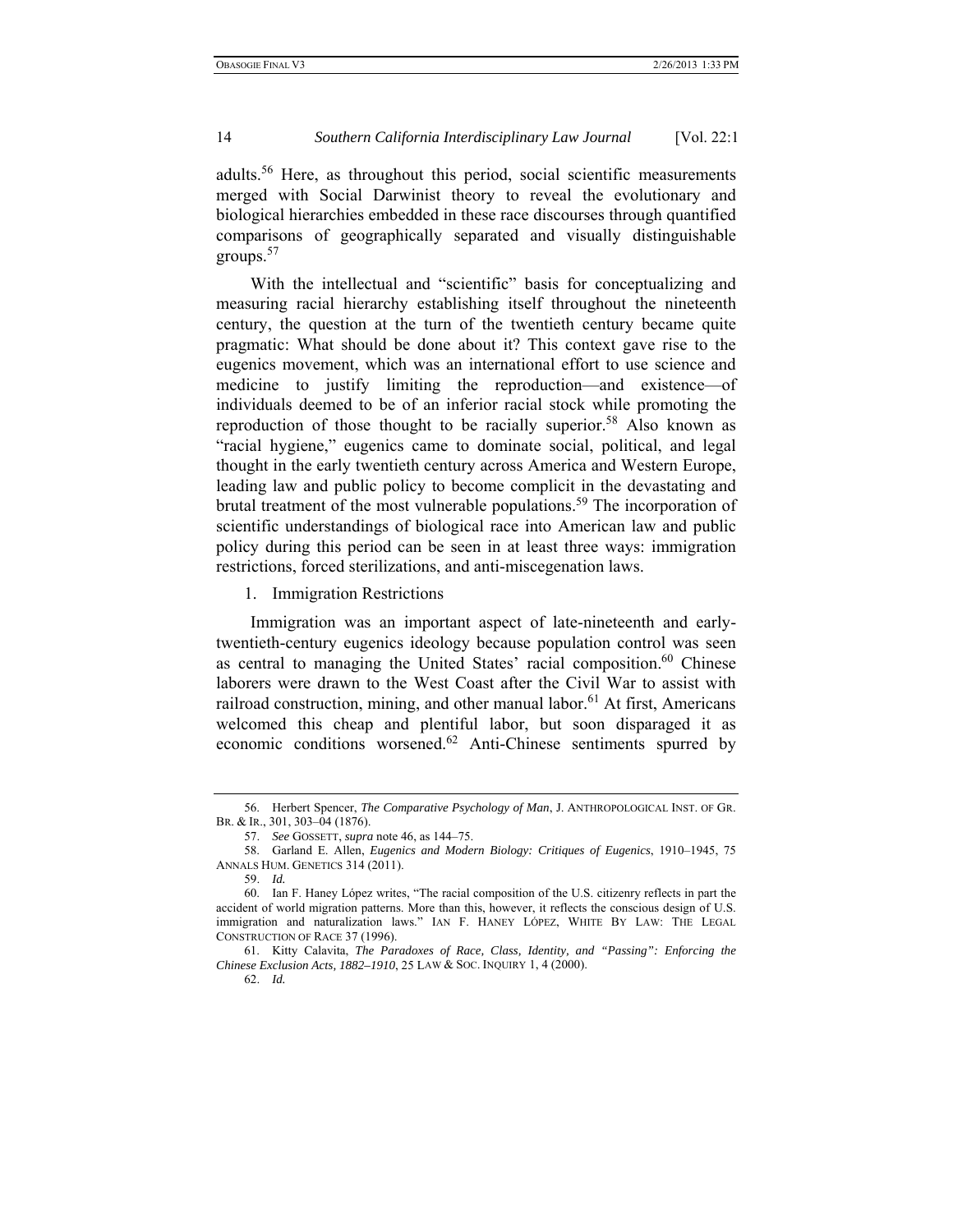organized labor and general social anxieties toward racial otherness led to an understanding of Chinese individuals as a separate and biologically different group.<sup>63</sup> Much of this anxiety stemmed from the disproportionate number of Chinese men immigrating: the 1890 Census showed 102,620 Chinese men versus 3868 Chinese women present in the United States.<sup>64</sup>

This imbalance resulted in a heightened threat of sexual competition and mixed-race offspring thought to be biologically inferior, leading to various state and local restrictions on Chinese immigration that eventually percolated to the federal level.65 For example, an 1877 Congressional report by the Joint Special Committee to Investigate Chinese Immigration noted that, "there is not sufficient brain capacity in the Chinese race to furnish motive power for self-government. Upon the point of morals, there is no Aryan or European race which is not far superior to the Chinese . . . ."66 This was followed by a series of Chinese Exclusion Acts beginning in 1882 that limited Chinese laborers' ability to enter the United States. The Supreme Court upheld the constitutionality of these acts in 1889 in *Chae Chan Ping v. United States*:

The differences of race added greatly to the difficulties of the situation. . . . It seemed impossible for them to assimilate with our people or to make any change in their habits or modes of living. As they grew in numbers each year the people of the coast saw, or believed they saw, in the facility of immigration, and in the crowded millions of China, where population presses upon the means of subsistence, great danger that at no distant day that portion of our country would be overrun by them unless prompt action was taken to restrict their immigration.<sup>67</sup>

This sentiment toward Chinese individuals as an unassimilable and biologically distinct racial group persisted in further legislative acts and judicial decisions throughout this period. Justice Harlan's 1896 dissent in *Plessy v. Ferguson*, where he advocated colorblindness in questioning the constitutionality of separate but equal railroad accommodations for Whites and Blacks, noted that "there is a race so different from our own that we do not permit those belonging to it to become citizens of the United States....I allude to the Chinese race."<sup>68</sup> This notion of intractable difference as a predicate for racial exclusion via immigration policies was

<sup>63.</sup> *See id.*

<sup>64.</sup> *Id.* 

<sup>65.</sup> *Id.*

<sup>66.</sup> *Id.* (quoting U.S. CONG. JOINT SPECIAL COMM. TO INVESTIGATE CHINESE IMMIGR., S. REP. NO. 44-689 (1877)).

<sup>67.</sup> Chae Chan Ping v. United States, 130 U.S. 581, 595 (1889).

<sup>68.</sup> Plessy v. Ferguson, 163 U.S. 537, 561 (1896) (Harlan, J., dissenting).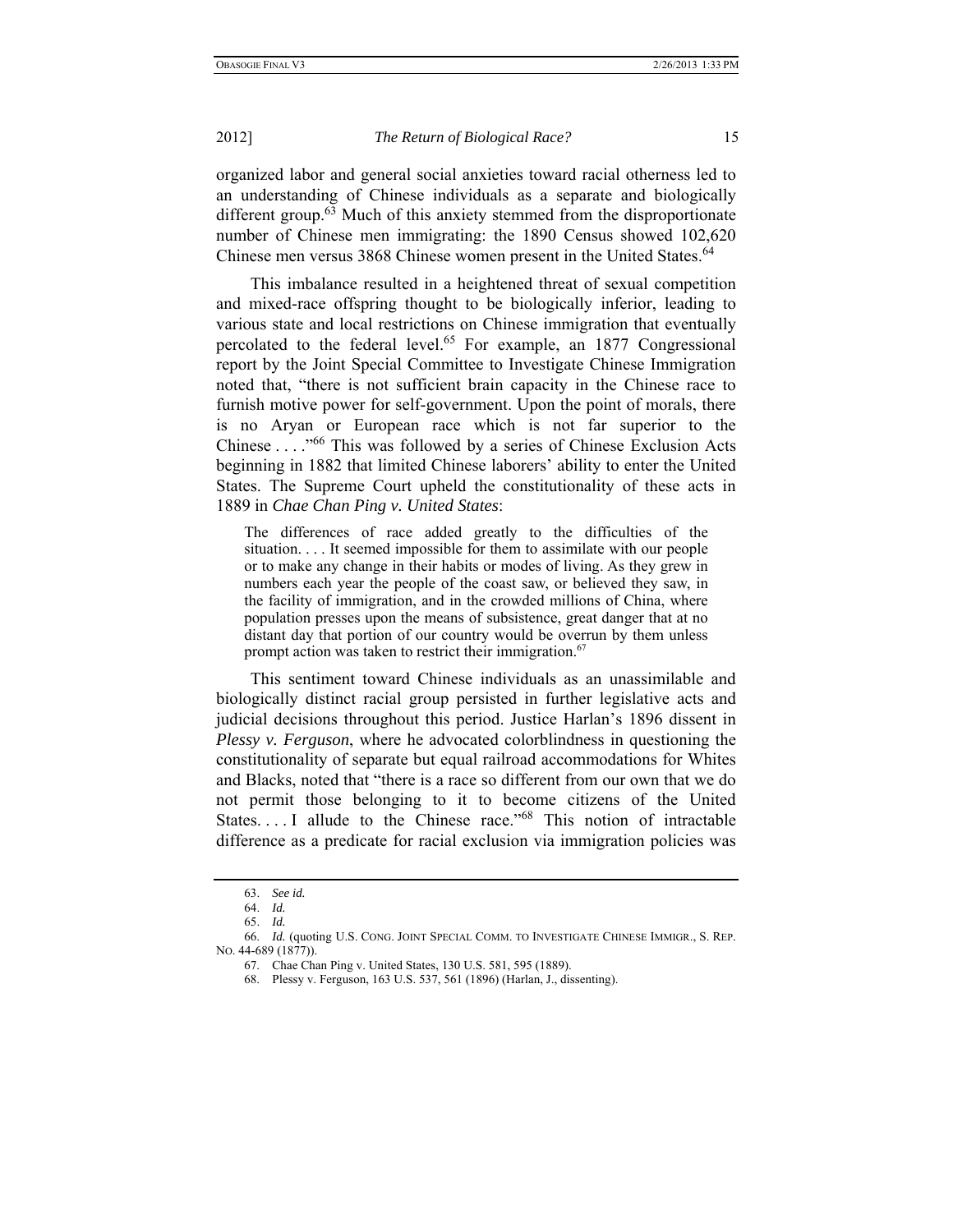also captured through various aspects of popular culture. For example, in this advertisement from circa 1900, the message that "they must go" conflates the product's pest control abilities with broader political sentiments concerning biological difference and Chinese exclusion.<sup>69</sup> Chinese people are depicted as more rodent-like than human.



Figure 1: Advertisement<sup>70</sup>

However Chinese people were not the only group targeted for immigration restrictions. At the same time, White racial purity was idealized in particular ways. It "favored the 'Nordics' of northern and western Europe over the 'undesirable races' of eastern and southern Europe."71 The late nineteenth and early twentieth centuries witnessed a large influx of immigrants from eastern and southern Europe, creating hysteria similar to that on the West Coast pertaining to Chinese immigration.<sup>72</sup> Many feared that the idealized Nordic bloodstream would be diluted and overrun by White Europeans of a lesser stock.<sup>73</sup> Yale

<sup>69.</sup> David Segal, *Uncle Ben, CEO?*, SLATE, Apr. 20, 2007, http://www.slate.com/articles/arts/culturebox/2007/04/uncle\_ben\_ceo.html (follow hyperlink to slide show essay).

<sup>70.</sup> *Id.* 

<sup>71.</sup> Mae M. Ngai, *The Architecture of Race in American Immigration Law: A Reexamination of the Immigration Act of 1924*, 86 J. AM. HIST. 67, 69 (1999).

<sup>72.</sup> DANIEL J. KEVLES, IN THE NAME OF EUGENICS: GENETICS AND THE USES OF HUMAN HEREDITY 96 (1985).

<sup>73.</sup> *Id.* at 96–97.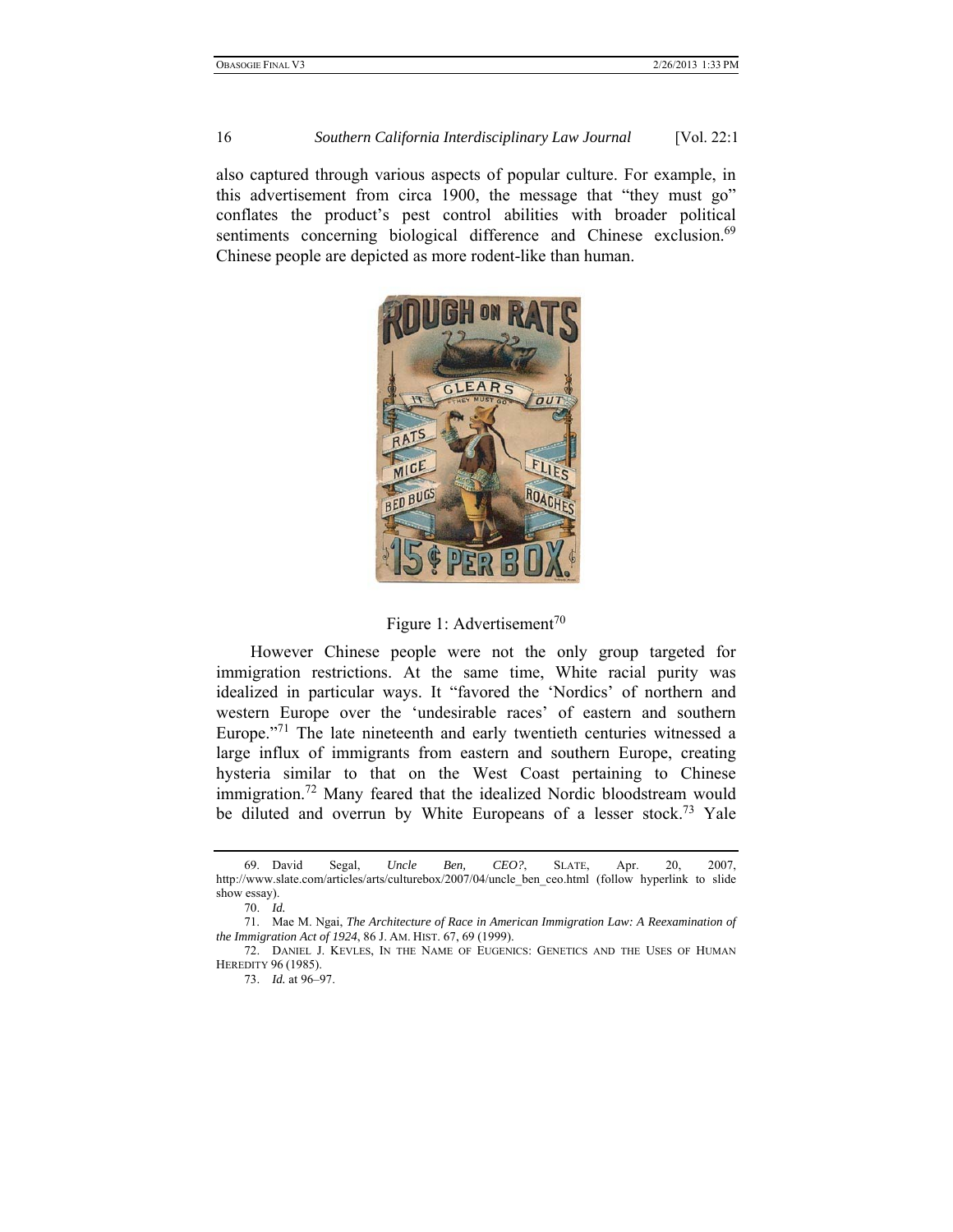historian Daniel Kevles notes that, with regard to immigration debates in Washington in the 1920s, "[o]n both sides of Capitol Hill biological and racial arguments figured prominently in the floor debate. . . . Congressman Robert Allen, Democrat of West Virginia, declared: 'The primary reason for the restriction of the alien stream . . . is the necessity for purifying and keeping pure the blood of America.'"74 These discussions led to the passage of the Immigration Act of  $1924<sup>75</sup>$  which restricted immigration from Eastern Europe.76 It was signed by President Calvin Coolidge, who previously as vice president said that "America must be kept American. Biological laws show . . . that Nordics deteriorate when mixed with other races."77

2. Forced Sterilizations

While most people associate the eugenics movement with the horrors of Nazi Germany, many fail to acknowledge that the world's first eugenics sterilization law was implemented in Indiana in 1907 and that the Nazis looked to American eugenicists for guidance on how to pursue racial hygiene.<sup>78</sup> In fact, forced sterilization laws were extremely popular in the United States. Between 1907 and 1963, more than 60,000 Americans were sterilized against their will pursuant to state laws.<sup>79</sup> The number of state laws and compulsory sterilizations accelerated after the 1927 Supreme Court decision *Buck v. Bell*, 80 where the Court upheld the forced sterilization of an ostensibly feebleminded Carrie Buck because, as Justice Oliver Wendell Holmes famously declared, "[i]t is better for all the world, if instead of waiting to execute degenerate offspring for crime, or to let them starve for their imbecility, society can prevent those who are manifestly unfit from continuing their kind. . . . Three generations of imbeciles are enough."81

Although compulsory sterilizations affected many groups, from the disabled to those who were simply poor and without opportunities for selfbetterment, biological notions of race, inferiority, and human difference

<sup>74.</sup> *Id.* at 97.

<sup>75.</sup> Immigration Act of 1924, 43 Stat. 153 (repealed 1952).

<sup>76.</sup> KEVLES, *supra* note 72, at 97.

<sup>77.</sup> *Id.*

<sup>78.</sup> EDWIN BLACK, WAR AGAINST THE WEAK: EUGENICS AND AMERICA'S CAMPAIGN TO CREATE A MASTER RACE 280 (2003).

<sup>79.</sup> Hoangmai H. Pham & Barron H. Lerner, *In the Patient's Best Interest? Revisiting Sexual Autonomy and Sterilization of the Developmentally Disabled*, 175 W. J. MED. 280, 280–81 (2001).

<sup>80.</sup> *Id.* at 280.

<sup>81.</sup> Buck v. Bell, 274 U.S. 200, 207 (1927).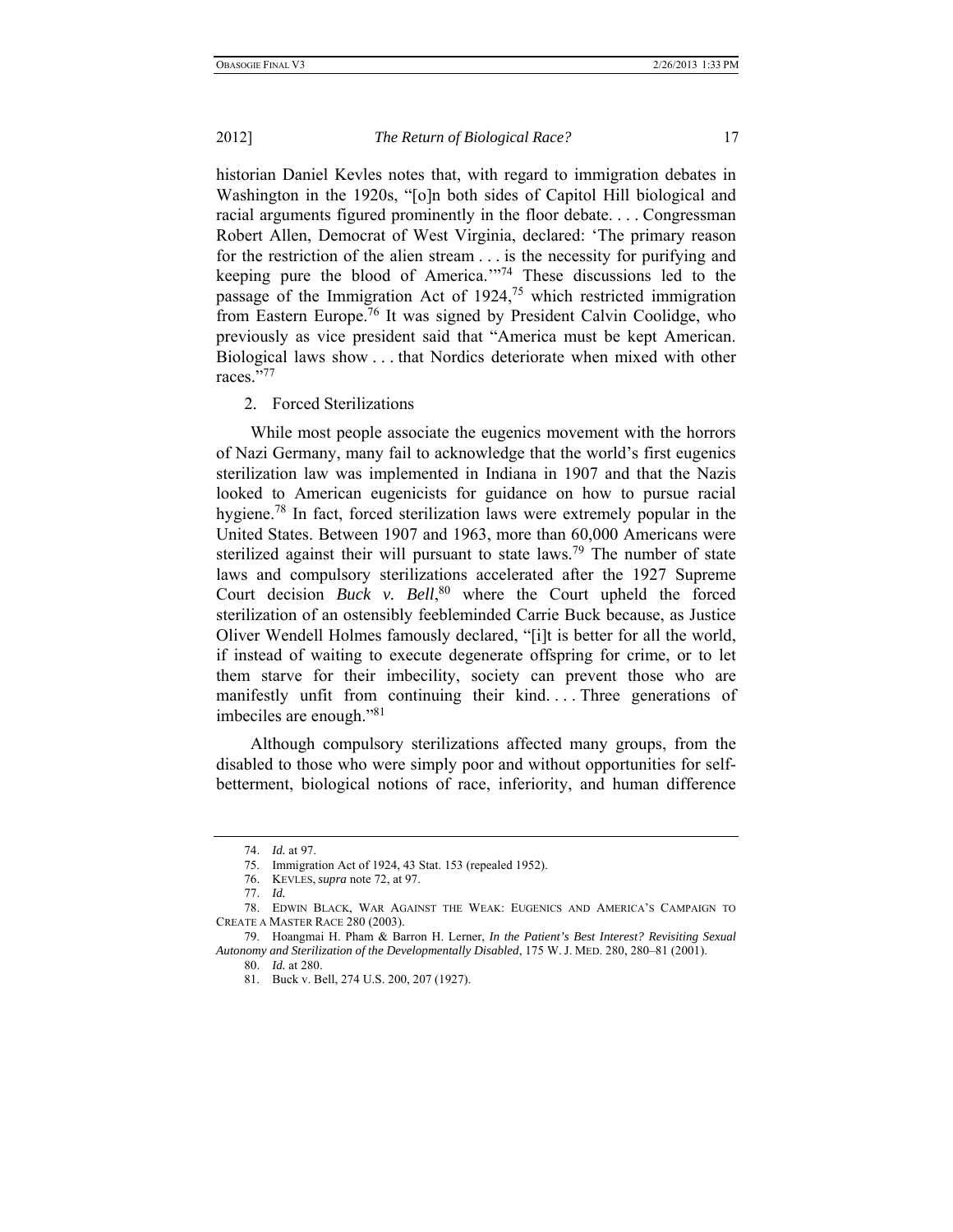drove these practices' ideological implementation.<sup>82</sup> The "defects" that these polices sought to eliminate were thought to be heritable through reproduction. But even within the broad range of affected groups, racial minorities disproportionately bore the brunt of these policies. The social and physical defects sought to be eliminated—such as criminality, feeblemindedness, and loose sexual morals—were thought to be disproportionately present among people of color. For example, between 1937 and 1968, federal funds were used to sterilize over 35 percent of women in Puerto Rico who were in their reproductive years.<sup>83</sup> Native American women were similarly targeted for eugenic sterilization as early as the 1930s.<sup>84</sup> Between the early 1970s and early 1980s, the Indian Health Services forcibly sterilized 42 percent of all Native American women of childbearing age.<sup>85</sup> Black people have also been disproportionally targeted. For example, Harriet Washington notes, "When the North Carolina Eugenic Commission sterilized 8,000 mentally retarded persons throughout the 1930s, 5,000 were black."86 Forced sterilization became so routine in some Southern Black communities that they were commonly referred to as "Mississippi [a]ppendectom[ies]."<sup>87</sup> Therefore, the very biological characteristics that the State sought to reduce were themselves racialized.

87. *Id.* at 204.

<sup>82.</sup> *See id.*

<sup>83.</sup> Katharine Karse, *The Politics of Women's Health: Sterilization Abuse*, WOMEN'S HEALTH ACTIVIST (Nat'l Women's Health Network), Jan.–Feb. 1996, *available* http://www.ourbodiesourselves.org/book/companion.asp?id=31&compID=55. Angela Hooton puts Latina women's experience with forced sterilization in a broader context:

Thousands of Latinas, specifically Puerto Rican, Dominican and Mexican-American women, suffered from forced or coercive sterilization from the 1950s until the late 1970s. Many of these women were sterilized in public hospitals immediately following childbirth. Evidence indicates that some women were not aware that the procedure was happening or that it would be permanent. For example, one of the most egregious sterilization practices occurred at the Los Angeles County Medical Hospital, where Mexican-origin women were sterilized during or immediately following childbirth, without adequate information or necessary translation.

Angela Hooton, *A Broader Vision of the Reproductive Rights Movement: Fusing Mainstream and Latina Feminism*, 13 AM. U. J. GENDER SOC. POL'Y & L. 59, 70–71 (2005) (internal citations omitted).

<sup>84.</sup> Lindsay Glauner, Comment, *The Need for Accountability and Reparation: 1830–1976 the Unites States Government's Role in the Promotion, Implementation, and Execution of the Crime of Genocide Against Native Americans*, 51 DEPAUL L. REV. 911, 939 (2002).

<sup>85.</sup> *Id. See also* Jane Lawrence, *The Indian Health Service and the Sterilization of Native American Women*, 24 AM. INDIAN Q. 400 (2000).

<sup>86.</sup> HARRIET A. WASHINGTON, MEDICAL APARTHEID: THE DARK HISTORY OF MEDICAL EXPERIMENTATION ON BLACK AMERICANS FROM COLONIAL TIMES TO THE PRESENT 203 (2006).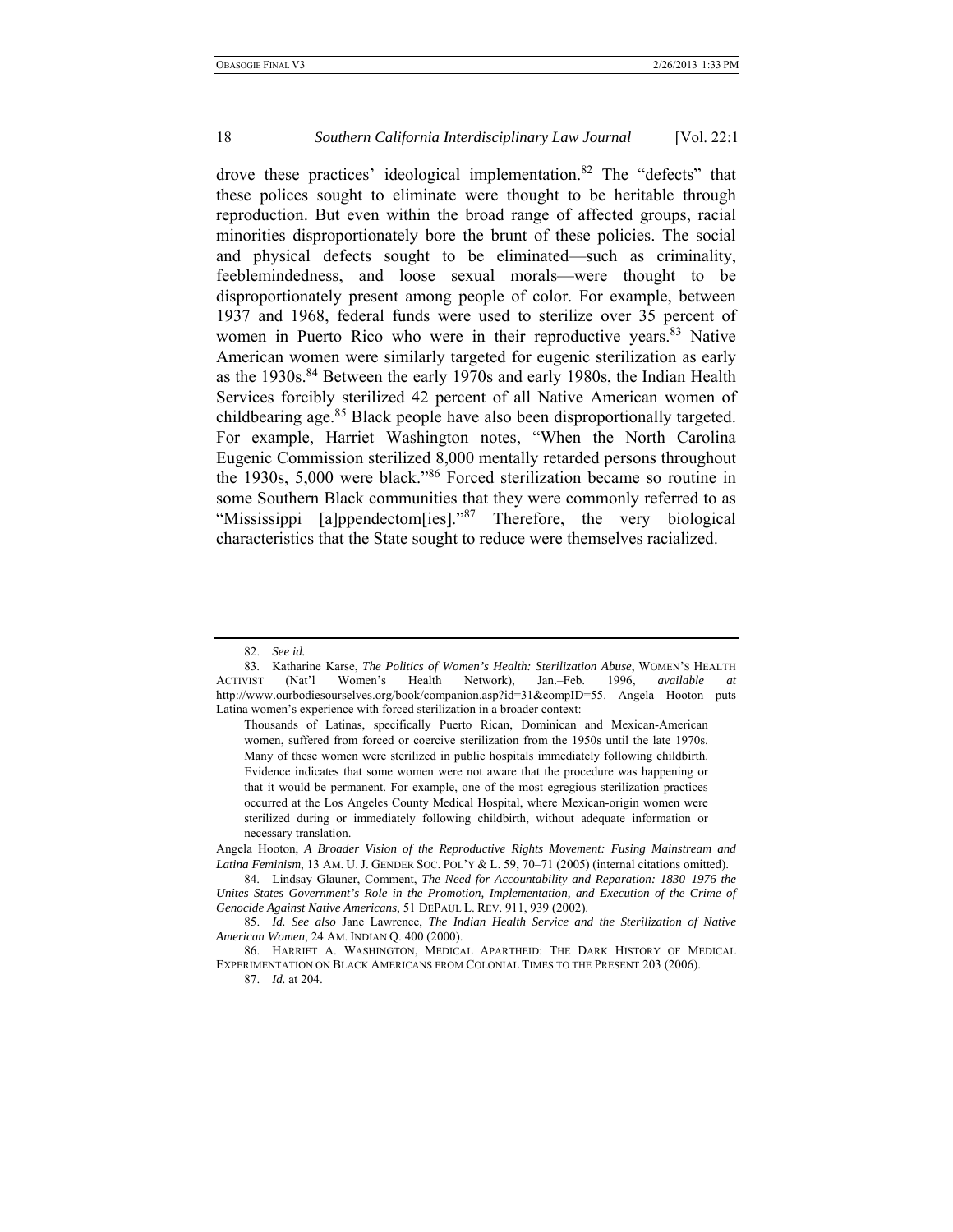#### 3. Anti-Miscegenation Laws

Attempts to legally restrict interracial marriage, sex, and reproduction date back to the seventeenth century, with the first anti-miscegenation statute legislated in Maryland in 1661. Virginia followed suit in 1662.<sup>88</sup> While opposition to interracial sex and marriage had some theological influences,89 notions of biological race and the desire to prevent the degradation of White racial purity were present from the very beginning. For example, a 1691 Virginia statute banished Whites who married interracially with Blacks, American Indians, or those of a mixed race "for [the] prevention of that abominable mixture and spurious issue."<sup>90</sup> Keith E. Sealing notes that up until 1967, when anti-miscegenation laws were held unconstitutional in *Loving v. Virginia*,<sup>91</sup> they were justified by themes resonating back to the colonial times, regardless of their basis in science or religion:

First, there is a natural hierarchy of all beings in the universe. Second, humans are part of this chain. Third, "race" is a valid concept. Fourth, the races can be ranked hierarchally: Whites are the superior race, Asians/Indians are second, and Blacks last. Fifth, this ranking of the races is immutable. Sixth, miscegenation, the crossing of the races, produces crosses that are inferior to either parent. Seventh, mixed races have lower fertility. Eighth, mixing of the races brings the better down to the level of the lower, rather than improving the lower. $92$ 

The eugenics movement brought renewed interest in government regulation of reproduction through marriage; "by 1914, some thirty states had enacted new marriage laws or amended old ones."<sup>93</sup> This coincided with the fact that "[*e*]*very* state whose [B]lack population reached or exceeded 5 percent of the total eventually drafted and enacted antimiscegenation laws."94 Eugenicists often played a significant role in passing anti-miscegenation laws during this period in that "they were part

<sup>88.</sup> RACHEL F. MORAN, INTERRACIAL INTIMACY: THE REGULATION OF RACE AND ROMANCE 19 (2001).

<sup>89.</sup> The scriptural basis for Blacks' state of inferiority and servitude stems from the story of Noah cursing Ham for seeing him naked while drunk. *See Genesis* 9:20–27.

<sup>90.</sup> A. Leon Higginbotham, Jr. & Barbara K. Kopytoff, *Racial Purity and Interracial Sex in the Law of Colonial and Antebellum Virginia*, 77 GEO. L.J. 1967, 1995 (1989) (quoting Act SVII entitled "An Act for Suppressing Outlying Slaves" from THE STATUTES AT LARGE; BEING A COLLECTION OF ALL THE LAWS OF VIRGINIA, VOL. III, 86–87 (1823)).

<sup>91.</sup> Loving v. Virginia, 388 U.S. 1 (1967).

<sup>92.</sup> Keith E. Sealing, *Blood Will Tell: Scientific Racism and the Legal Prohibitions Against Miscegenation*, 5 MICH. J. RACE & L. 559, 560–65 (2000).

<sup>93.</sup> KEVLES, *supra* note 72, at 99.

<sup>94.</sup> RANDALL KENNEDY, INTERRACIAL INTIMACIES: SEX, MARRIAGE, IDENTITY, AND ADOPTION 219 (2003).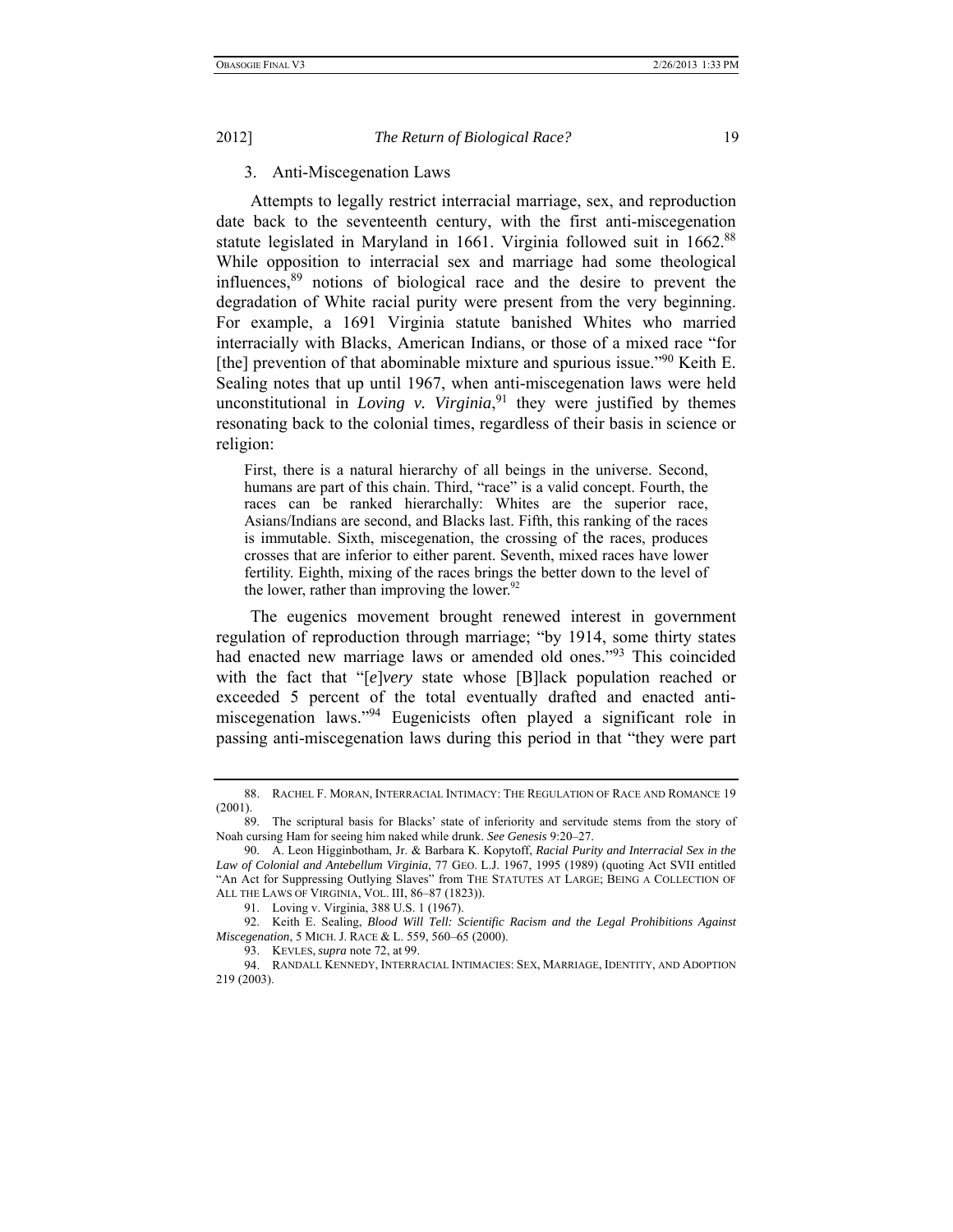of a coalition that put the laws on the books, and they provided prior (or, at times, post hoc) biological rationalizations for what other interest groups wanted."<sup>95</sup>

# C. CONCEPTIONS OF RACE AFTER WORLD WAR II

It is largely believed that biological understandings of race completely disappeared after the end of World War II in 1945, as the consequences of eugenic policies' most horrific implementation—the Holocaust—were fully revealed to the world. However, certain eugenic practices, such as state-level forced sterilization, did not end until the 1970s.<sup>96</sup> The 1950 United Nations Educational, Scientific and Cultural Organization ("UNESCO") Statement on Race is often referenced as the proverbial obituary for biological race. In this document, a group of esteemed scientists declared:

The biological fact of race and the myth of "race" should be distinguished. For all practical purposes "race" is not so much a biological phenomenon as a social myth. The myth of "race" has created an enormous amount of human and social damage. . . . It still prevents the normal development of millions of human beings and deprives civilization of the effective co-operation of productive minds. The biological differences between ethnic groups should be disregarded from the standpoint of social acceptance and social action.<sup>97</sup>

Not all scientists agreed with this bold statement about the biological irrelevance of race,<sup>98</sup> and that pushback was incorporated into subsequent UNESCO statements.99 Nevertheless, the scientific community's overall sentiment at the time was that the old, crude biological understanding of race was no longer accepted. Or, as the *New York Times* proclaimed when

99. *Id.* at 30–31. Reardon writes:

*Id.* at 29 (internal citations omitted).

<sup>95.</sup> KEVLES, *supra* note 72, at 100.

<sup>96.</sup> For example, North Carolina continued its forced sterilization program until the 1974. *NC Justice for Sterilization Victims Foundation*, N.C. DEP'T ADMIN., http://www.sterilizationvictims.nc.gov (last visited Dec. 2, 2012).

<sup>97.</sup> Statement by Experts on Race Problems, UNESCO Doc. SS/1, at 3–4 (July 20, 1950), *available at* http://unesdoc.unesco.org/images/0012/001269/126969eb.pdf.

<sup>98.</sup> JENNY REARDON, RACE TO THE FINISH: IDENTITY AND GOVERNANCE IN AN AGE OF GENOMICS 29 (2005).

Following its publication on 18 July 1950, the First UNESCO Statement on Race received heavy criticism, especially from physical anthropologists and geneticists. For many of these scientists, the critical problem with the First UNESCO Statement was that while it advocated giving scientists a greater role in defining race in society, ironically it limited their ability to define race in their own research.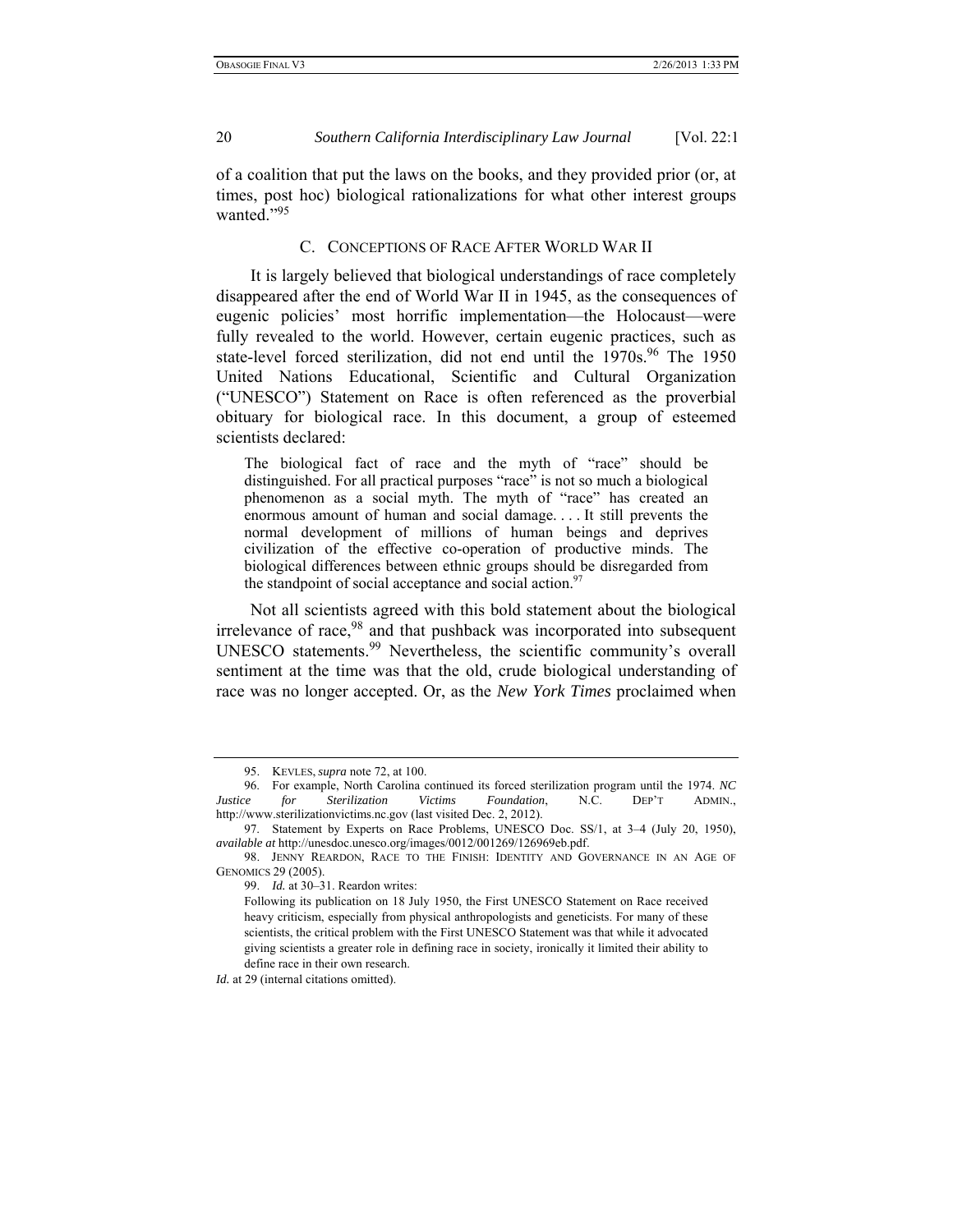reporting on the UNESCO statement's release in 1950: "No Scientific Basis for Race Bias Found by World Panel of Experts."<sup>100</sup>

In addition to marking the end of the widespread recognition of biological race, the UNESCO statement is also seen as the moment where the social-constructionist view on race became widely accepted. This perspective views race as a social, political, and legal fabrication rather than a fixed biological fact. While scholars such as Franz Boas argued against biological race decades before the end of World War  $II$ ,  $^{101}$  many people point to the UNESCO Statement and its surrounding discourse as the intellectual tipping point whereby social constructionism became the dominant perspective. For example, in his history of scientific racism, Elazar Barkan, a professor of international and public affairs at Columbia University, writes that with the 1950s UNESCO Statement, "[t]he reversal in the scientific credo on [biological] race since the early 1920s had been completed."<sup>102</sup>

During this postwar period, most scientists stopped talking about races in favor of populations. Population genetics is widely interpreted as representing a crucial scientific turn away from examining qualitative or typological categories of difference and toward measuring quantitative differences in the distribution and frequency of genetic variations among and between certain groups.<sup>103</sup> Rather than focusing on categorizing people by phenotype, population genetics is thought to have put scientific racism in the past by focusing its attention on the genotypes of various populations.104 But, a number of scholars question this interpretation. Instead of marking a clear move in an anti-racist direction,  $105$  they argue

<sup>100.</sup> *No Scientific Basis for Race Bias Found by World Panel of Experts*, N.Y. TIMES, July 18, 1950, at 1.

<sup>101.</sup> *See* REARDON, *supra* note 98, at 90.

<sup>102.</sup> ELAZAR BARKAN, THE RETREAT OF SCIENTIFIC RACISM: CHANGING CONCEPTS OF RACE IN BRITAIN AND THE UNITED STATES BETWEEN THE WORLD WARS 341 (1992).

<sup>103.</sup> REARDON, *supra* note 98, at 32–33. "[H]istorians of race and science draw upon five dichotomies to distinguish an ideological typological approach from a scientifically sound population approach: race/population; race/culture; classificatory/empirical; history/natural selection; phenotype/genotype." *Id.* at 33.

<sup>104.</sup> *Id.*

<sup>105.</sup> In describing the anti-racism that is often presumed to have been ushered in with a population focus, Lisa Gannett, Associate Professor of Philosophy at Saint Mary's University, writes:

<sup>&</sup>quot;Population thinkers" are considered to be averse to the imposition of artificial and arbitrary "typologies" on heterogeneous biological nature. For this reason, they are supposed to be open to recognizing the . . . empirical evidence that genetic variability is distributed statistically across the species, and thus the invalidation of classification schemes that attempt to categorize each and every human being as belonging to a discrete racial kind or "type" that is homogeneous for certain characteristics. "Population thinkers" appreciate that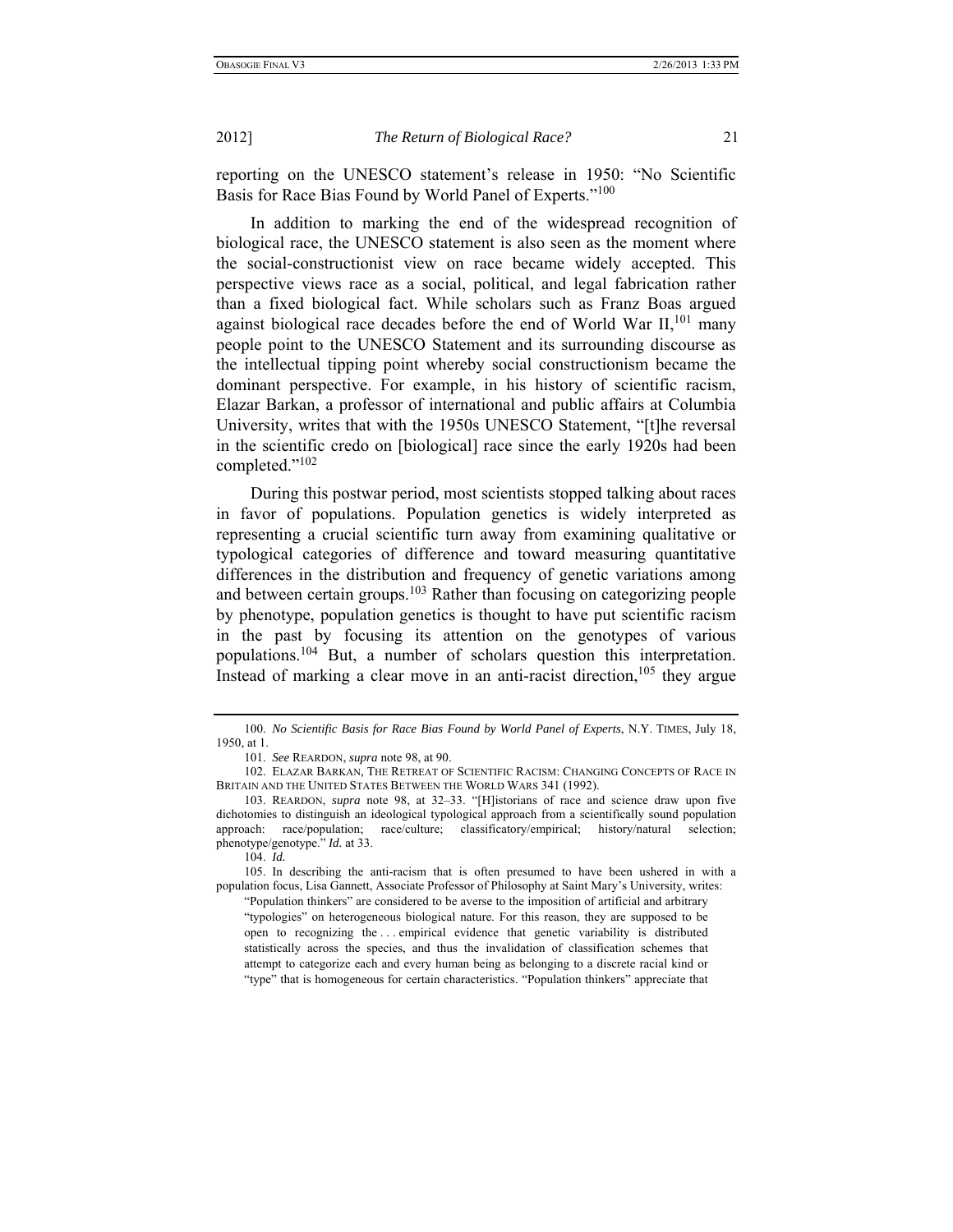that the shift in the life sciences from "race" to "population" is ambiguous and that typological approaches to human difference continue to influence population approaches to race and genetics.106 As University of California, Santa Cruz, sociologist Jenny Reardon concludes in her historical account of this period and its reverberating effects on modern race and genetics research agendas:

[N]o consensus about the role of race in studying human origins and diversity emerged following World War II. Physical anthropologists and geneticists did not all agree—contrary to prevalent historical opinion that race had no biological meaning, and should be replaced by a study of populations. Not even did all agree that typologies had no use in science. Rather, most sought to redefine scientific ideas and practices for studying race (including typologies) in the wake of what many perceived as the abuse of these ideas and practices by eugenicists, segregationists, and the Nazis.<sup>107</sup>

This lack of actual agreement in the life sciences concerning the biological significance of race (in the face of assumed consensus in virtually all other fields) sets the stage for understanding its continuing significance in the twenty-first century. The point is not to frame the post-World War II period as an overly broad dichotomy between public articulations that race is biologically insignificant and ongoing research specifically premised on the idea that race reflects inherent and heritable differences. Rather, it is simply to note that the standard narrative that biological race disappeared after World War II is at best incomplete and, at worst, deceptive in that it can obscure connections between past and present racial typologies in science. In particular, this dichotomy highlights the perfidious relationship between race and science in contemporary research and why continued discussion and oversight of this issue is needed. With this understanding of biological race and its contested intellectual history, we can now examine new developments in race and genetics to think through their points of convergence and divergence with past discussions on biological race.

two individuals from different groups can be genetically more similar than two individuals from the same group because of the extent to which allele frequency distributions in populations are overlapping.

Lisa Gannett, *Racism and Human Genome Diversity Research: The Ethical Limits of "Population Thinking"*, 68 PHIL. SCI. S479, S489 (2001).

<sup>106.</sup> *Id.* at S488–89 (internal citation omitted).

<sup>107.</sup> REARDON, *supra* note 98, at 42.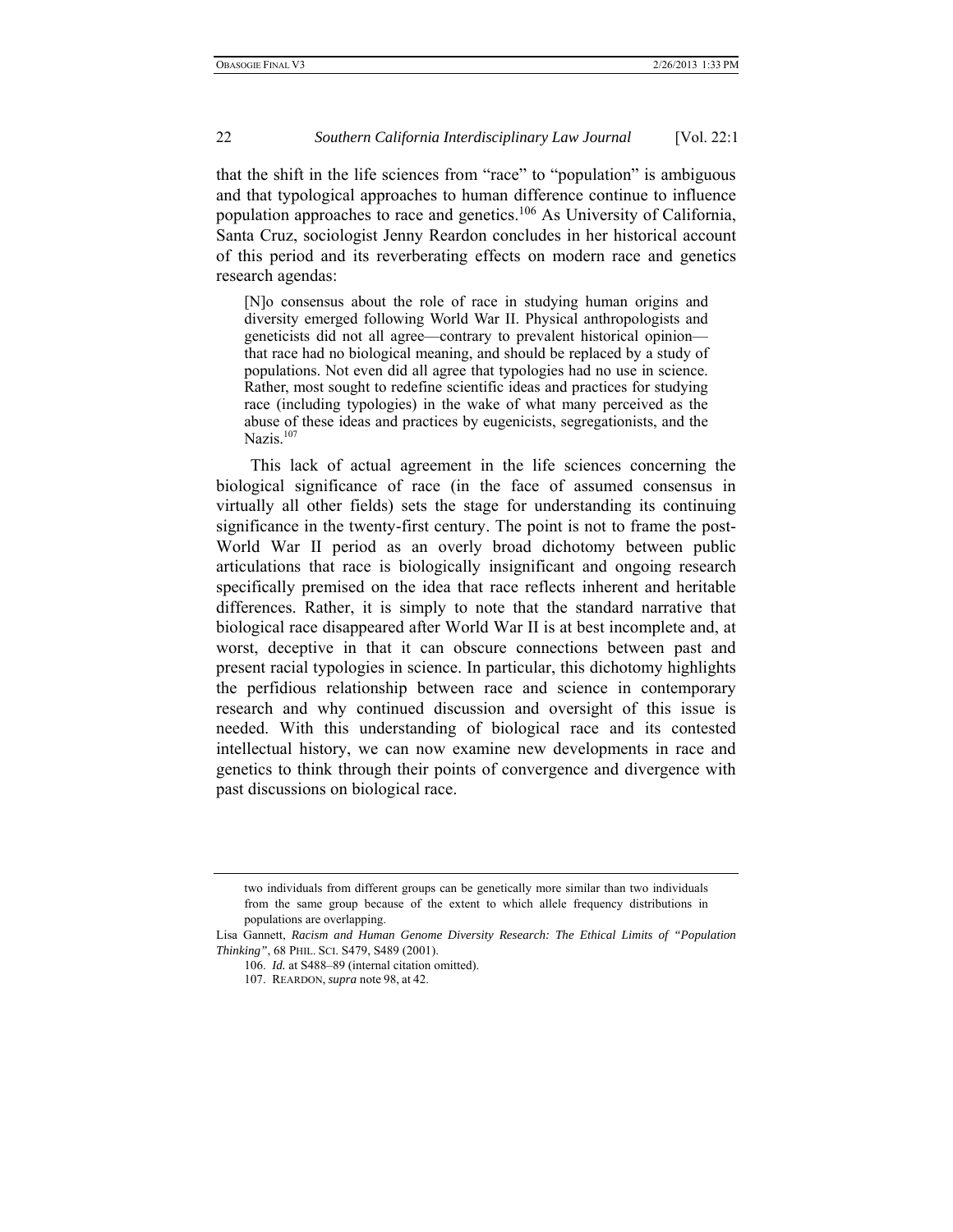# III. BIOLOGICAL RACE IN THE TWENTY-FIRST CENTURY

Developments in human biotechnology across the past decade have renewed claims that social categories of race reflect inherent biological differences that explain disparities in social and health outcomes. This Section assesses three of these new technologies: race-based medicine, genetic ancestry tests, and certain aspects of DNA forensics. While each of these applications developed separately, they are united by a shared effort that reinvigorates the racial typologies thought to be dismissed in the 1950s: that racial differences are real, meaningful, and measureable at the molecular level. This Section examines the claims made by each technology, their supporting science, and the concerns raised in order to better understand the potential risks and benefits associated with rearticulating biological race in these new terms.

#### A. RACE-BASED MEDICINE

#### 1. Claims Made

Race-based medicine hit the scene in 2005, when BiDil became the first drug to receive FDA approval to treat a specific racial group: African Americans suffering from congestive heart failure.<sup>108</sup> Congestive heart failure affects the heart's ability to efficiently pump blood throughout the body and is caused largely by deteriorating heart muscle.<sup>109</sup> Although millions of Americans suffer from this condition,<sup>110</sup> BiDil's FDA approval was largely driven by data demonstrating that Blacks are twice as likely to suffer from heart failure as Whites.<sup>111</sup> NitroMed,<sup>112</sup> the company that originally developed BiDil, used this claim throughout the regulatory process to imply that biological mechanisms led Blacks to have a different experience with the disease and to justify the unprecedented regulatory move to label this new drug for a specific race.<sup>113</sup>

<sup>108.</sup> Jonathan Kahn, *Race in a Bottle*, SCI. AM., Aug. 2007, at 40 [hereinafter Kahn, *Race in a Bottle*].

<sup>109.</sup> *Id.* 

<sup>110. &</sup>quot;[A]n estimated 5,700,000 Americans ≥20 years of age have [heart failure]." Véronique L. Roger et al., *Heart Disease and Stroke Statistics—2012 Update: A Report Filed From the American Heart Association*, CIRCULATION, Jan. 3/10, 2012, at e2, e102, *available at* http://circ.ahajournals.org/content/125/1/e2.

<sup>111.</sup> Jonathan Kahn, *Getting the Numbers Right: Statistical Mischief and Racial Profiling in Heart Failure Research*, 46 PERSP. BIOL. & MED. 472, 474 (2003) [hereinafter Kahn, *Getting the Numbers Right*].

<sup>112.</sup> Deerfield Capital acquired NitroMed, a Massachusetts-based biotechnology firm, in 2009 for approximately \$36 million. *Deerfield Wins NitroMed with Sweetened Offer*, DEALBOOK, Feb. 2, 2009, http://dealbook.nytimes.com/2009/02/02/deerfield-wins-nitromed-with-sweetened-offer.

<sup>113.</sup> Kahn, *Race in a Bottle*, *supra* note 108, at 44.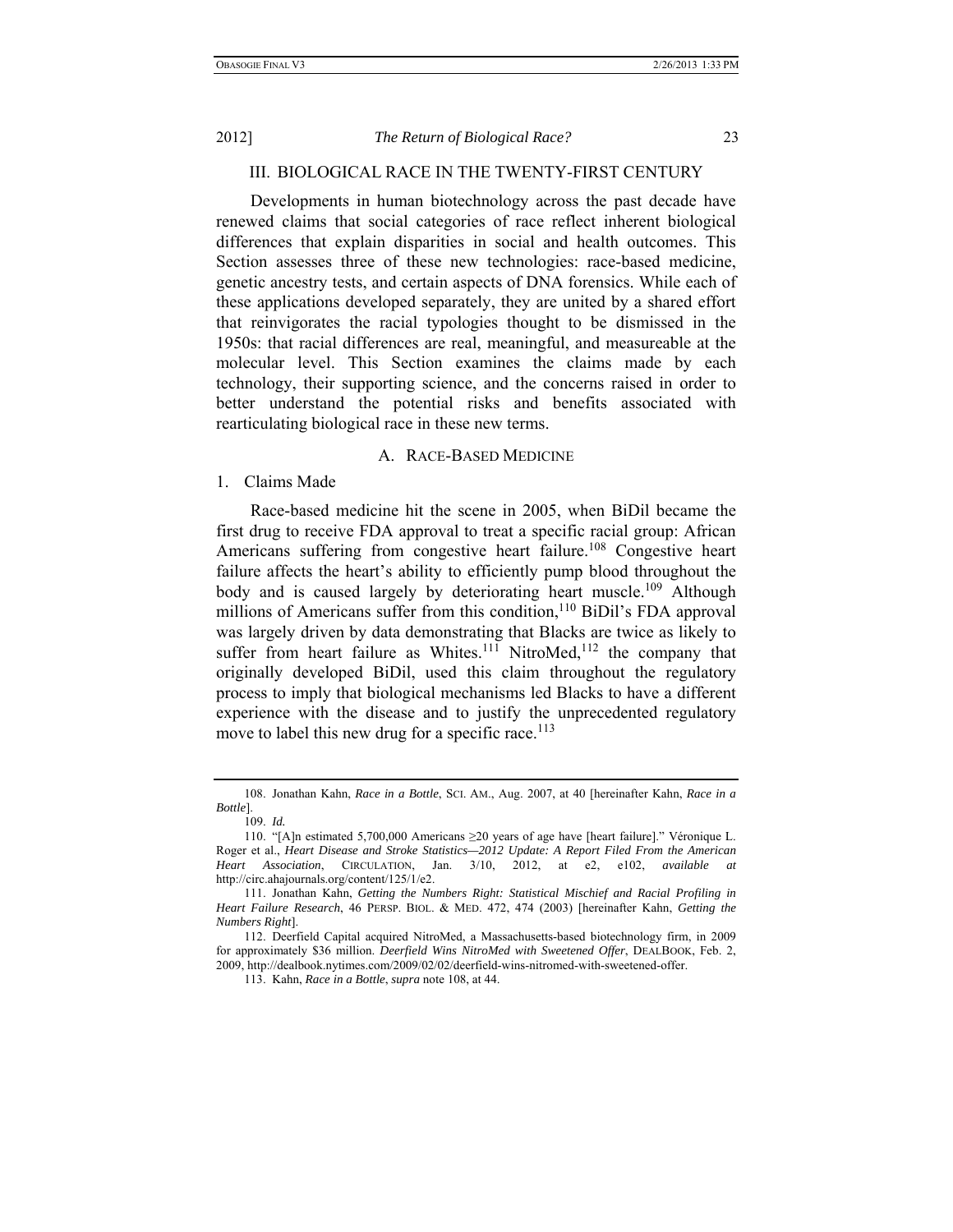The story behind BiDil's clinical development is important for understanding how and when this groundbreaking claim of race specificity became relevant. BiDil combines two standard therapies to treat heart failure—hydralazine and isosorbide dinitrate—into one pill.<sup>114</sup> These generics have been used for decades across all races to treat heart failure.<sup>115</sup> BiDil began with two clinical trials in the 1980s: V-HeFT I and V-HeFT II.<sup>116</sup> The V-HeFT I trial lasted from 1980 to 1985 and found that patients who received the hydralazine/isosorbide dinitrate ("H/I") combination therapy had lower mortality outcomes.117 V-HeFT II, lasting from 1986 to 1989, compared this same combination therapy to an ACE inhibitor<sup>118</sup> called enalapril. The trial showed that  $H/I$  was more effective.<sup>119</sup> However, it is important to keep in mind that "[t]he V-HeFT investigators did not build the trials around race or ethnicity. They enrolled both Black and White patients and in the published reports of the trials' successes, they did not break down the data by race. Rather, they presented H/I (the BiDil drugs) as generally efficacious in the population at large, without regard to race." $^{120}$ 

In 1989 Dr. Jay Cohn, who led the two V-HeFT studies, received a patent on the method of administering the H/I combination therapy to treat heart failure, without reference to race.<sup>121</sup> Cohn then licensed the drug to Medco Research, a biotechnology company that then manufactured the components into one pill that became BiDil.<sup>122</sup> The FDA rejected BiDil's approval in 1997, noting problems with the statistical design of the V-

<sup>114.</sup> *Id.* at 40.

<sup>115.</sup> *Id.* 

<sup>116.</sup> *Id.* at 41.

<sup>117.</sup> Jay N. Cohn et al., *Effect of Vasodilator Therapy on Mortality in Chronic Congestive Heart Failure*, 314 NEW ENG. J. MED. 1547, 1551 (1986).

<sup>118.</sup> Commonly called "ACE inhibitors," angiotensin-converting enzyme inhibitors "help relax blood vessels" and are used to "treat a variety of conditions," including heart failure. *Angiotensin-Converting Enzyme (ACE) Inhibitors*, MAYO CLINIC, http://www.mayoclinic.com/health/aceinhibitors/HI00060 (last updated Dec. 16, 2010).

<sup>119.</sup> Jay Cohn et al., *A Comparison of Enalapril with Hydralazine-Isosorbide Dinitrate in the Treatment of Chronic Congestive Heart Failure*, 325 NEW ENG. J. MED. 303, 307 (1991).

<sup>120.</sup> Jonathan Kahn, *From Disparity to Difference: How Race-Specific Medicines May Undermine Policies to Address Inequalities in Health Care*, 15 S. CAL. INTERDISC. L.J. 105, 109 (2005) [hereinafter Kahn, *From Disparity to Difference*].

<sup>121.</sup> *See* Kahn, *Race in a Bottle*, *supra* note 108, at 42.

<sup>122.</sup> *Id.* For a more detailed description of these events, see Jonathan Kahn, *How a Drug Becomes "Ethnic": Law, Commerce, and the Production of Racial Categories in Medicine*, 4 YALE J. HEALTH POL'Y L. ETHICS 1 (2004).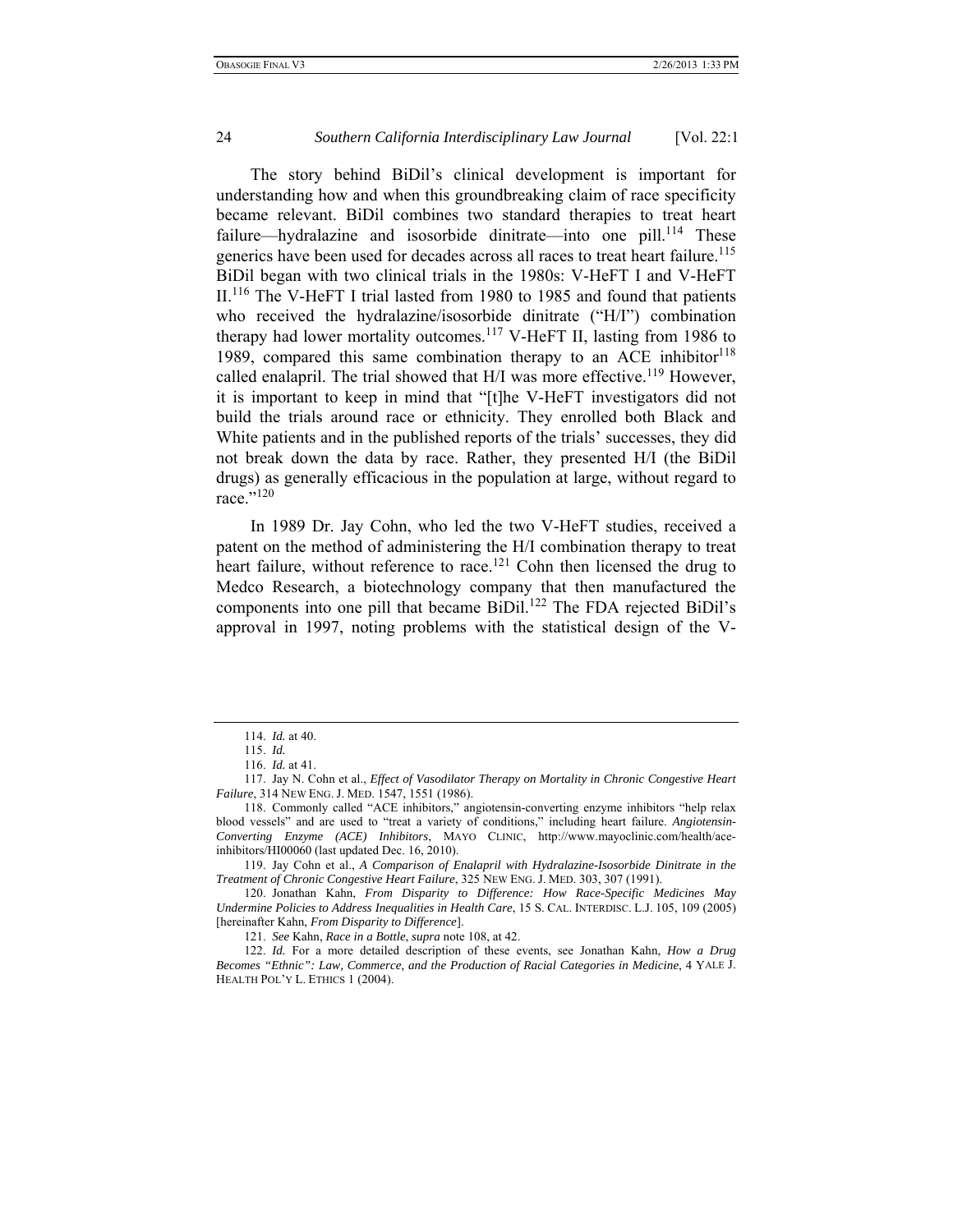HeFT trials.<sup>123</sup> Cohn then went back to the V-HeFT data and found that African Americans gained a particular benefit from the combination therapy.124 He then filed for and was granted a patent identical to the first one, except that the use was now for African Americans suffering from heart failure, which had the financial and commercial benefit of extending his patent rights an additional thirteen years.<sup>125</sup> Cohn licensed BiDil to NitroMed, who conducted a clinical trial—the African American Heart Failure Trial ("A-HeFT")—to test BiDil's race-specific benefit.<sup>126</sup> The A-HeFT trial only included participants that self-identified as African American.<sup>127</sup> The trial yielded data demonstrating a 43 percent reduction in mortality, leading the FDA to approve a race-specific indication for use by Blacks with heart failure.<sup>128</sup>

BiDil's clinical trial design, results, and subsequent FDA approval supports at least three different claims about the biological significance of race in relation to racial disparities in disease progression and health outcomes. Because BiDil is the first drug to be (1) patented as racespecific, (2) approved by the FDA as race-specific, and (3) marketed as race-specific, it has come to reflect the legal, regulatory, and economic sanctioning of race as a biologically significant category of human difference that meaningfully affects human health. Through this framing, social categories of race appear to be significant markers for otherwise hard-to-detect biological differences in human populations. Neither Cohn nor any of his collaborators have been able to identify the biological markers responsible for Blacks' receptiveness to BiDil.<sup>129</sup> But this lack of specificity seemed to be of little consequence for regulators, who embraced the typological sensibilities embedded in biological understandings of race. They assumed that self-identified race mirrored some underlying "real" biological difference that shapes health disparities and drug reaction.<sup>130</sup> For example, the chair of the FDA Cardiovascular and Renal Drugs Advisory

<sup>123.</sup> Kahn, *Race in a Bottle*, *supra* note 108, at 42 (noting that the trials were "designed not to meet the regulatory standards for FDA approval but to test the hypothesis that vasodilators could treat heart failure").

<sup>124.</sup> *Id.* 

<sup>125.</sup> *Id.* at 42–43.

<sup>126.</sup> *Id.* at 42.

<sup>127.</sup> *Id.* 

<sup>128.</sup> *Id.* 

<sup>129.</sup> In fact, Cohn has said that he prescribes BiDil to some of his White patients, noting, "I actually think everybody should be using it." Denise Gellene, *Heart Pill Intended Only For Blacks Sparks Debate*, L.A. TIMES, June 16, 2005, http://articles.latimes.com/2005/jun/16/business/fi-bidil16.

<sup>130.</sup> *BiDil African-American Subset is Surrogate for Genomics, Cmte Chair Says*, 67 THE PINK SHEET 3, 3 (2005).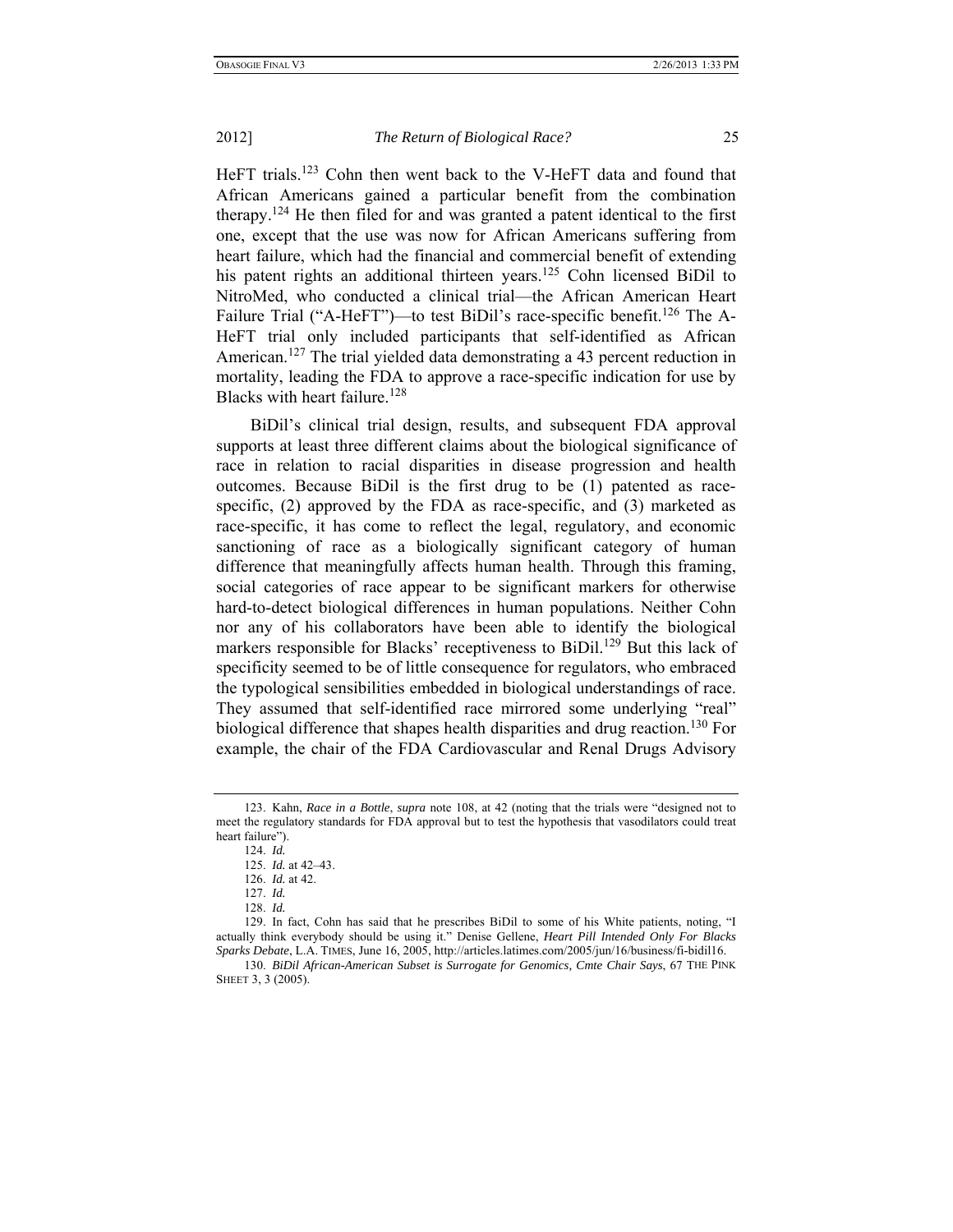Committee, which endorsed BiDil's approval, noted that the committee treated self-identified race in the A-HeFT trial as "a surrogate for genomic based medicine,"131 although no genetic data was presented to the committee.<sup>132</sup>

#### 2. The Science Behind Race-Based Medicine

Although BiDil's clinical trials did not identify the genetic variations that produce racial disparities in heart failure mortality or those that lead BiDil to work better in Black populations, the drug was nonetheless heralded as the first in a long line of ostensibly forthcoming personalized medicines.<sup>133</sup> Truly personalized medicines are the province of the emerging field of pharmacogenomics, which studies how individual genetic variations might affect persons with a particular genetic makeup.<sup>134</sup> Individuals' genetic sequences contain strings of nucleic acids (Adenine, Thymine, Cytosine, and Guanine) that may be similar for several hundred bases.<sup>135</sup> They will differ at about one in every 1200 bases;<sup>136</sup> one person might have, for example, Thymine at a particular location instead of Cytosine. These genetic variations are known as alleles, and an individual's collection of alleles or genetic variations make up their genotype.<sup>137</sup> Understanding the location and effects of these genetic variations is important because they can affect drug toxicity, predict the efficacy of certain therapies, and identify useful drug targets.<sup>138</sup>

Patient-specific treatments have not developed as quickly as researchers and academics anticipated. It is in this context that researchers have tried to develop genetically tailored medications at a further level of

<sup>131.</sup> *Id.*

<sup>132.</sup> *See id.*

<sup>133.</sup> For example, the *New York Times* began their story about the FDA's approval of BiDil by noting, "The Food and Drug Administration took a controversial step toward a new frontier of personalized medicine yesterday, approving the first drug ever intended for one racial group, African-Americans." Stephanie Saul, *F.D.A. Approves a Heart Drug for African-Americans*, N.Y. TIMES, June 24, 2005, at C2.

<sup>134.</sup> William E. Evans & Mary V. Relling, *Moving Towards Individualized Medicine With Pharmacogenomics*, 429 NATURE 464 (2004).

<sup>135.</sup> *See The New Genetics: Chapter 1: How Genes Work*, NAT'L INST. GEN. MED.SCI., http://publications.nigms.nih.gov/thenewgenetics/chapter1.html (last reviewed June 9, 2011).<br>136. What Is The HapMap?, INTERNATIONAL HAPMAP

<sup>136.</sup> *What Is The HapMap?*, INTERNATIONAL HAPMAP PROJECT, http://hapmap.ncbi.nlm.nih.gov/whatishapmap.html.

<sup>137.</sup> *See Genotype: Talking Glossary of Genetic Terms*, GENOME.GOV, https://www.genome.gov/Glossary/index.cfm?id=93 (last visited Dec. 2, 2012).

<sup>138. &</sup>quot;One of the most promising areas of genomic medicine is the ability to match an individual's genetic profile to the likely effect of particular drugs." Kathy L. Hudson, *Genomics, Health Care, and Society*, 365 NEW ENG. J. MED. 1033, 1036 (2011).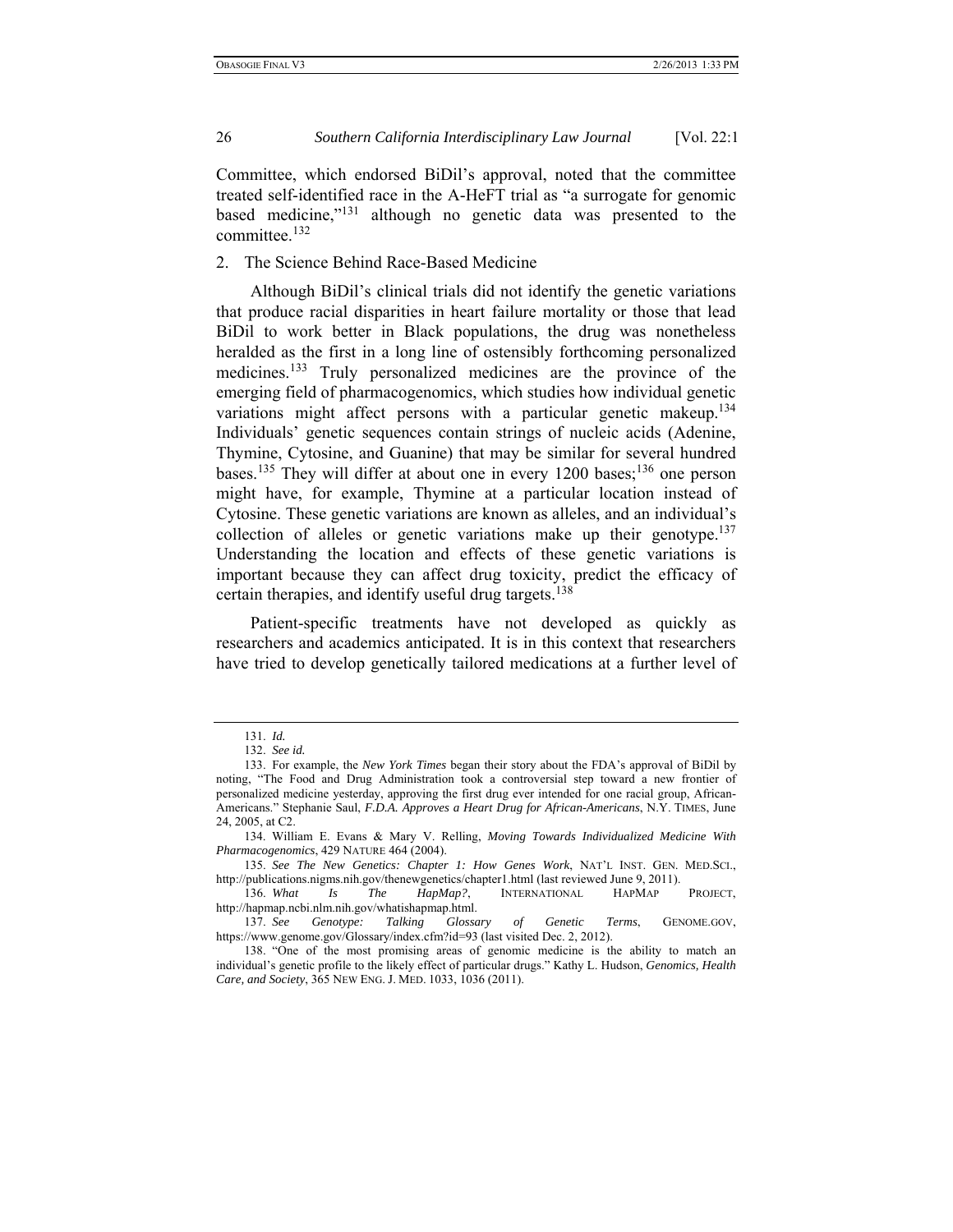abstraction to target specific populations instead of individuals.<sup>139</sup> Population geneticists' ability to identify the sets of alleles that tend to be inherited together in specific groups identifiable by social categories of race is merging with pharmacogenomicists' interest in determining the alleles that affect drug efficacy and response. This gives biomedicine the presumed ability to use race as a proxy for population-specific variants that might identify which groups respond best to certain medications or genetic interventions.

3. Risks and Benefits of Race-Based Medicines

Racial disparities in health are real and persistent.<sup>140</sup> As such, racebased medicine provides one potential avenue to resolve these disparities when other efforts simply are not able to address the problem. This partly explains why many groups claiming to represent the African American community were excited by BiDil's FDA approval, including the NAACP and the Association of Black Cardiologists.<sup>141</sup>

But with such strong claims about the biological significance of race, it is important to look closely at BiDil as a case study on the questionable premises underlying race-based medicine. First, the moral impetus justifying a race-specific approach to resolving heart failure—the commonly cited 2:1 disparity in heart failure outcomes between Blacks and Whites—is simply inaccurate. For example, NitroMed announced in a 2001 press release that it had received a letter from the FDA affirming BiDil's ability to be approved as a new race-specific drug.<sup>142</sup> The release said that "death rates from heart failure are more than twice as high in black patients than in white patients" and speculated that this disparity may be caused by "a pathophysiology found primarily in black patients that may involve nitric oxide (NO) insufficiency."143 This disparity, and NitroMed's speculation concerning its biological underpinnings, were then repeated in various media outlets.<sup>144</sup>

<sup>139.</sup> *See, e.g.*, Esteban Burchard et al., *The Importance of Race and Ethnic Background in Biomedical Research and Clinical Practice*, 348 NEW ENG. J. MED. 1170 (2003).

<sup>140.</sup> *See Addressing Racial and Ethnic Disparities in Health Care Fact Sheet*, U.S. DEP'T FOR HEALTH & HUM. SERVS. AGENCY FOR HEALTHCARE RES. & QUALITY, http://www.ahrq.gov/research/disparit.htm (last visited Dec. 2, 2012).

<sup>141.</sup> Juan Cofield, President of the New England Area NAACP chapter, has publically stated "I would like to see the name BiDil as common in our community as Viagra is in the general public." Dan Devine, *NAACP Goes to the Grassroots for BiDil*, BAY ST. BANNER (Oct. 5, 2006), http://www.baystate-banner.com/archives/stories/2006/10/100506-07.htm.

<sup>142.</sup> Kahn, *Getting the Numbers Right*, *supra* note 111, at 474.

<sup>143.</sup> *Id.* (quoting the 2001 NitroMed press release).

<sup>144.</sup> *Id.* at 475 (surveying various publications that had reprinted the 2:1 ratio).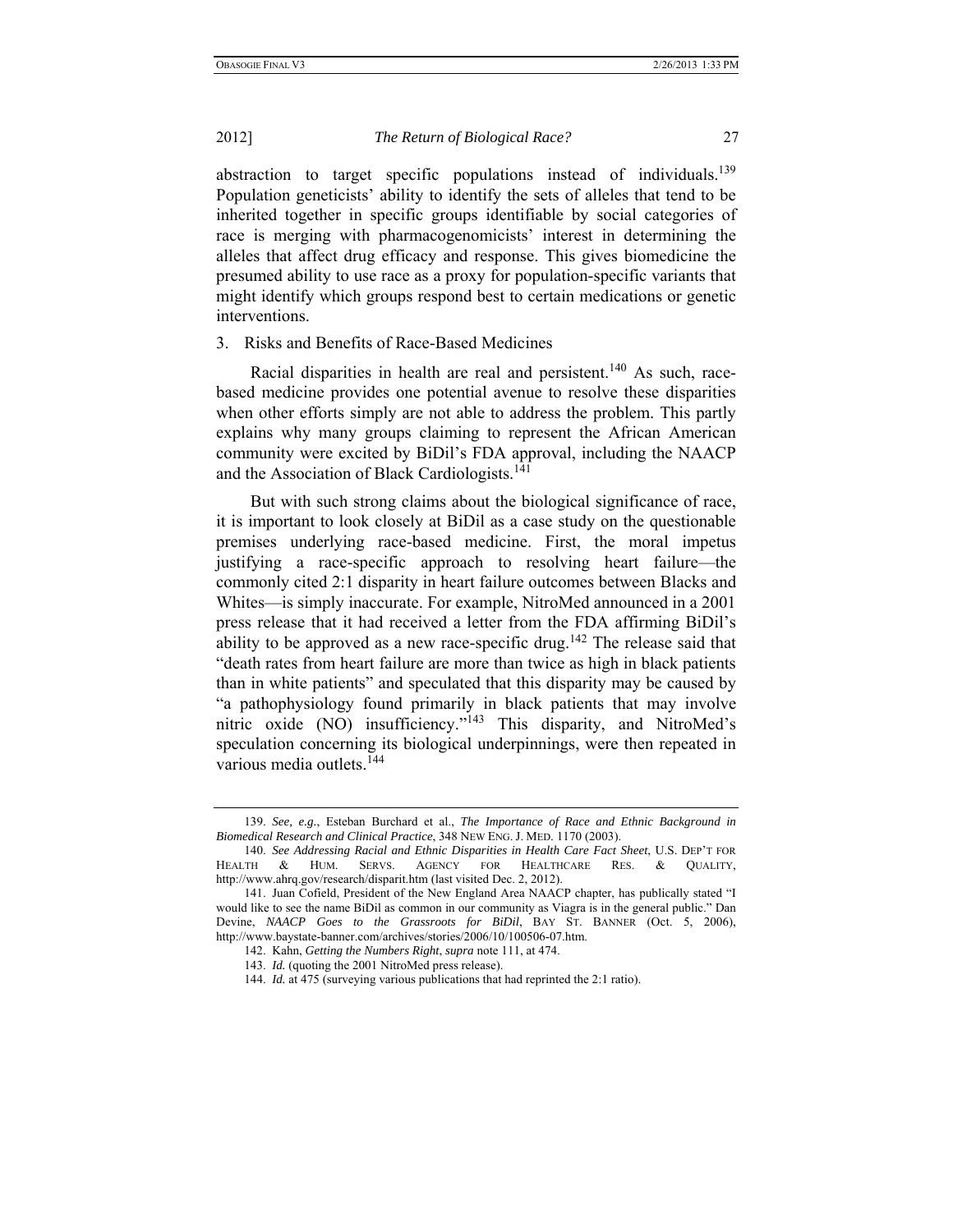But, a closer look at the data suggests that there is no significant racial disparity in heart failure outcomes. In fact, the 2:1 number comes from a string of misquotes referencing decades-old data.<sup>145</sup> In 1998 the CDC placed the ratio at 1.1:1, which essentially means that there is no racial difference in outcomes.<sup>146</sup> NitroMed later revised its claim to say, "The African-American community is affected at a greater rate by heart failure than that of the corresponding Caucasian population. African Americans between the ages of 45 and 64 are 2.5 times more likely to die from heart failure than Caucasians in the same age range." $147$  Though this is accurate, "[t]he age group 45 to 64 only accounts for about 6% of heart failure mortality, and for those over 65, the statistical differences between 'African Americans and Caucasians' nearly completely disappear."<sup>148</sup> These findings significantly undermine the moral justification for a race-specific approach.

Second, the design of the A-HeFT clinical trial used to demonstrate BiDil's race specific impact was flawed. By only enrolling patients that self-identified as African American without any comparison group, the clinical trial, by definition, cannot speak to whether the drug works better in one group than another. As law professor Jonathan Kahn notes, "[t]he only responsible scientific claim that can be made on the basis of these trials is that BiDil works in some people who have heart failure, period."<sup>149</sup> The FDA has vigorously defended its decision to approve BiDil's racespecific labeling and the evidence from A-HeFT used to justify this decision.150 Scientists for the FDA said that conducting a separate trial to specifically compare outcomes between Blacks and Whites "would have required years of work, many thousands of patients, and wholly unreasonable delay in approval of a treatment whose effectiveness had

Robert Temple & Norman L. Stockbridge, *BiDil for Heart Failure in Black Patients: The U.S. Food and Drug Administration Perspective*, 146 ANNALS INTERNAL MED. 57, 58 (2007).

<sup>145.</sup> *Id.* at 475–78.

<sup>146.</sup> *Changes in Mortality from Heart Failure—United States, 1980–1995,* MMWR, Aug. 7, 1998, at 633-37. *See also* Kahn, *Getting the Numbers Right*, *supra* note 111, at 473–74.

<sup>147.</sup> Press Release, NitroMed, Inc., BiDil(R) Named to American Heart Association's 2004 'Top 10 Advances' List (Jan. 11, 2005), *available at* http://www.prnewswire.com/news-releases/bidilrnamed-to-american-heart-associations-2004-top-10-advances-list-54001632.html.

<sup>148.</sup> Troy Duster, *Race and Reification in Science*, 307 SCIENCE 1050, 1050 (2005).

<sup>149.</sup> Kahn, *From Disparity to Difference*, *supra* note 120, at 106.

<sup>150.</sup> Two FDA scientists, Robert Temple and Norman Stockbridge, wrote in the *Annals of Internal Medicine*:

Approval of BiDil was not based on a single trial where all data came from the black patient population, as has been suggested. The FDA's encouragement of A-HeFT, a singlepopulation trial, arose from recognition that a larger study of black and white patients was not likely to yield any additional useful information.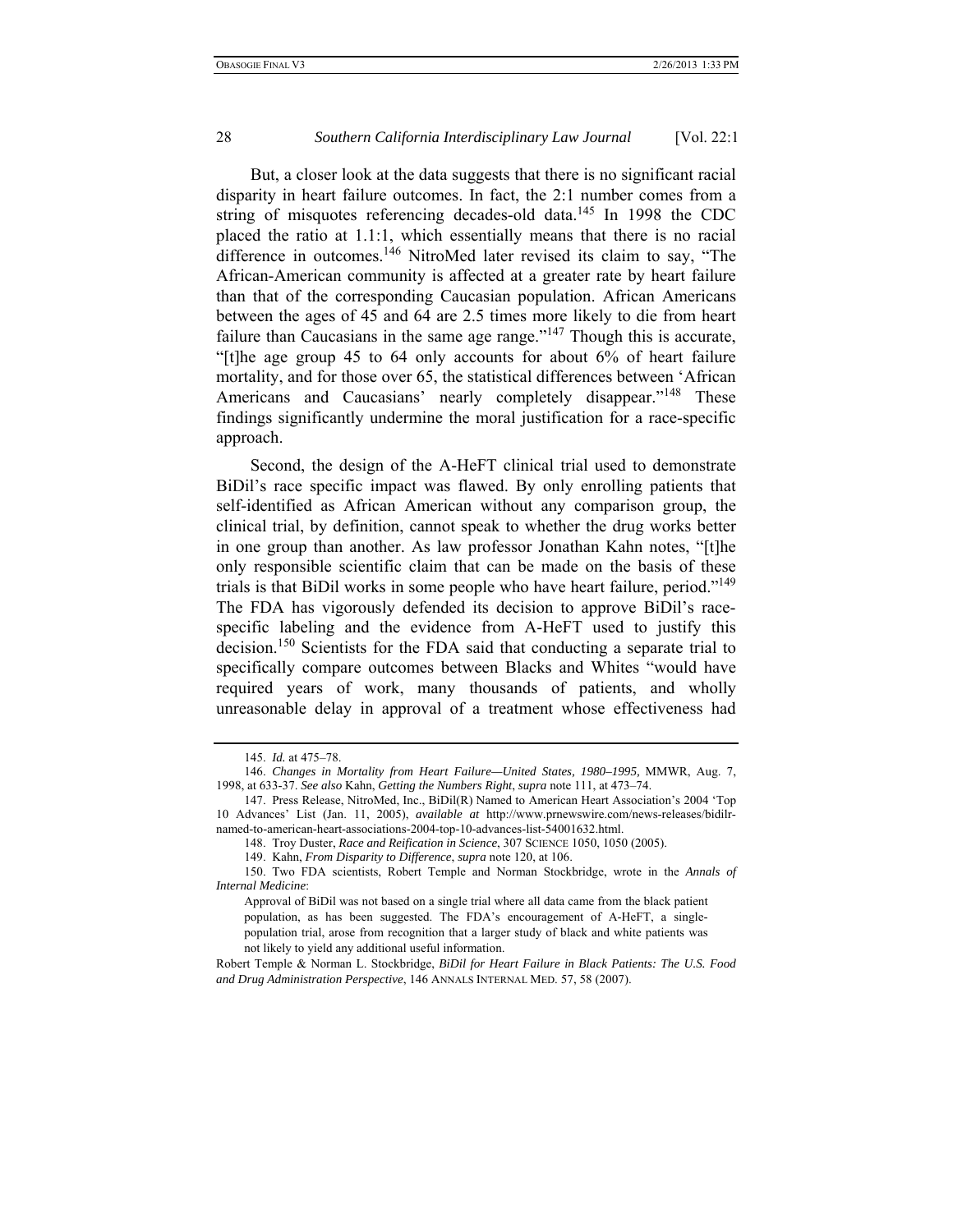been well-documented in the group for which it was intended."<sup>151</sup> However, this defense only further highlights the FDA's assumptions regarding the biological significance of race when such drug approval determinations should be based on stronger and more direct evidence.

Third, the assumption that social categories of race can be used as a proxy for significant genetic variation at the population level is flawed. The connection between social categories of race and population differences is unfounded. There are certainly genetic differences between population groups as a result of various dynamics (such as migration and reproduction) that may lead certain markers to appear more often in particular groups. But it is a large leap to suggest that these population dynamics meaningfully align with social categories of race, especially when the meaning and salience of these categories stem from social, political, and economic factors. Francis Collins, former director of the National Institutes of Health, argues:

"Race" and "ethnicity" are poorly defined terms that serve as flawed surrogates for multiple environmental and genetic factors in disease causation, including ancestral geographic origins, socioeconomic status, education and access to health care. Research must move beyond these weak and imperfect proxy relationships to define the more proximate factors that influence health.<sup>152</sup>

The concerns associated with BiDil's FDA approval highlight three broader issues raised by race-based medicines that may belie the effort to reduce health disparities. First, the emphasis placed on reducing health disparities through genetic interventions can obscure known social determinants of health outcomes. A substantial body of evidence has shown that "[f]actors such as income and education, and how they play out in housing and neighborhood, directly exert a powerful influence on health disparities in the United States—potentially as powerful as medical care or genetics."153 High profile cases such as BiDil draw substantial attention and many dollars toward speculating about the possible genetic causes of health disparities when those resources could be better allocated to address known social factors that can be improved to reduce gaps in health outcomes.

<sup>151.</sup> *Id.* at 57.

<sup>152.</sup> Francis S Collins, *What We Do and Don't Know About 'Race,' 'Ethnicity,' Genetics and Health at the Dawn of the Genomic Era*, 36 NATURE GENETICS SUPP. S13, S13 (2004).

<sup>153.</sup> ROBERT WOOD JOHNSON FOUND., OVERCOMING OBSTACLES TO HEALTH: STORIES, FACTS AND FINDINGS 3 (2008), *available at* http://www.commissiononhealth.org/PDF/ObstaclesToHealth-Highlights.pdf.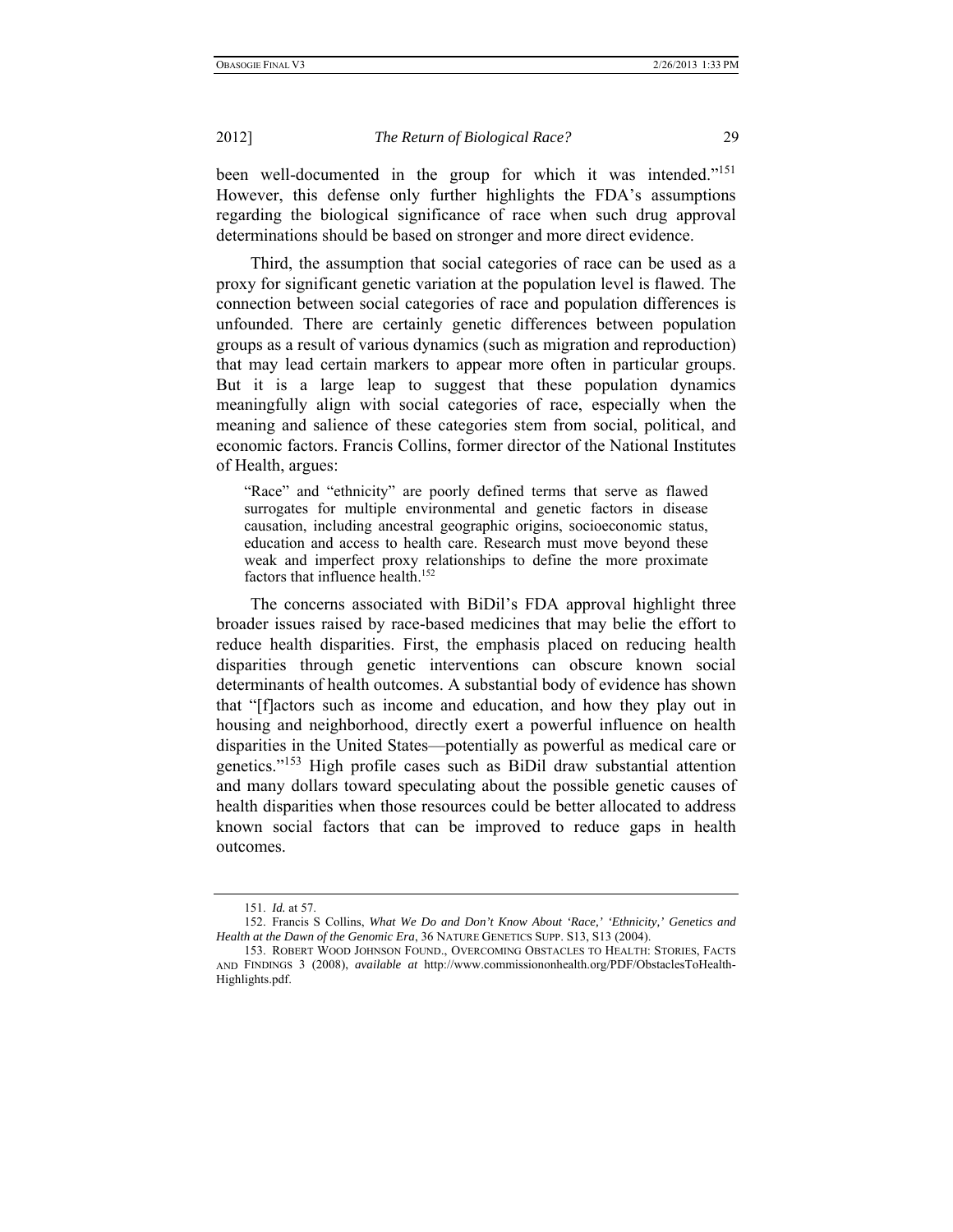This leads to the second concern that continued speculation concerning the biological roots of racial disparities in health may shift responsibility for remediation from sustained public health initiatives to private biomedical ventures. As demonstrated by BiDil's transformation from a race-neutral to a race-specific drug, commercial incentives can lead to premature and unsubstantiated articulations of biological race, which go against the public interest. Third, weak claims about the biological relevance of racial disparities in health can prematurely legitimize biological explanations of racial disparities in other areas such as aptitude and criminality, which ultimately disserve minority communities.

# B. GENETIC ANCESTRY TESTS

1. Claims Made

Genetic ancestry tests are part of a growing field of what some academics have called "recreational genetics," where individuals use direct-to-consumer genetic tests to learn about their genetic predispositions without direct interactions with medical professionals.<sup>154</sup> Some of these tests are health-related, but a growing number are recreational in the most literal sense. For example, Atlas Sports Genetics offers a test that allows parents to determine the sports in which their child might be genetically predisposed to excel.<sup>155</sup> Genetic ancestry tests have developed within this burgeoning market to give individuals a better sense of their racial and ethnic heritage.156 Companies that provide this service have amassed databases containing genetic information from indigenous populations around the globe and compare individuals' genetic markers to these reference populations in order to find similarities that suggest an ancestral  $link<sup>.157</sup>$ 

Genetic ancestry companies often make fantastic claims about their ability to precisely link consumers' genes to past ancestors in a manner that provides robust insight into their identity and heritage.158 These claims

<sup>154.</sup> Deborah A. Bolnick et al., *The Science and Business of Genetic Ancestry Testing*, 318 SCI. 399, 399 (2007).

<sup>155.</sup> Juliet Macur, *Born to Run? Little Ones Get Tested for Sports Gene*, N.Y. TIMES, Nov. 30, 2008, http://www.nytimes.com/2008/11/30/sports/30genetics.html. This test "is done by swabbing the inside of the child's cheek to obtain a DNA sample that is then returned to a lab for analysis for ACTN3, one of the more than 20,000 genes that make up the human genome. A 2003 study linked ACNT3 to athletic performance." *Id. See also What is ACTN Sports Gene?*, ATLAS SPORTS GENETICS, http://www.atlasgene.com (last visited Dec. 2, 2012).

<sup>156.</sup> Bolnick et al., *supra* note 154, at 399.

<sup>157.</sup> *Id.* 

<sup>158.</sup> *E.g.*, *The Story Behind Your Y-DNA (Male Ancestry)*, DNA WORLDWIDE,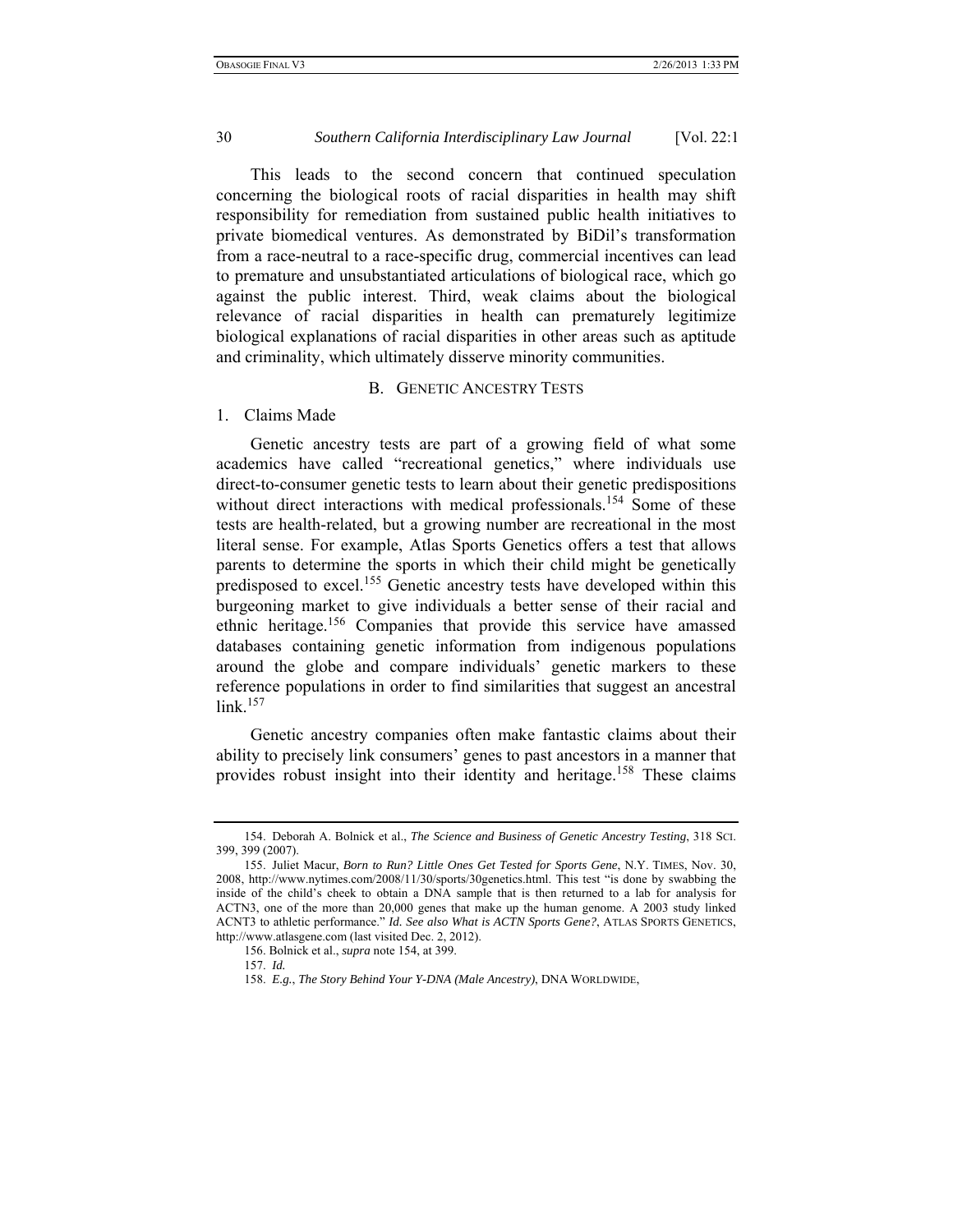have led nearly half-a-million people to purchase these tests since 2002.<sup>159</sup> Moreover, these tests have been used for a variety of purposes beyond pure recreation. For example, individuals who otherwise identify as White have used these tests to show that they have some meaningful amount of shared genetic ancestry with a minority group in order to increase their chances of being admitted to a university under an affirmative action program or to be eligible for financial aid intended for minority students.<sup>160</sup> Individuals have also claimed to be Native American so that they can partake in various benefits and opportunities reserved for established Native tribes.<sup>161</sup> Indeed, several companies market specifically to Native Americans.<sup>162</sup>

African Americans are also targeted by genetic ancestry companies. Given that many African Americans cannot trace their ancestry back more than a few generations due to the slave trade, ancestry testing is seen as a way to surpass history's roadblocks to give Black Americans a sense of their ancestral linkage to the African continent.<sup>163</sup> This can have a tremendous impact on Blacks' sense of identity.<sup>164</sup>

161. Kim TallBear & Deborah A. Bolnick, *Native American DNA Tests: What Are the Risks to Tribes?*, NATIVE VOICE, Dec. 3–7, 2004, at D2.

162. Genelex, a company that offers genetic ancestry tests, ran this advertisement in *Indian Country Today*, a newsmagazine for Native Americans:

Do you need to confirm that you are of Native American descent? Recent advances in genetic ancestry testing have put the answer to this question at your fingertips. Whether your goal is to assist in validating your eligibility for government entitlements such as Native American Rights or just to satisfy your curiosity, our Ancestry DNA test is the only scientifically rigorous method available for this purpose in existence today.

Kimberly TallBear, *Native-American-DNA.com*, *in* REVISING RACE IN A GENOMIC AGE 235, 243 (Barbra A. Koenig, Sandra Soo-Jin Lee & Sarah S. Richardson eds., 2008).

163. Bolnick et al., *supra* note 154, at 399.

http://www.dna-worldwide.com/ancestry-testing/male-ancestry/male-dna-story (last visited Dec. 2, 2012) (claiming that "Your Y-chromosome made you the man you are today. Quite literally. It contains the genetic switch that sent you down the path of turning you into a baby boy. But before it reached you, your Y-chromosome had been on an incredible journey").

<sup>159.</sup> Troy Duster, *Ancestry Testing and DNA: Uses, Limits, and Caveat Emptor*, *in* RACE AND THE GENETIC REVOLUTION: SCIENCE, MYTH, AND CULTURE 99, 99 (Sheldon Krimsky & Kathleen Sloan eds., 2011).

<sup>160.</sup> Amy Harmon, *Seeking Ancestry in DNA Ties Uncovered by Tests*, N.Y. TIMES, Apr. 12, 2006, http://www.nytimes.com/2006/04/12/us/12genes.html.

<sup>164.</sup> In the PBS special *African-American Lives*, the results of ancestry tests were revealed to several Black celebrities. When told that these tests could tell her about her heritage, Whoopi Goldberg exclaimed, "It's possible to find out what I am and who I am and what part? Oh my goodness!" The results, however, are not always positive. When Oprah Winfrey's results showed that she was not Zulu, as she has previously believed, she was visibly disappointed. *African-American Lives* (PBS television broadcast Feb. 2006).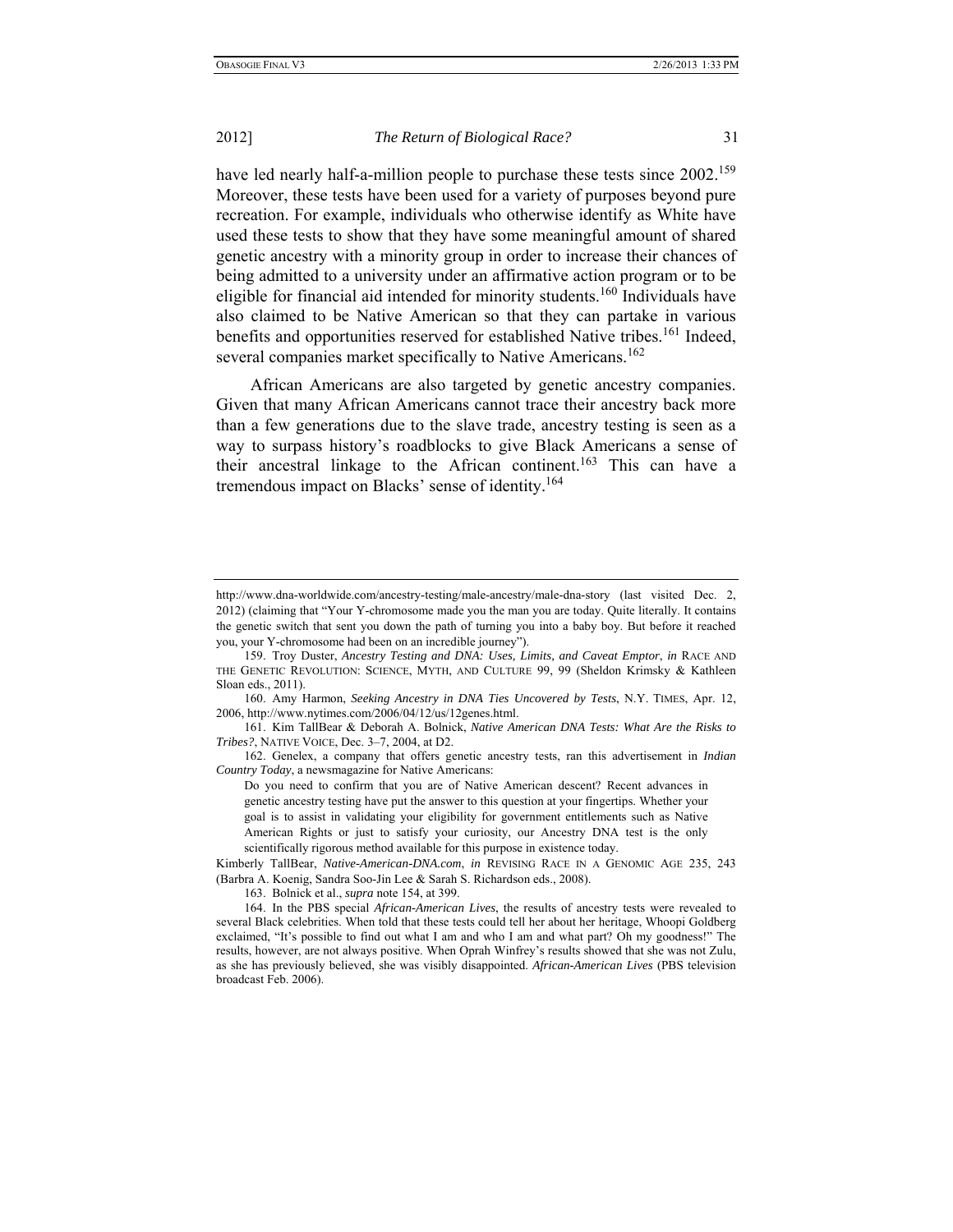#### 2. The Science Behind Genetic Ancestry Tests

Genetic ancestry testing can be understood as the commercial iteration of scholarly research in population genetics, a field that examines how evolutionary forces, such as migration and reproduction, shape the distribution and frequency of various genes within particular populations.165 Over time, these evolutionary dynamics can lead certain markers to become strongly associated with the group itself.<sup>166</sup> This uneven distribution of genetic markers can provide clues to their geographic origins, which can then point to the most closely associated population.<sup>167</sup> Several large scale attempts, including the International HapMap  $Project^{168}$ and the Human Genome Diversity Project,<sup>169</sup> have tried to map the genetic variations most closely linked to global human populations in a manner that ultimately gives greater biological coherence to social categories of race.

An increasing amount of research is beginning to demonstrate connections between population differences and racial groupings. Esteban Burchard and his colleagues note, "Studies in population genetics have revealed great genetic variation within racial or ethnic subpopulations, but also substantial variation among the five major racial groups."170 This has been demonstrated in at least three types of studies. First, population geneticists studying global indigenous groups have created ancestral tree diagrams "showing that the human population has major branches corresponding to the major racial groups, with sub-branches within each racial group associated with indigenous groups."<sup>171</sup> Second, researchers have used cluster analyses that look for patterns of similarity between population groups that "have . . . consistently resulted in the delineation of

170. Esteban González Burchard et al., *The Importance of Race and Ethnic Background in Biomedical Research and Clinical Practice*, 348 NEW ENG. J. MED. 1170, 1172 (2003). These five major groups include "African American, White, Asian, native Hawaiian or other Pacific Islanders, and American Indian or Alaska native." *Id.* 

171. *Id.*

<sup>165.</sup> *See* L.L. Cavalli-Sforza et al., *Call for a Worldwide Survey of Human Genetic Diversity: A Vanishing Opportunity for the Human Genome Project*, 11 GENOMICS 490, 490 (1991).

<sup>166.</sup> *See id.*

<sup>167.</sup> *Id.* 

<sup>168.</sup> The goal of the International HapMap Project is to "determine the common patterns of DNA sequence variation in the human genome and to make this information freely available in the public domain." Int'l HapMap Consortium, *The International HapMap Project*, 426 NATURE 789, 789 (2003).

<sup>169.</sup> In his article outlining the origins and development of the Human Genome Diversity Project, Cavalli-Sforza explains that the "Human Genome Diversity Project (HGDP) provides a resource that is aimed at promoting worldwide research on human genetic diversity, with the ultimate goal of understanding how and when patterns of diversity were formed." L. Luca Cavalli-Sforza, *The Human Genome Diversity Project: Past, Present and Future*, 6 NAT. REV. GENETICS 333, 333 (2005). Cavalli-Sforza also notes that the HGPD "has the added benefit of providing information that is likely to prove useful to several areas of biomedical research." *Id.*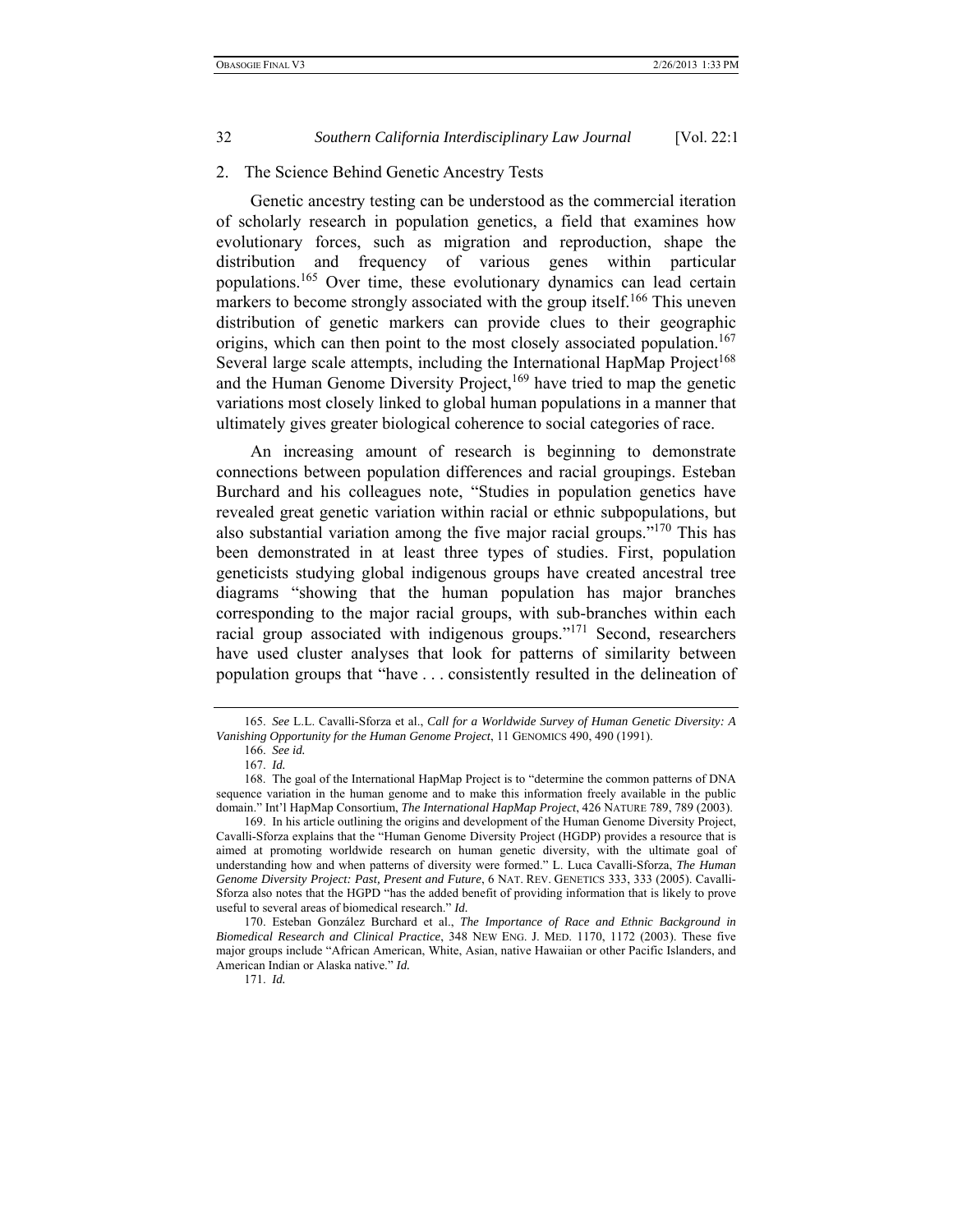major genetic clusters that are associated with racial categories."<sup>172</sup> Third, studies that look at the distribution of genetic variations across racial groups have been able to identify variants that are more likely to be racespecific.<sup>173</sup> As a whole, these three groups of studies provide the scholarly architecture to frame some population geneticists' assertion that social categories of race are meaningful and observable at the molecular level.

Working from these insights, genetic ancestry companies typically use three types of techniques to deduce individuals' ancestry. First, mitochondrial DNA ("mtDNA") tests focus on the DNA passed specifically from mother to child to test maternal links.<sup>174</sup> Second, Ychromosome tests determine paternal ancestry by examining markers passed from father to son.<sup>175</sup> Last, admixture tests look at markers on nonsex chromosomes containing DNA contributions from both parents to provide percentages of a person's ancestry from each of the five main continental groups.176

With mtDNA and Y-chromosome testing, companies can determine consumers' ancestry by comparing the individuals' haplotypes (a set of associated variations) to the haplotypes from samples taken from groups indigenous to a particular geographic location.<sup>177</sup> This method is useful for determining whether any two people are related. In the ancestry-testing context, however, it is used to link individuals to certain populations in order to estimate the geographic origins of their genetic makeup.<sup>178</sup> In contrast, admixture mapping looks at 175 autosomal markers, which are genetic variants thought to be closely related to particular continental populations.179 The genetic variants chosen to identify individual ancestry,

<sup>172.</sup> *Id.*

<sup>173.</sup> *Id.* Burchard and his co-authors explain:

Allele[s] with a frequency of 20 percent or greater in one racial group, the odds are in favor of seeing the same variant in another racial group. However, variants with a frequency below that level are more likely to be race-specific. This race-specificity of variants is particularly common among Africans, who display greater genetic variability than other racial groups and have a larger number of low-frequency alleles. These results indicate that the frequency of variant alleles underlying disease or normal phenotypes can vary substantially among racial groups, leading to differences in the frequency of the phenotypes themselves.

*Id.* (citation omitted).

<sup>174.</sup> Bolnick et al., *supra* note 154, at 399.

<sup>175.</sup> *Id.* 

<sup>176.</sup> *Id.* 

<sup>177.</sup> *Id.*

<sup>178.</sup> *Id.* 

<sup>179.</sup> *Id.*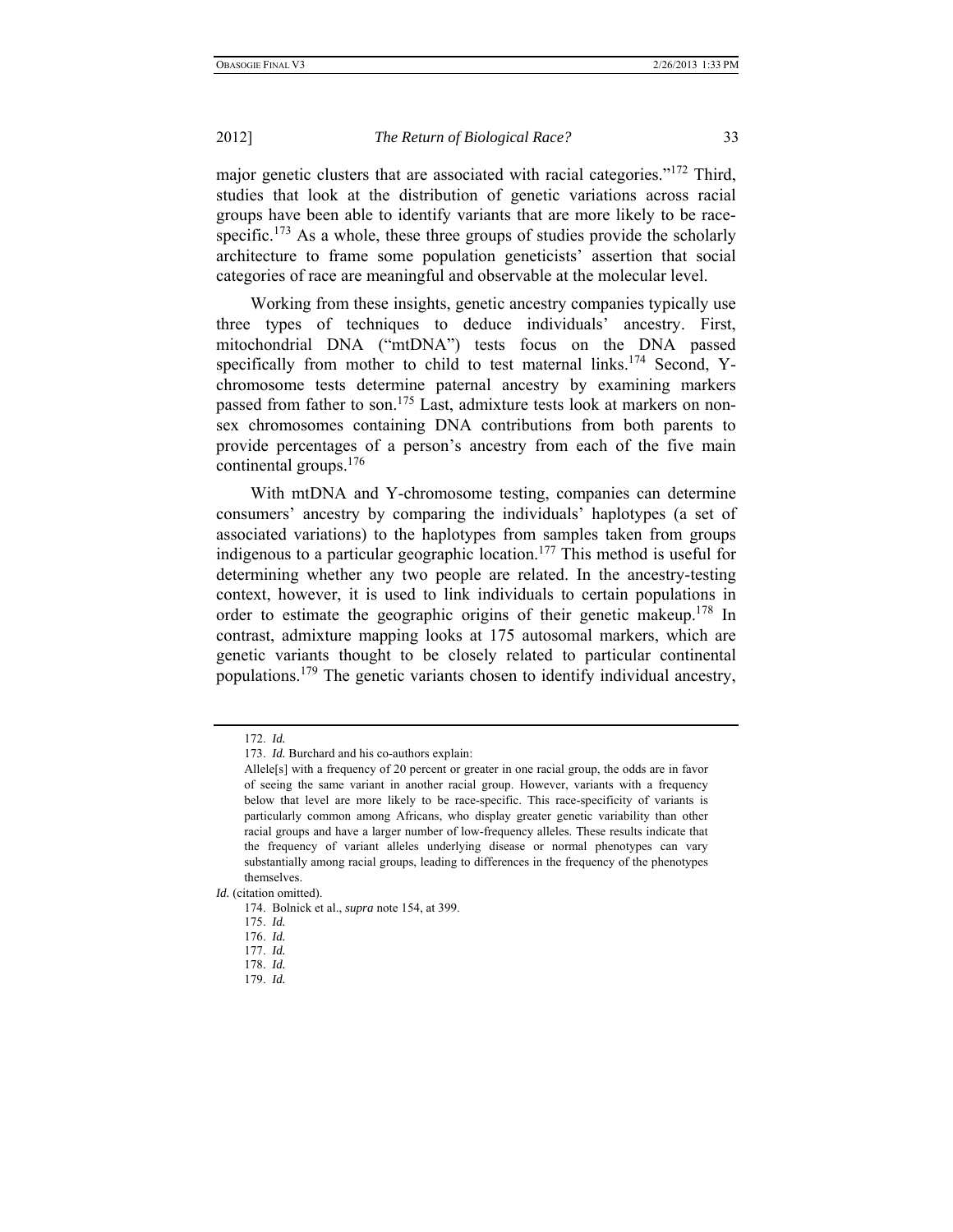known as Ancestry Informative Markers  $("AIM")$ <sup>180</sup> are "those that have the most uniqueness, or the largest differences in allele frequency among populations."181 For example, a company's database of genetic samples from populations across the globe might show that an individual shares markers with groups from East Asia but not Europe, leading to test results that suggest the individual has Asian ancestry. Admixture tests focus on the relatively few genetic markers that are seemingly connected to specific populations and are thought to provide a better overall sense of a person's ancestry.<sup>182</sup>

#### 3. Risks and Benefits of Genetic Ancestry Testing

Genetic ancestry tests have the potential benefit of giving individuals a better sense of their ancestry and racial heritage, which can be quite fulfilling for people who feel disconnected from a larger community. However, these technologies' scientific limitations, along with the often questionable marketing claims made to consumers, suggest that these tests risk reinventing biological race in new but no less problematic terms. For example, while genetic ancestry testing companies often resist using the word "race" in favor of terms such as "biogeographical ancestry," it is not uncommon for users to consider these products to be tests of racial purity and mixture.<sup>183</sup>

Concerns about genetic ancestry tests start with the often unnoticed gap or logical leap between scholarly conversations about population-wide genetic differences and the ability of tests to meaningfully reveal individuals' ancestral origins. The genetic boundaries that may appear to mark population differences are not clear-cut, making the interpretation of individual ancestry even more problematic. Anthropologist Deborah Bolnick notes that although ancestry tests "emphasize[] the *individual* as the crucial unit of analysis, individual ancestry inference is closely tied to our understanding of human *groups* and the distribution of genetic variation among them."184 This broad concern shapes the critique of particular techniques used to determine individual ancestry. Mitochondrial

<sup>180.</sup> *Id.* at 400.

<sup>181.</sup> ANTHONY FRUDAKIS, MOLECULAR PHOTOFITTING 44 (2008).

<sup>182.</sup> *See* Bolnick et al., *supra* note 154, at 399.

<sup>183.</sup> *See, e.g.*, U.S. Patent Application No. 10/644,594, at 233 (filed Nov. 18, 2004) (using the term "biogeographical ancestry" in a patent application for an admixture test).

<sup>184.</sup> Bolnick et al., *supra* note 154, at 399. The authors also point out that it is impossible to link an individual's DNA to that of a larger group "unless one first distinguishes groups that differ genetically in some way. Thus, even such individually oriented genetic research has implications for our understanding of race and the pattern of human biological diversity." *Id.*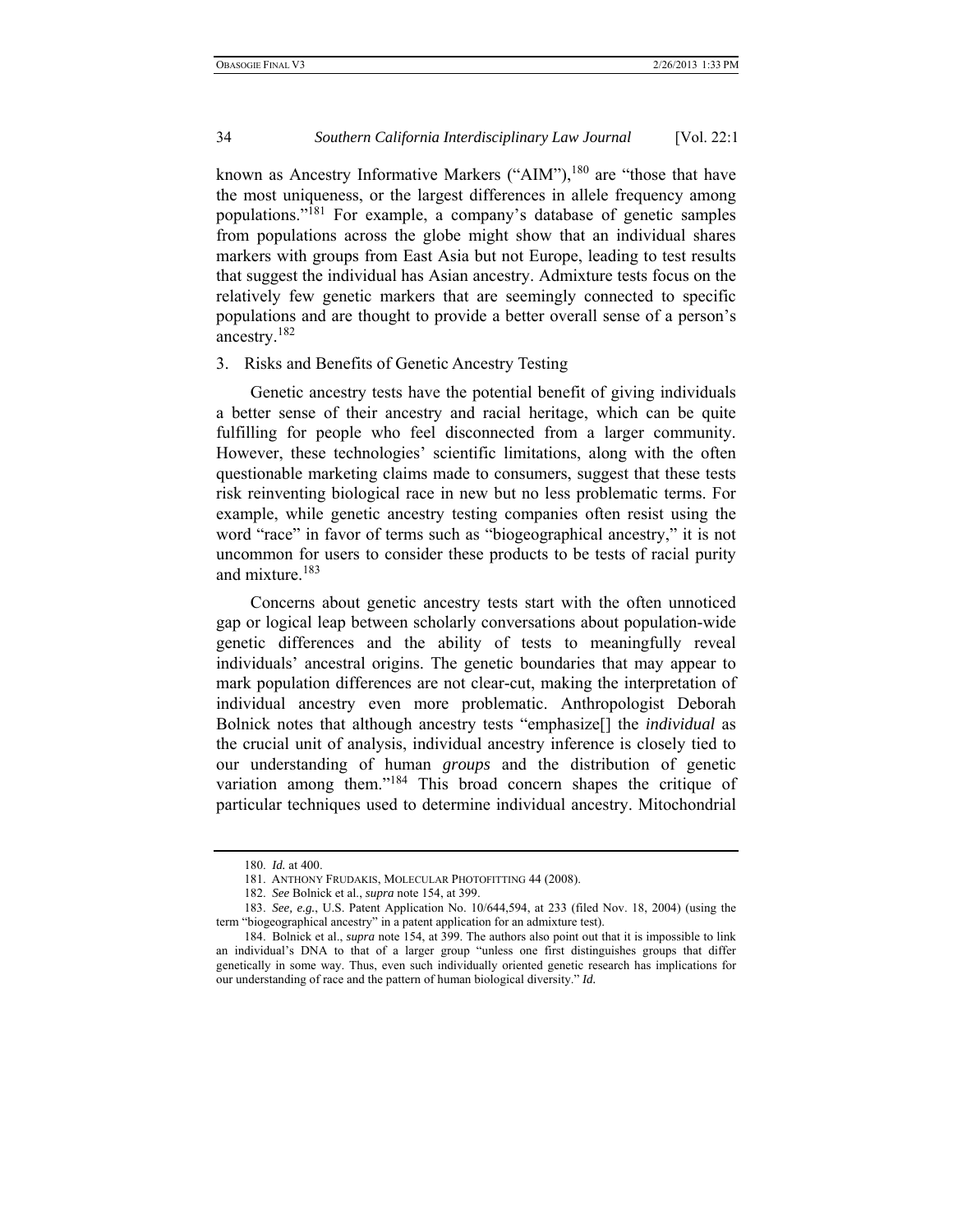and Y-chromosome testing examine only a very small portion of an individual's genome—a thin slice of the diverse genetic contributions that we receive from our parents, grandparents, great-grandparents, and so forth.<sup>185</sup> For example, if an individual goes back nine generations, there are 512 great-great-great-great-great-great-great-grandparents who are each equally influential to that person's genetic makeup. However, mitochondrial and Y-chromosome testing, taken together, can only provide information for two of these individuals: the strain of genetic information passed on from mother to child and the strain that is passed on from father to son along the Y-chromosome. This information travels unchanged throughout generations (mother, maternal grandmother, maternal greatgrandmother, etc. and father, paternal grandfather, and paternal greatgrandfather, etc.) and only represents information for two ancestors even though the number of overall ancestors contributing to a person's genome doubles each generation.186 If each of an individual's ancestors contributes equally to his or her genetic make-up, why emphasize the information gleaned from only two of them through mitochondrial and Y-chromosome testing? In the example where we go back nine generations with 512 individuals contributing to a person's genetic makeup, what about the other 510 people? Although genetic ancestry companies market their mitochondrial and Y-chromosome tests as being able to tell individuals something definitive about their race or ancestry, they are only able to examine less than 1 percent of a person's genetic background.<sup>187</sup> Thus, the strength of the assertions made by the genetic ancestry companies often does not acknowledge these significant limitations.

Admixture testing is thought to resolve these problems because it looks at genetic markers that are influenced by both parents, providing a blend of information that goes beyond that available through mitochondrial and Y-chromosome testing.188 But admixture testing discusses ancestry in terms of percentages; for example, reporting that someone is 85 percent European and 15 percent African.<sup>189</sup> This presumes that racial purity existed at some prior point in a manner that mirrors the long-discredited polygenesis theory. This can mislead individuals into thinking that biologically distinct racial groups are real and that social categories of race

- 185*. Id.*
- 186. *See id.*

<sup>187.</sup> *Id.* 

<sup>188.</sup> *See id.* 189. *Id.* at 400.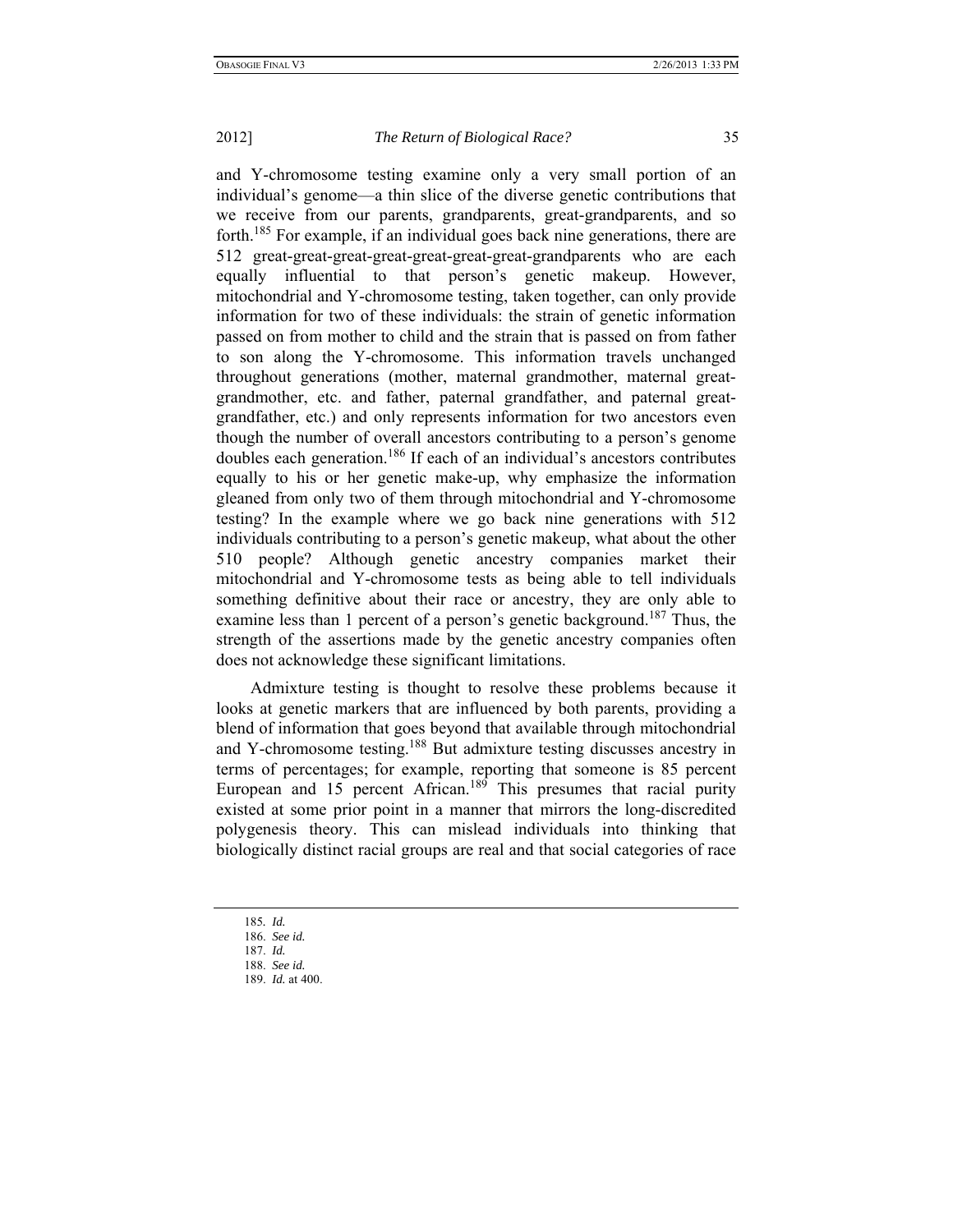have meaning at the molecular level.<sup>190</sup> Moreover, the biological difference between racial groups that admixture testing purports to objectively discover is actually the motivating assumption behind these tests' configuration. Anthropologist Duana Fullwiley provides a startling example by demonstrating how one now-defunct ancestry company collected and interpreted its data:

[T]he very continents and peoples chosen for [DNAPrint's AIMs] product were selected due to their perceived proximity to what we in North America imagine race to be. Although the language of scientists who invented this panel of AIMs is now that of "biogeographical ancestry," the conceptual configuration of human racial typology remains intact.<sup>191</sup>

These residual notions of racial typology are further evidenced by the company's patent application for its admixture test, where it euphemistically defines "BioGeographical Ancestry" as "the heritable component of 'race.'"<sup>192</sup>

In addition to these concerns about technique, genetic ancestry testing as a whole raises several broader issues. First, very few, if any, genetic variations appear only within socially defined racial groups.<sup>193</sup> Researchers may be able to show the frequency of particular variations in certain populations, but connecting an individual to a specific group—such as a socially-defined racial group—is a process fraught with potentially perilous assumptions.194 These variations have yet to be shown to map precisely onto social categories of race—categories that are typically defined by

<sup>190.</sup> *See id.* Bolnick and her co-authors note that admixture test creates "the appearance of genetically distinct populations," by focusing on "ancestry informative markers" ("AIMs") that are believed to be indicative of specific "parental" populations. *Id.* However, the development of these "parental" populations seems to have been artificially selected, and there is little evidence that such "parental" populations ever existed. *Id.*

<sup>191.</sup> Duana Fullwiley, *The Biologistical Construction of Race: 'Admixture' Technology and the New Genetic Medicine*, 38 SOC. STUDIES OF SCI., 695, 706 (2008). *See also* Duana Fullwiley, *Can DNA 'Witness' Race? Forensic Uses of an Imperfect Ancestry Testing Technology*, COUNCIL FOR RESPONSIBLE GENETICS (2008), http://dash.harvard.edu/bitstream/handle/1/3008240/Fullwiley\_DNAWitnessRace.pdf (providing an illuminating discussion about how the assumptions behind the construction of AIMs as markers drives the findings of individuals' ancestry in a manner that reflects a distinctively American understanding of racial typology).

<sup>192.</sup> U.S. Patent Application No. 10/644,594, at [007] (filed Nov. 18, 2004).

<sup>193.</sup> Bolnick et al., *supra* note 154, at 400.

<sup>194.</sup> *Id.* Bolnick and her co-authors note that the companies that create these tests are quick to link the occurrence of a certain allele or haplotype with a particular population, despite the fact that "high genetic diversity exists within populations and gene flow occurs between populations." *Id.* Additionally, these companies "sometimes fail to mention that an allele could have been inherited from a population in which it is less common," and consumers are not made aware of the potential shortcomings of these tests. *Id.* (internal citation omitted).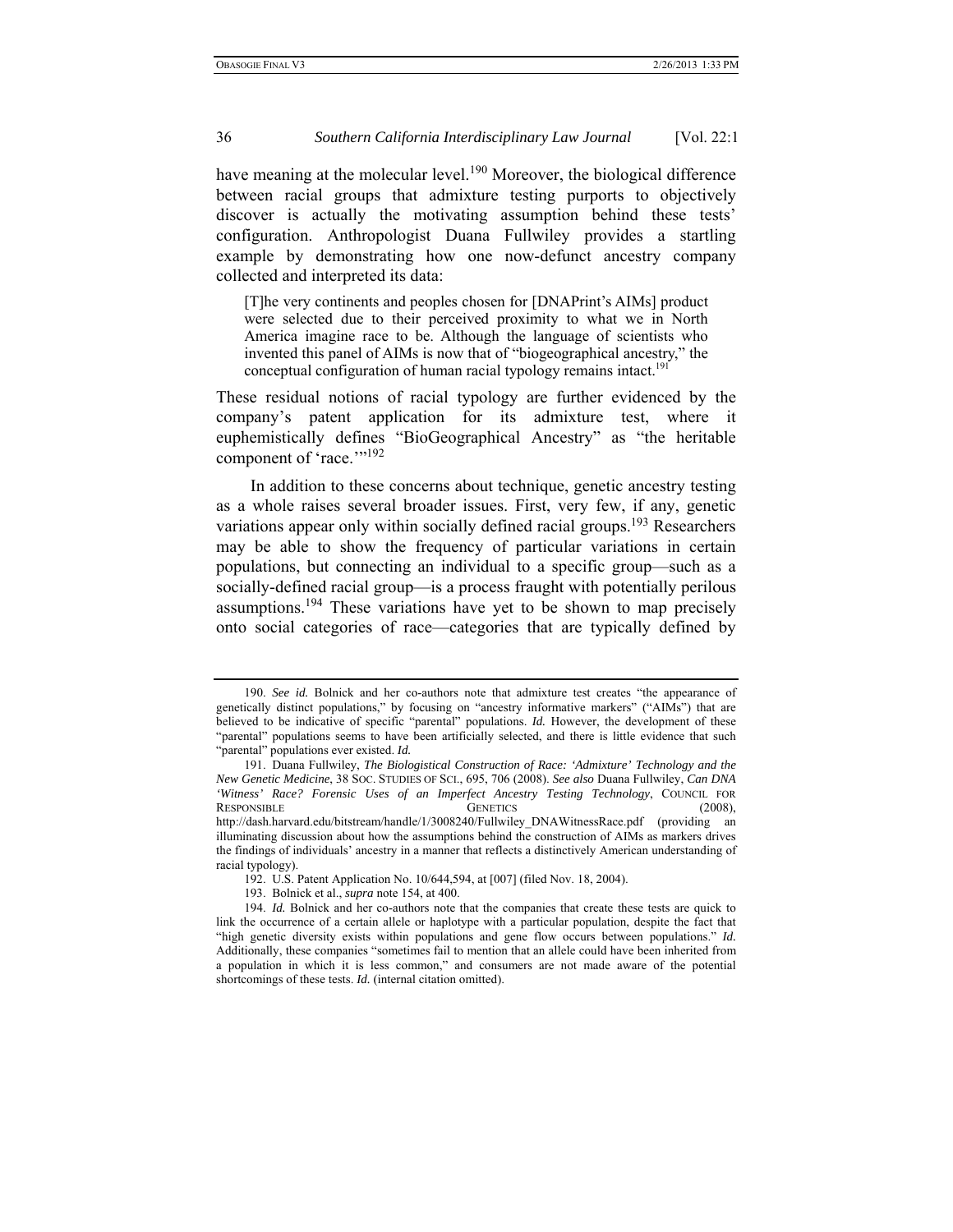physical appearance, political forces, and other social conventions.<sup>195</sup> Given that these tests examine less than 1 percent of a person's genetic background, there can be a tremendous gap between the limited information conveyed by these tests and how consumers interpret the findings.196

Second, the results a company gives to consumers about their racial or ancestral backgrounds are only as useful as the database samples compiled by the company.<sup>197</sup> The business of genetic ancestry testing relies entirely on comparing individual profiles against a database made up of relatively small samples of populations from across the globe.<sup>198</sup> These databases serve as genetic reference points under the assumption that the profiles in the database reflect a reasonable spectrum of human genetic diversity.<sup>199</sup> But these commercial databases are far from reflecting the true range of genetic diversity across global populations.200 Just because an individual "matches" in one location does not mean that he or she does not match in others.201 This, in part, explains why it is not uncommon for individuals who take multiple tests to receive different results.<sup>202</sup>

The third and final issue is that the claims made by genetic ancestry companies are often not supported by the available science. It is not uncommon for companies to make bold statements about their ability to accurately pinpoint a person's ancestry. For example, an advertisement by Genetic Testing Laboratories ("GTL") claims that its Ancestral Origins DNA Ancestry Testing Service can "[d]iscover your [anthropological] links.... [T]his simple DNA Ancestry test... illustrates your unique geogenetic heritage from both a per-population view, and an overall regional view."203 However, claims such as these can mislead consumers because they neglect to reveal that "present-day patterns of residence are rarely identical to what existed in the past, and social groups have changed

<sup>195.</sup> *Id.* 

<sup>196.</sup> *Id.* at 399.

<sup>197.</sup> *Id.*

<sup>198. &</sup>quot;[E]ven databases with 10,000 to 20,000 samples may fail to capture the full array of human genetic diversity in a particular population or region." *Id.*

<sup>199.</sup> *Id.* 

<sup>200.</sup> *See id.* Bolnick and her co-authors point out that, while these tests can identify "some of the groups and locations around the world" a test-taker shares genetic similarities with, they are "unlikely to identify all of them." *Id.*

<sup>201.</sup> *Id.* at 400.

<sup>202.</sup> *See* Ron Nixon, *DNA Tests Find Branches But Few Roots*, N.Y. TIMES, Nov. 25, 2007, at 3- 1.

<sup>203.</sup> *Ancestral Origins DNA Ancestry Testing*, GENETIC TESTING LABORATORIES, https://www.gtldna.net/ancestral-origins-dna-ancestry.html (last visited Oct. 24, 2011).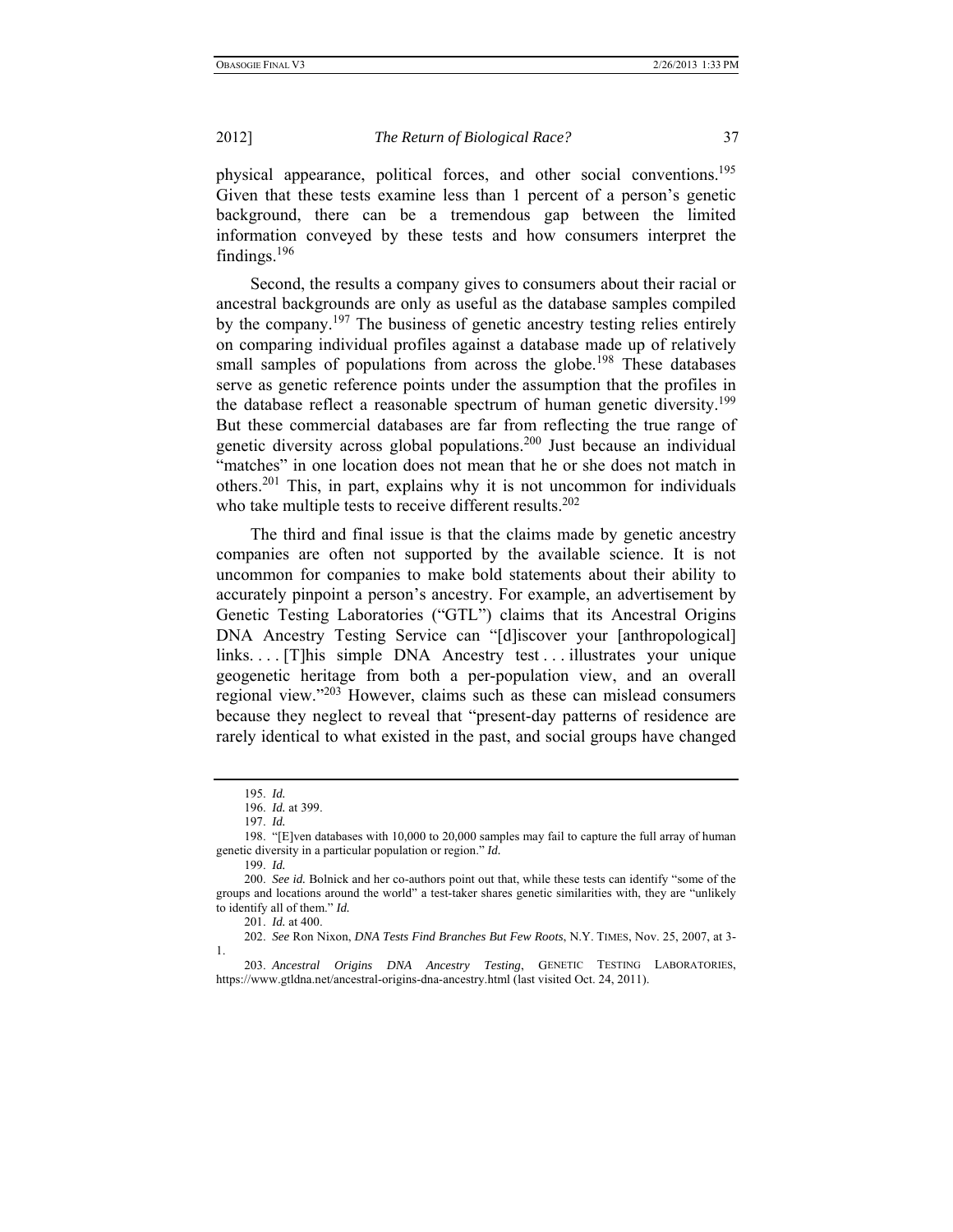over time, [both] in name and composition. Databases of present-day samples may therefore provide false leads."<sup>204</sup> Bolnick and her co-authors note:

Worldwide patterns of human genetic diversity are weakly correlated with racial and ethnic categories because both are partially correlated with geography. Current understandings of race and ethnicity reflect more than genetic relatedness, though, having been defined in particular sociohistorical contexts (i.e., European and American colonialism). In addition, social relationships and life experiences have been as important as biological ancestry in shaping individual identity and group membership.<sup>205</sup>

Thus, it is not only scientifically imprecise to use contemporary racial categories and population distribution as reference points to understand past identities and locations, but it also contradicts current scholarly understandings concerning migration patterns and other evolutionary and sociological dynamics.

#### C. DNA FORENSICS

## 1. Claims Made

Criminal investigators have used scientific evidence to identify and convict criminals for centuries.<sup>206</sup> However, when DNA technologies were introduced in the 1980s for forensic purposes, scholars and the courts met them with substantial skepticism.<sup>207</sup> Traditional forensic approaches such as latent fingerprinting were seen as more trustworthy and certain than DNA technologies.<sup>208</sup> Fast-forward three decades and the converse is true: DNA is now the gold standard of evidence.<sup>209</sup> This shift toward overvaluing DNA evidence has been so profound that some worry about a "CSI effect," where prosecutors find it increasingly difficult to secure a

<sup>204.</sup> Bolnick et al., *supra* note 154, at 400 (internal citation omitted).

<sup>205.</sup> *Id.* (internal citation omitted).

<sup>206.</sup> Am. Coll. of Forensic Examiners, *1248 Early Forensic Study*, HISTORY OF FORENSICS, http://historyofforensics.com (last visited Dec. 2, 2012).

<sup>207.</sup> Michael Lynch, *God's Signature: DNA Profiling, the New Gold Standard in Forensic Science*, 27 ENDEAVOR 93, 93 (2003).

<sup>208.</sup> *See id.*

<sup>209.</sup> Michael Lynch, professor of Science and Technology Studies at Cornell University, suggests that "[t]he acceptance of DNA profiling as a certain, error-free method of personal identification has profoundly influenced the degree of trust invested in it, compared with other forms of criminological evidence." *Id.* Additionally, forms of evidence that had long been used to show guilt, such as "handwriting analysis, lie detector tests, fiber analysis, ballistics, blood-spatter analysis, [and] bite-mark analysis," have now been "called into question in comparison with the new 'gold standard' of DNA profiling." *Id.* at 93–94.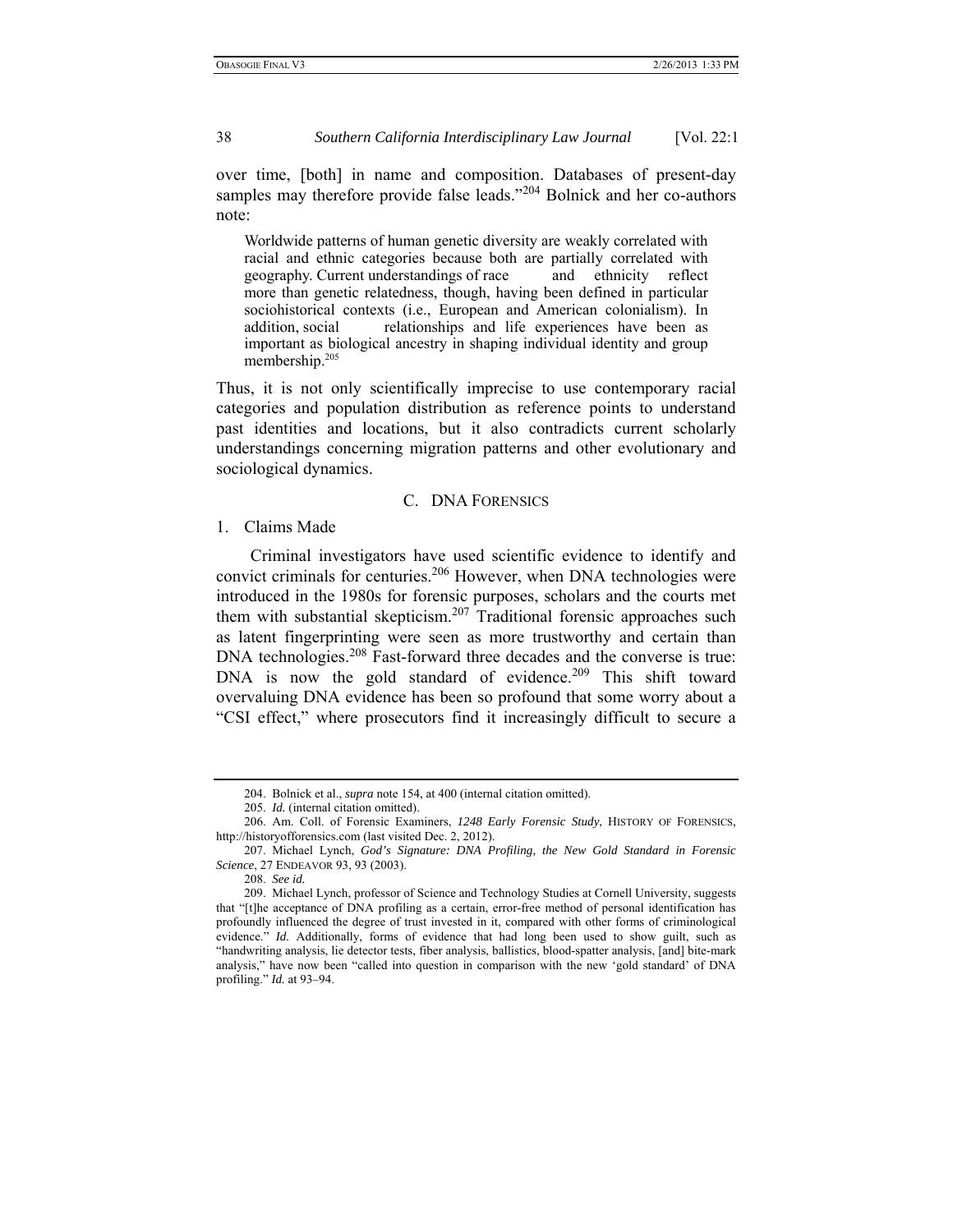conviction without offering DNA evidence to a jury.<sup>210</sup> The definitive claim made across all forensic techniques involving DNA is that it is a virtually infallible arbiter of identifying subjects to determine their guilt or innocence.

#### 2. The Science Behind DNA Forensics

Humans are over 99 percent similar to one another in terms of their genetic makeup.211 However, the less-than 1 percent difference remaining represents millions of individual points of genetic variation that can be used to uniquely identify individuals.<sup>212</sup> Buried within our genomes are chromosomal regions called loci. Loci are sites for short tandem repeats ("STRs")—"stretches of DNA where the DNA replicating mechanism appears to 'stutter,' resulting in different numbers of copies of repeated sequences."<sup>213</sup> A four-base sequence such as CGAT might repeat several times at a locus; each sequence and its repetition is considered a variant.<sup>214</sup> These variants mark nearby genes because their location on the chromosome is known; a person's unique genetic profile can be deduced by the number of variants across a particular set of chromosomal loci.<sup>215</sup> Accuracy in DNA testing is improved by checking a greater number of loci.<sup>216</sup> Thirteen loci is the U.S. federal government's standard for identification; the chance that two unrelated individuals coincidentally match at all thirteen locations is astronomically low—one in several billion.<sup>217</sup> Since biological samples can be amplified, only trace amounts of blood or saliva left at a crime scene are needed to make comparisons to known profiles.<sup>218</sup> Polymerase chain reaction ("PCR") is a technique that can be used to mimic cells' natural replication process in order to generate

<sup>210.</sup> Michael Mann, Student Article, *The "CSI Effect": Better Jurors Through Television and Science*?, 24 BUFF. PUB. INT. L.J. 211, 214–15 (2006). The "CSI effect," named after the syndicated television show, has led many people to think that "scientific evidence is available and irrefutable in every criminal proceeding." *Id.* This may lead some jurors to have "heightened expectation of what they will see when they enter a courtroom," and often leaves them looking for this type of definitive scientific evidence in real life cases. *Id.*

<sup>211.</sup> ROCHE, GENES AND HEALTH (2007), *available at* http://www.roche.com/genes\_and\_health.pdf.

<sup>212.</sup> *Id.*

<sup>213.</sup> Henry T. Greely et al., *Family Ties: The Use of DNA Offender Databases to Catch Offenders' Kin*, 34 J.L. MED. & ETHICS 248, 249 (2006).

<sup>214.</sup> *Id.* at 249–50.

<sup>215.</sup> *Id.* at 250.

<sup>216.</sup> *See id.*

<sup>217.</sup> *Id.*

<sup>218.</sup> *See* DAVID H. KAYE, THE DOUBLE HELIX AND THE LAW OF EVIDENCE 180 (2010).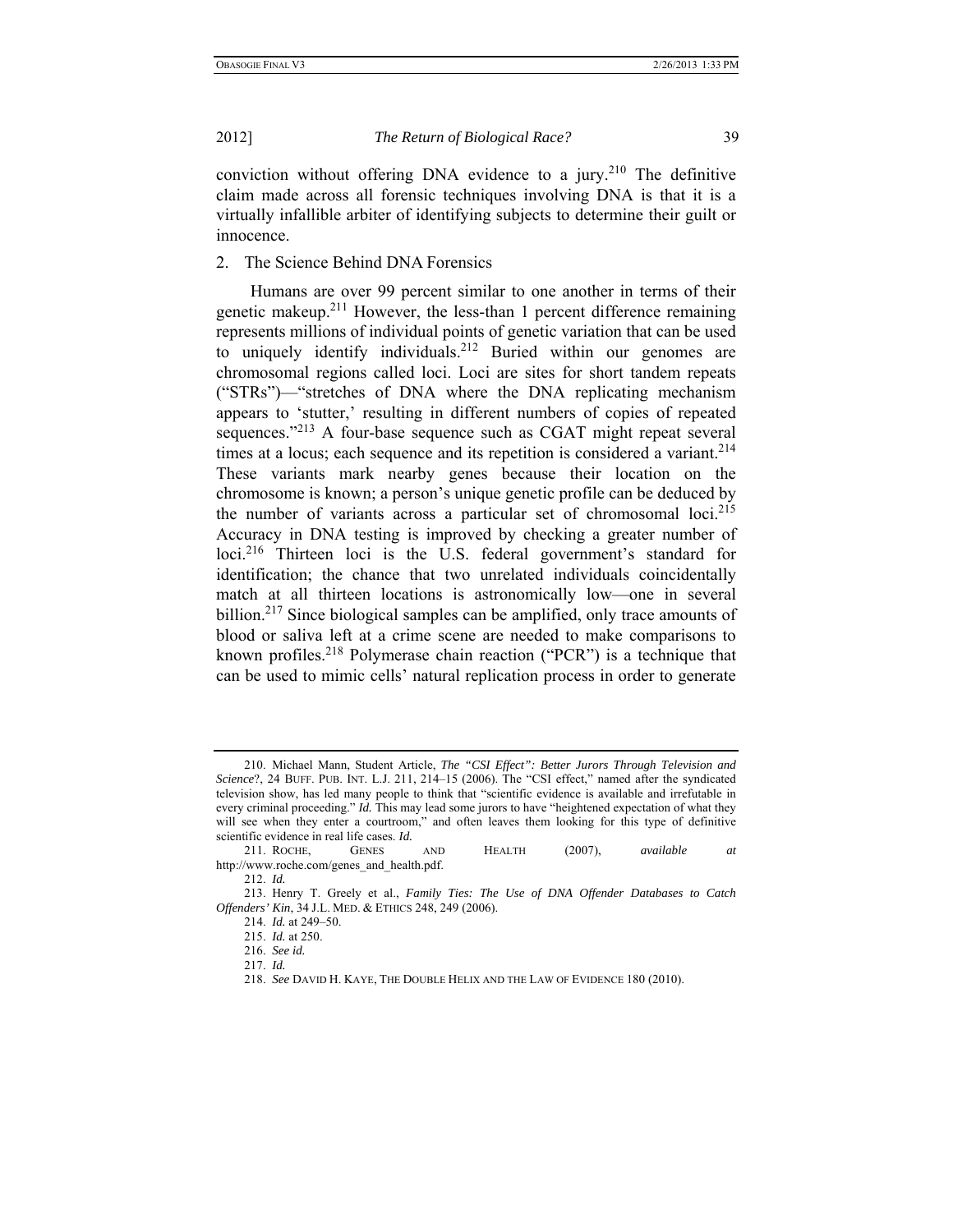enough cellular material from trace amounts to make adequate comparisons.<sup>219</sup>

Although DNA typing is typically very reliable, several problems can arise related to the handling and interpretation of the evidence, which can shape overall determinations of an individual's guilt or innocence.<sup>220</sup> This includes problems with contamination (mixing of samples), clerical errors, misinterpreting old or small samples, or coincidental matches.221 It is useful to take a closer look at DNA forensics' various applications in order to appreciate the different techniques used to identify criminals and how this might aggravate concerns pertaining to the reemergence of biological race.

*a. DNA Databases* 

Since the 1990s, DNA databases have been used by local, state, and federal law enforcement to store convicted criminals' genetic profiles.<sup>222</sup> This approach has been the most widespread in the United Kingdom where genetic profiles of nearly 8 percent of the population (4.9 million people) are on file.<sup>223</sup> This figure represents the United Kingdom's aggressive policy of retaining profiles from anyone detained by the police.<sup>224</sup> In the early days of DNA forensics, the United States only retained profiles from individuals convicted of serious felonies such as rape.<sup>225</sup> In 1998, the FBI launched CODIS, which is a federal repository for offenders' genetic profiles that shares information with state and local databases.<sup>226</sup> Every state now has statutory provisions permitting the collection of DNA from suspects or convicts.<sup>227</sup> The bar for inclusion varies; at least thirty-four states authorize retaining DNA from individuals convicted of any felony,

226. *What is CODIS?*, DNA INITIATIVE,

<sup>219.</sup> *Id.* at 178–91.

<sup>220.</sup> *See infra* Part III.C.2.a.

<sup>221.</sup> *See infra* Part IV.B.

<sup>222.</sup> Helen Wallace, *Prejudice, Stigma, and DNA Databases*, *in* RACE AND THE GENETIC REVOLUTION: SCIENCE, MYTH, AND CULTURE 68, 68 (Sheldon Rimsky & Kathleen Sloan eds., 2011).

<sup>223.</sup> *Id.* at 70.

<sup>224.</sup> *Id.* at 70–72.

<sup>225. &</sup>quot;State DNA databases, which began almost exclusively as collections of adult sexual offenders' DNA profiles, have now expanded to include many or all convicted felons, juvenile offenders, those convicted of certain misdemeanors, and even arrestees." Mark A. Rothstein & Meghan K. Talbott, *The Expanding Use of DNA in Law Enforcement: What Role for Privacy?* 34 J.L. MED. & ETHICS 153, 153 (2006).

http://www.dna.gov/solving-crimes/cold-cases/howdatabasesaid/codis (last visited Dec. 2, 2012). *See also* Michael Seringhaus, Op-Ed., *To Stop Crime, Share Your Genes*, N.Y. TIMES, Mar. 14, 2010, at A23.

<sup>227.</sup> Seringhaus, *supra* note 226.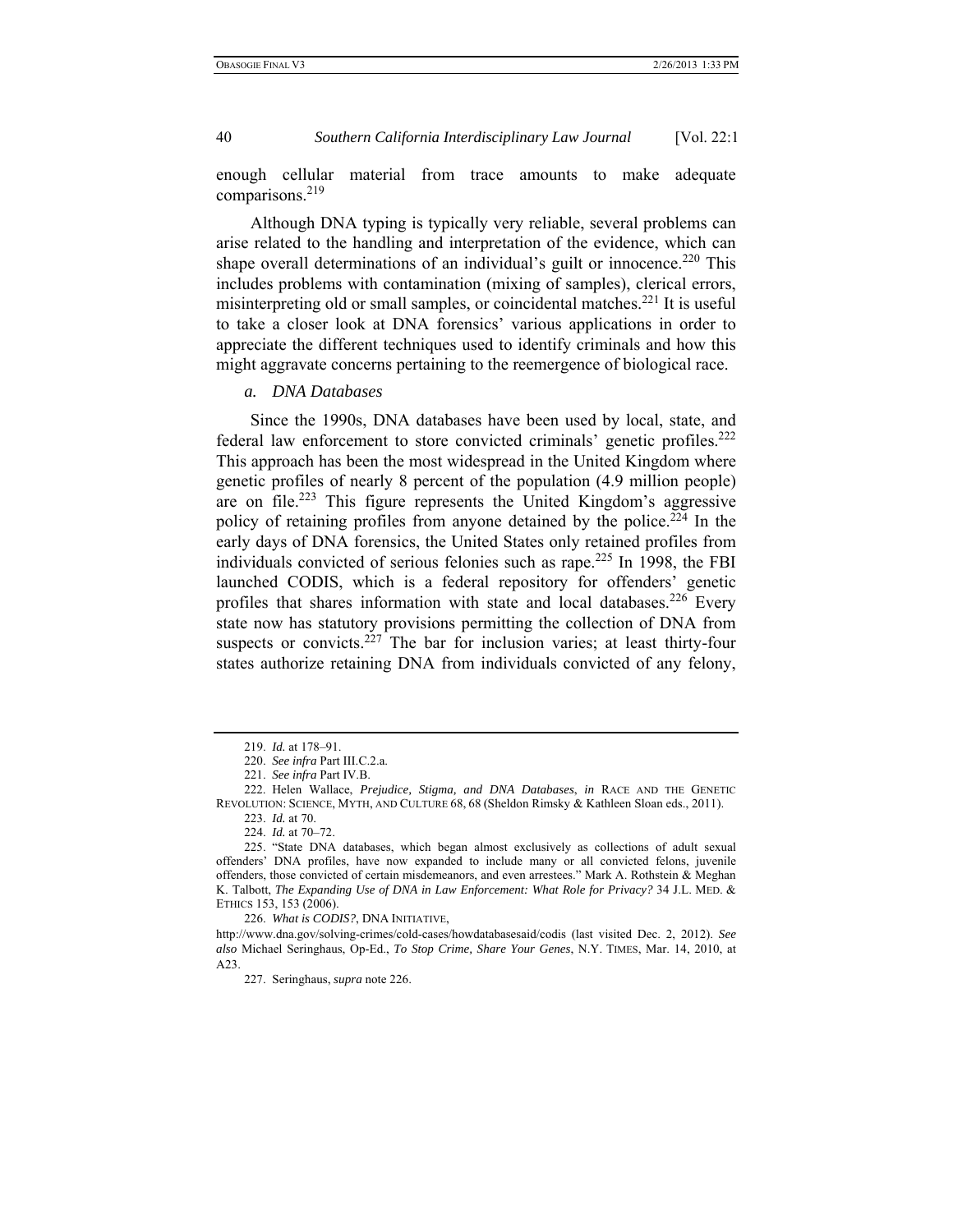while at least thirty-eight states permit taking DNA samples from individuals convicted of certain misdemeanors.<sup>228</sup>

Several new state and federal laws are now authorizing the retention of DNA from individuals merely arrested for certain crimes; DNA is kept on file regardless of whether the person is ever charged or convicted. For example, a 2006 amendment to the Violence Against Women Act allows the Department of Justice to retain DNA from people arrested or held by federal agents.229 Following this lead, thirteen states—including California, Kansas, and North Dakota—now collect DNA from arrestees.<sup>230</sup> This has the intended effect of radically expanding the number of genetic profiles stored by state, local, and federal governments.<sup>231</sup> From the perspective of law enforcement, including arrestees in DNA databases increases the chances of finding a match while posing no threat to innocent individuals given the precision of DNA forensics. This claim will be examined later in this section.

#### *b. Cold Hits, Partial Matches, and Familial Searches*

One presumed benefit of expanding the number of profiles in DNA databases through arrestee inclusion policies is the increased success of cold hit and partial match searches. Cold hits occur when:

[T]he major or only evidence is biological material linking the defendant to the offense. In these cases, the government has no investigatory leads, but develops a genetic profile based upon some material left at a crime scene. The government then runs that forensic profile in a database and uncovers a "match"—a stored sample associated with a known person or offender.<sup>232</sup>

With more profiles included in forensic databases, law enforcement hopes to increase the chances that crime scene samples with currently unknown identities will point toward a potential suspect.

It is also useful to distinguish between full and partial matches. Full matches are the most robust; they occur when two profiles match across the

<sup>228.</sup> Seth Axelrad, *Survey of State DNA Database Statutes*, AM. SOC. L. MED. & ETHICS (2005), *available at* http://www.aslme.org/dna\_04/grid/guide.pdf (for data, see *Grid: Survey of DNA Database Statutes*, AM. SOC. L. MED. & ETHICS, http://www.aslme.org/dna\_04/grid/statute\_grid.html (last visited Dec. 2, 2012)).

<sup>229.</sup> Karen J. Maschke, *DNA and Law Enforcement*, *in* FROM BIRTH TO DEATH AND BENCH TO CLINIC: THE HASTINGS CENTER BIOETHICS BRIEFING BOOK FOR JOURNALISTS, POLICYMAKERS, AND CAMPAIGNS 45, 46 (Mary Crowley ed., 2008).

<sup>230.</sup> *Id.* 

<sup>231.</sup> *Id.* at 45.

<sup>232.</sup> Erin Murphy, *The New Forensics: Criminal Justice, False Certainty, and the Second Generation of Scientific Evidence*, 95 CALIF. L. REV. 721, 740 (2007).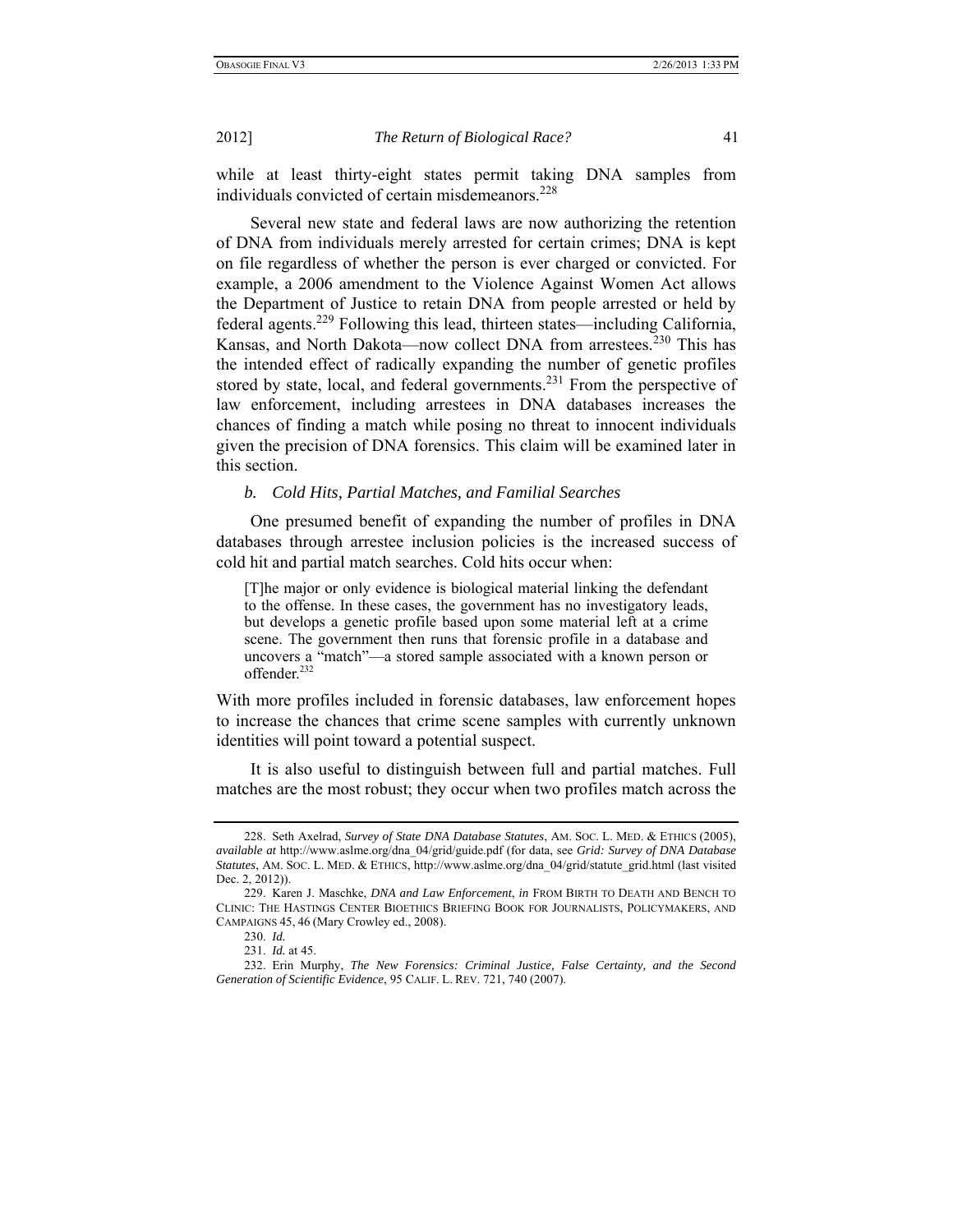thirteen CODIS markers.<sup>233</sup> Partial matches occur when two profiles match at fewer than thirteen markers.<sup>234</sup> Experts have testified that as few as a nine-locus match can be used to definitively identify someone.<sup>235</sup> Familial searches leverage the fact that close relatives (such as siblings or a child and a parent) share half of the same short tandem repeat lengths and genetic variants, while uncles, aunts, and other more distant relatives share about one quarter.<sup>236</sup> For example, partial matches at six or seven CODIS markers might not point directly to a suspect. But it might point to their brother or mother, which can lead investigators to the person who committed the crime.<sup>237</sup> This technique was successfully used to solve the Grim Sleeper case, in which serial killer Lonnie Franklin—alleged to have murdered ten women over twenty-two years in Southern California<sup>238</sup> was captured by partially matching DNA from the crime scenes to a California prisoner, which suggested a close relative was the culprit.<sup>239</sup> Franklin is the prisoner's father.<sup>240</sup>

# *c. Molecular Photofitting*

New genetic technologies are using information in biological samples left at crime scenes to go beyond finding suspects through cold hits or partial matches. Technologies similar to admixture mapping are being used to develop descriptions of suspects' phenotypes or physical appearances.<sup>241</sup> One technology, called molecular photofitting, is an approach that attempts to "produce forensically (or biomedically) useful predictions of physical features or phenotypes from an analysis of DNA variation. . . . [to provide]

<sup>233.</sup> WILLIAM C. THOMPSON, THE POTENTIAL FOR ERROR IN FORENSIC DNA TESTING (AND HOW THAT COMPLICATES THE USE OF DNA DATABASES FOR CRIMINAL IDENTIFICATION), COUNCIL FOR RESPONSIBLE GENETICS 5 (2008), *available at*  http://www.councilforresponsiblegenetics.org/pageDocuments/H4T5EOYUZI.pdf.

<sup>234.</sup> *Id.*

<sup>235.</sup> *Id.* at 21.

<sup>236.</sup> Greely et al., *supra* note 213, at 251–52.

<sup>237.</sup> *See id.* at 252.

<sup>238.</sup> Edecio Martinez, *"Grim Sleeper" Arrest: Who is Lonnie Franklin, Jr.?*, CBS NEWS (July 8, 2010, 11:47 AM), http://www.cbsnews.com/8301-504083\_162-20009945-504083.html.

<sup>239.</sup> David Lazer & Frederick R. Bieber, *'Familial Searching,' Its Promise and Perils*, L.A. TIMES, July 10, 2010, http://articles.latimes.com/2010/jul/10/opinion/la-oe-lazer-grim-sleeper-dna-20100710.

<sup>240.</sup> *Id.* 

<sup>241.</sup> These technologies "have been based primarily on genetic information about a sample source's recent ancestry, and to a lesser extent, on genetic information about her morphology. Forensic analysts use ancestry and morphology information to infer a suspect's race and general appearance." Pilar N. Ossorio, *About Face: Forensic Genetic Testing for Race and Visible Traits*, 34 J.L. MED. & ETHICS 277, 281 (2006).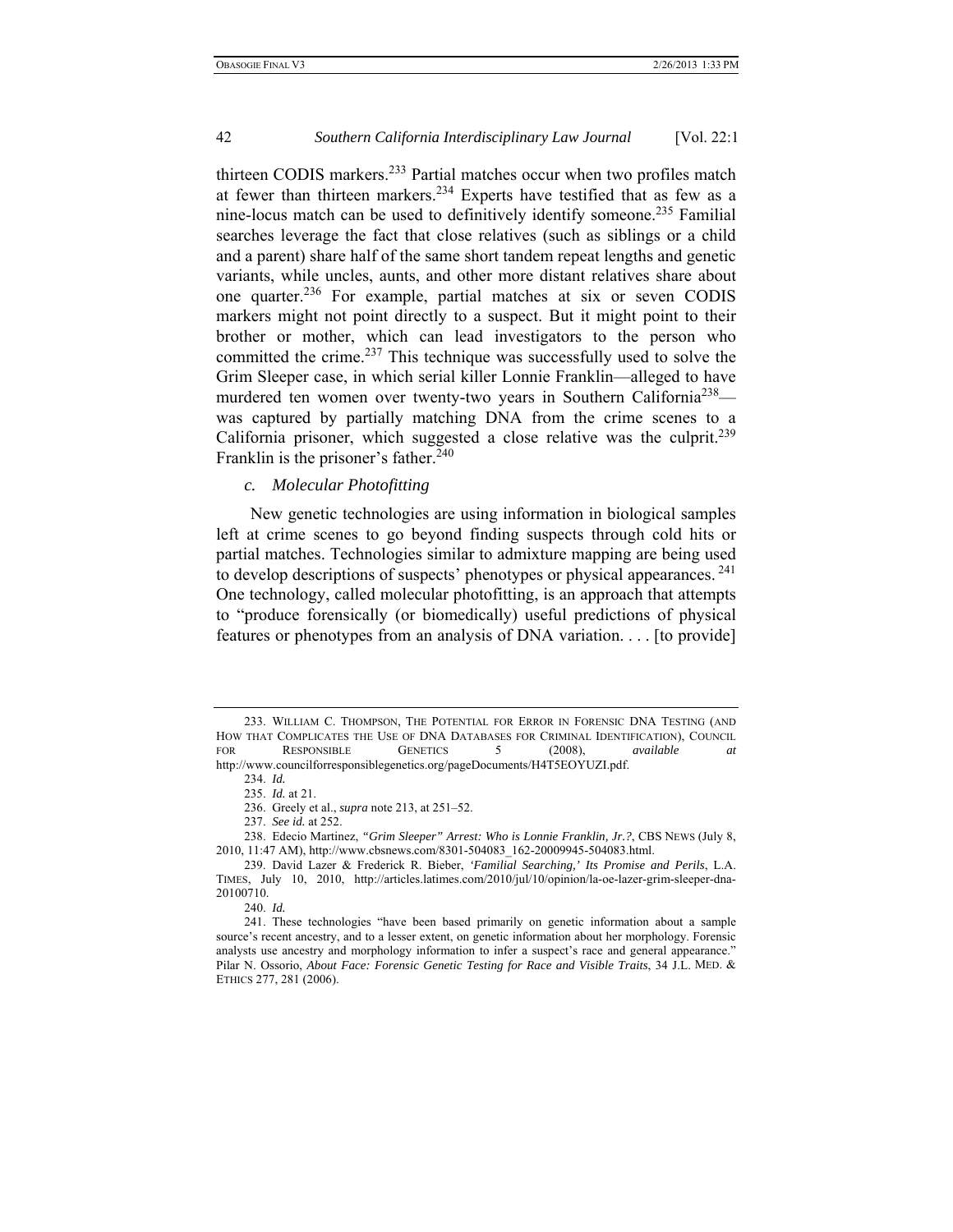a summary list of physical traits like height, weight, hair color, eye color, and race, and a fuzzy or low-resolution photograph."<sup>242</sup>

This technology was used to capture another serial killer, Derrick Todd Lee.<sup>243</sup> Eyewitness accounts, along with previous studies showing that most serial killers are White, suggested that the person responsible for several murders in Baton Rouge, Louisiana, was a White male.<sup>244</sup> However, researchers at the now-defunct<sup>245</sup> DNAPrint Genomics used this technology to assess the ancestry informative markers of the biological sample left at a crime scene. $246$  Their findings suggested that the suspect was not White, but a light-skinned Black man—one with 85 percent African and 15 percent Native American ancestry.<sup>247</sup> This reoriented law enforcement's search, leading to Lee's arrest and conviction.<sup>248</sup>



Figure 2: On the left is a police sketch of Baton Rouge serial killer, based on eyewitness accounts. On the right is convicted serial killer Derrick Todd Lee.<sup>249</sup>

<sup>242.</sup> FRUDAKIS, *supra* note 181, at 16.

<sup>243.</sup> Nancy Touchette, *Genome Test Nets Suspected Serial Killer*, GENOME NEWS NETWORK (June 13, 2003), http://www.genomenewsnetwork.org/articles/06\_03/serial.shtml.

<sup>244.</sup> *Id.* 

<sup>245.</sup> *DNAPrint Genomics Goes Bust*, GENOMEWEB (Mar. 3, 2009), http://www.genomeweb.com/node/912684?emc=el&m=325264&l=1&v=e993a10706. 246. Touchette, *supra* note 243.

<sup>247.</sup> *Id.*  248. *Id.* 

<sup>249.</sup> *Id.*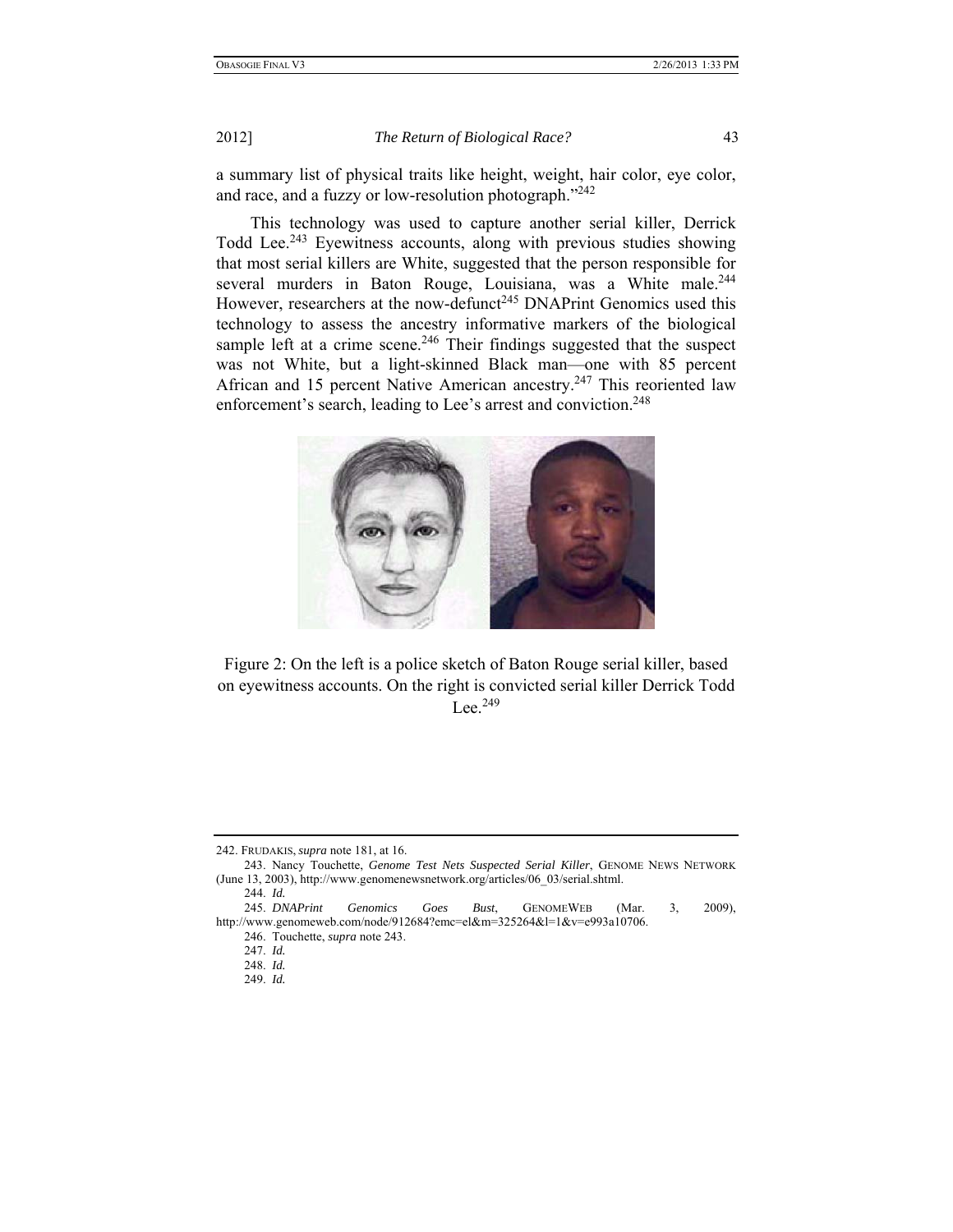- 3. The Risks and Benefits of DNA Forensics: The Racial Context of a Tarnished Gold Standard
	- *a. Whose DNA is in the Database? The Relevance of Race*

Genetic technologies have played a key role in both identifying suspects and exonerating falsely accused individuals.<sup>250</sup> However, Blacks' and Latinos' routine and disproportionate contact with law enforcement provides an important context from which to understand DNA forensics' broader implications for racial minorities and biological understandings of racial difference. In a 2008 study by the Pew Center for the States, researchers showed that "for the first time, more than one in every 100 adults is now confined in an American jail or prison."251 The 2.3 million incarcerated American adults outnumber countries with what many consider to be more draconian legal systems, such as China (1.5 million incarcerated) and Russia  $(890,000)$ <sup>252</sup> But there is concern not only with the number of people in prison, but also the disproportionate incarceration of racial minorities. The Pew Study shows that one in 245 Whites are likely to be imprisoned at some point in their life compared with one in 41 Blacks and one in 96 Hispanics.<sup>253</sup> The numbers are even more distressing for Black men between twenty and twenty-four, who have a one in 9 chance of being incarcerated, and Black men between ages thirty-five and thirty-nine, who have a one in 10 chance of being incarcerated.<sup>254</sup> Women of color are also incarcerated disproportionately. For example, one in 355 White women between ages thirty-five and thirty-nine will face incarceration, as compared to one in 100 for similarly-aged Black women.<sup>255</sup>

These numbers draw attention to law enforcement's longstanding practice of targeting communities of color, particularly as a function of the war on drugs.<sup>256</sup> These policing practices not only lead to racially

<sup>250.</sup> *See* INNOCENCE PROJECT, 250 EXONERATED: TOO MANY WRONGFULLY CONVICTED (2010), *available at* http://www.innocenceproject.org/docs/InnocenceProject\_250.pdf.

<sup>251.</sup> PEW CTR. ON THE STATES, ONE IN 100: BEHIND BARS IN AMERICA 2008, at 3 (2008), *available at* http://www.pewcenteronthestates.org/uploadedFiles/One%20in%20100.pdf.

<sup>252.</sup> *Id.* at 5.

<sup>253.</sup> *Id.* at 34.

<sup>254.</sup> *Id.*  255. *Id.* 

<sup>256.</sup> *See* JUST. POL'Y INST., THE VORTEX: THE CONCENTRATED RACIAL IMPACT OF DRUG IMPRISONMENT AND THE CHARACTERISTICS OF PUNITIVE COUNTIES (2007), *available at* http://www.justicepolicy.org/images/upload/07-12\_REP\_Vortex\_AC-DP.pdf. The Justice Policy Institute notes that state and federal incarcerations stemming from drug offenses rose 21 percent between 1995 and 2003 and that there was a 47 percent increase for those in jail on drug charges during this period. *Id.* at 2. It also notes that "African Americans are disproportionately incarcerated for drug offenses in the U.S., though they use and sell drugs at similar rates to whites." *Id.* In 2003, African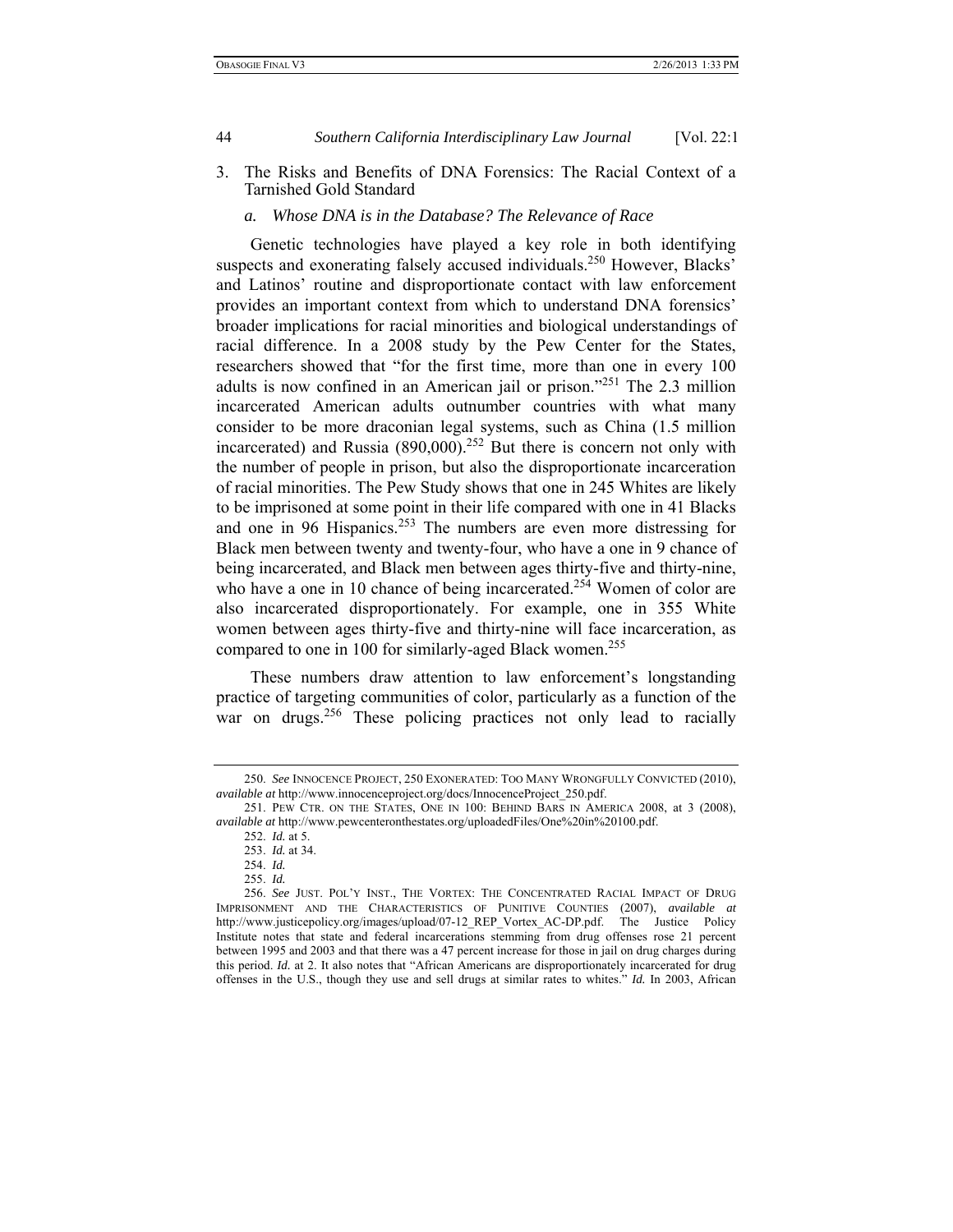disproportionate numbers in convictions, but also in arrests and detainments. They also suggest a similar minority overrepresentation in state and federal DNA databases. Although Blacks only make up 13 percent of the population, it has been estimated that they constitute 40 percent of the profiles in DNA databases maintained by the federal government.257 Racial minorities' disproportionate representation in DNA databases suggests that this technology will increasingly place these communities under a new and pervasive form of genetic surveillance. These technologies' shortcoming and overstatements regarding their precision<sup>258</sup> will undoubtedly have a disproportionate effect on minority communities.<sup>259</sup>

#### *b. Technical Shortcomings Associated With DNA Forensics*

It is in this context that we can begin to assess DNA forensics' shortcomings to understand how these applications may lead to new forms of racial injustice. Each of these technologies has played a significant role in identifying and ultimately convicting criminals. Yet, they also have significant technical deficiencies that belie the claims of infallibility surrounding DNA databases.<sup>260</sup> First, the astronomical statistics used to suggest the unlikelihood of coincidental matches occurring in DNA databases may not be as strong as they initially appear.<sup>261</sup> The premise behind amassing large DNA databases is that individuals' profiles across at least nine loci are dissimilar enough to only pose an infinitesimally low risk for coincidental matches.<sup>262</sup> However, recent data from three state databases show otherwise. Arizona's state database of 65,493 offenders had 122 pairs of profiles matching at nine loci, twenty pairs at ten loci, and two pairs of siblings each matching at eleven and twelve loci, respectively.<sup>263</sup> Illinois's state database of 220,000 profiles had 903 pairs matching at nine

Americans made up 13 percent of the total population, but accounted for more than half of the sentenced drug offenders in state prisons. *Id.*

<sup>257.</sup> Greely et al., *supra* note 213, at 258.

<sup>258.</sup> *See infra* Part IV.B.

<sup>259.</sup> *See* D.H. Kaye & Michael E. Smith, *DNA Identification Databases: Legality, Legitimacy, and the Case for Population-wide Coverage*, 2003 WIS. L. REV. 413, 452–53 (2003). Kaye and Smith note that "[a]rrest, prosecution, and conviction are so pervasive in black communities that, on any given day, a black American is five times more likely to be in jail than is a white. *Id.* (internal citations omitted). The authors add that, "[w]ithout seismic changes in Americans' behavior or in the criminal justice system, nearly 30% of black males, but less than 5% of white males will be imprisoned on a felony conviction at some point in their lives." *Id.*

<sup>260.</sup> Jon Jefferson, *Cold Hits Meet Cold Facts: Are DNA Matches Infallible?*, TRANSCRIPT, Spring 2008, at 29, 30–31.

<sup>261.</sup> *Id.* 

<sup>262.</sup> *Id.* at 32.

<sup>263.</sup> *Id.* at 32–33.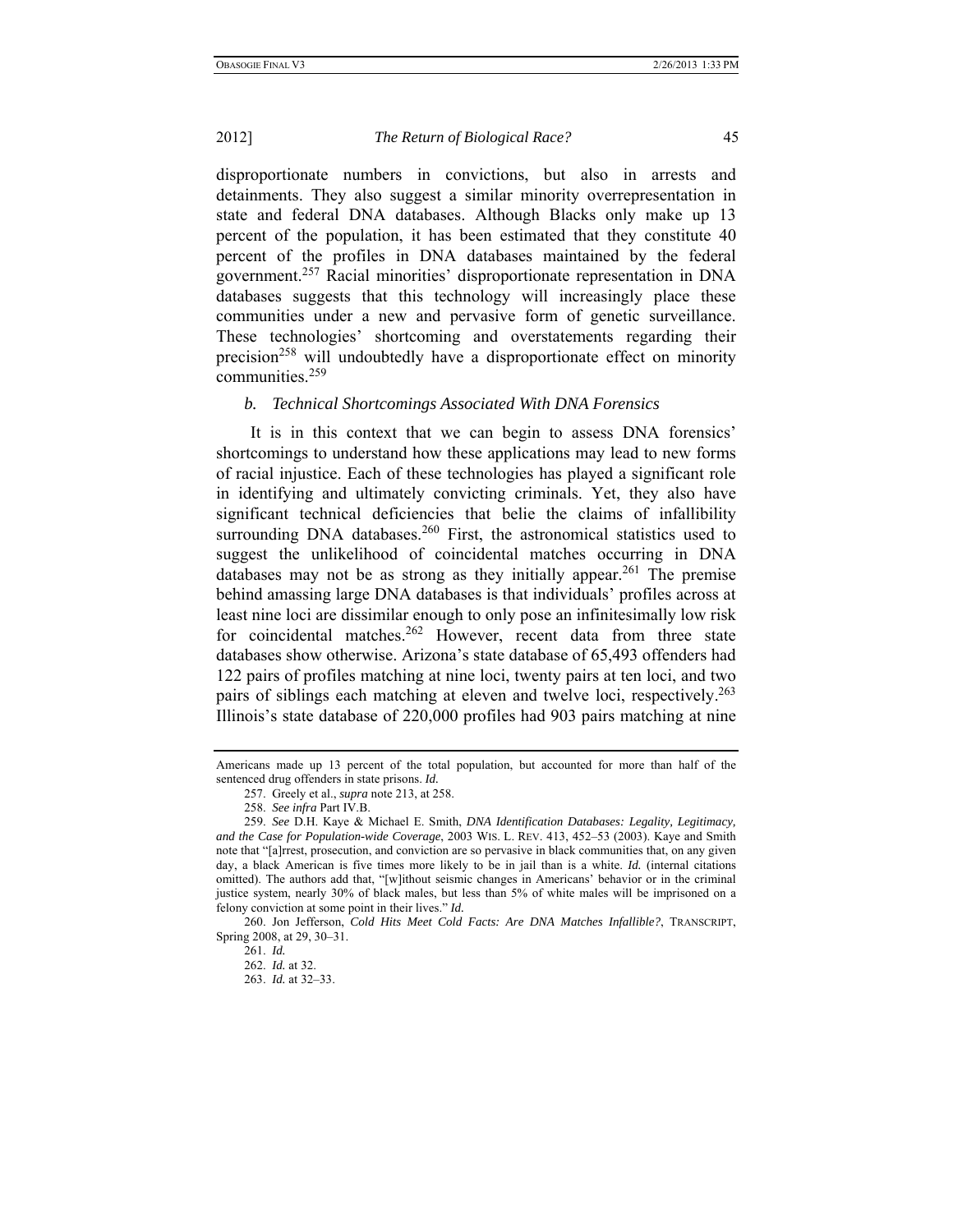or more loci.<sup>264</sup> Maryland's state database of 30,000 profiles had thirty-two pairs matching at nine loci and three matching at all thirteen.<sup>265</sup> How do we explain this unexpectedly high number of ostensibly unique profiles in the same database matching each other? It is not clear, which is why a growing number of scientists have requested greater access to government operated forensic databases to better understand this problem.266 Thus far, the government has declined.<sup>267</sup>

The problem of coincidental matches is pressing because the potential overestimation of their rarity may lead to false convictions. There are significant questions about the appropriate way to express this probability. For example, police identified John Puckett in 2004 through a cold hit DNA database search in California that matched his profile to crime scene evidence from a 1972 murder at 5.5 loci.<sup>268</sup> The prosecutor told jurors that there was only a one in 1.1 million chance that the match was coincidental.269 No other evidence connected Puckett to the crime and he was convicted of murder based largely on this cold hit evidence.<sup>270</sup> This points to a debate about whether general population figures should be used as a reference point in calculating these statistics (as they were in the Puckett case) or the number of profiles in the relevant database. The problem in using general population figures as a reference point is explained by William C. Thompson, Professor of Criminology, Law, and Society at the University of California, Irvine:

[S]uppose that a partial DNA profile from a crime scene occurs with a frequency of 1 in 10 million in the general population. If this profile is compared to a single innocent suspect, the probability of a coincidental match is only 1 in 10 million. . . . By contrast, when searching through a database as large as the FBI's National DNA Index System (NDIS), which reportedly contains nearly 6 million profiles, there are literally millions of opportunities to find a match by coincidence. Even if everyone in the database is innocent, there is a substantial probability that one (or more)

<sup>264.</sup> Linda Geddes, *For Justice, Share DNA Databases*, NEW SCIENTIST, Jan. 6, 2010, at 8, *available at* http://www.newscientist.com/article/mg20527424.700-unreliable-evidence-time- to-openup-dna-databases.html (under the title "Unreliable Evidence? Time to Open up DNA Databases").

<sup>265.</sup> *Id.* 

<sup>266.</sup> *See* D.E. Krane et al., Letter to the Editor, *Time for DNA Disclosure*, 326 SCI. 1631 (2009). 267. *See id.*

<sup>268.</sup> Jason Felch & Maura Dolan, *When a Match Is Far from a Lock*, L.A. TIMES, May 4, 2008, http://articles.latimes.com/print/2008/may/04/local/me-dna4.

<sup>269.</sup> *Id.*  270. *Id.*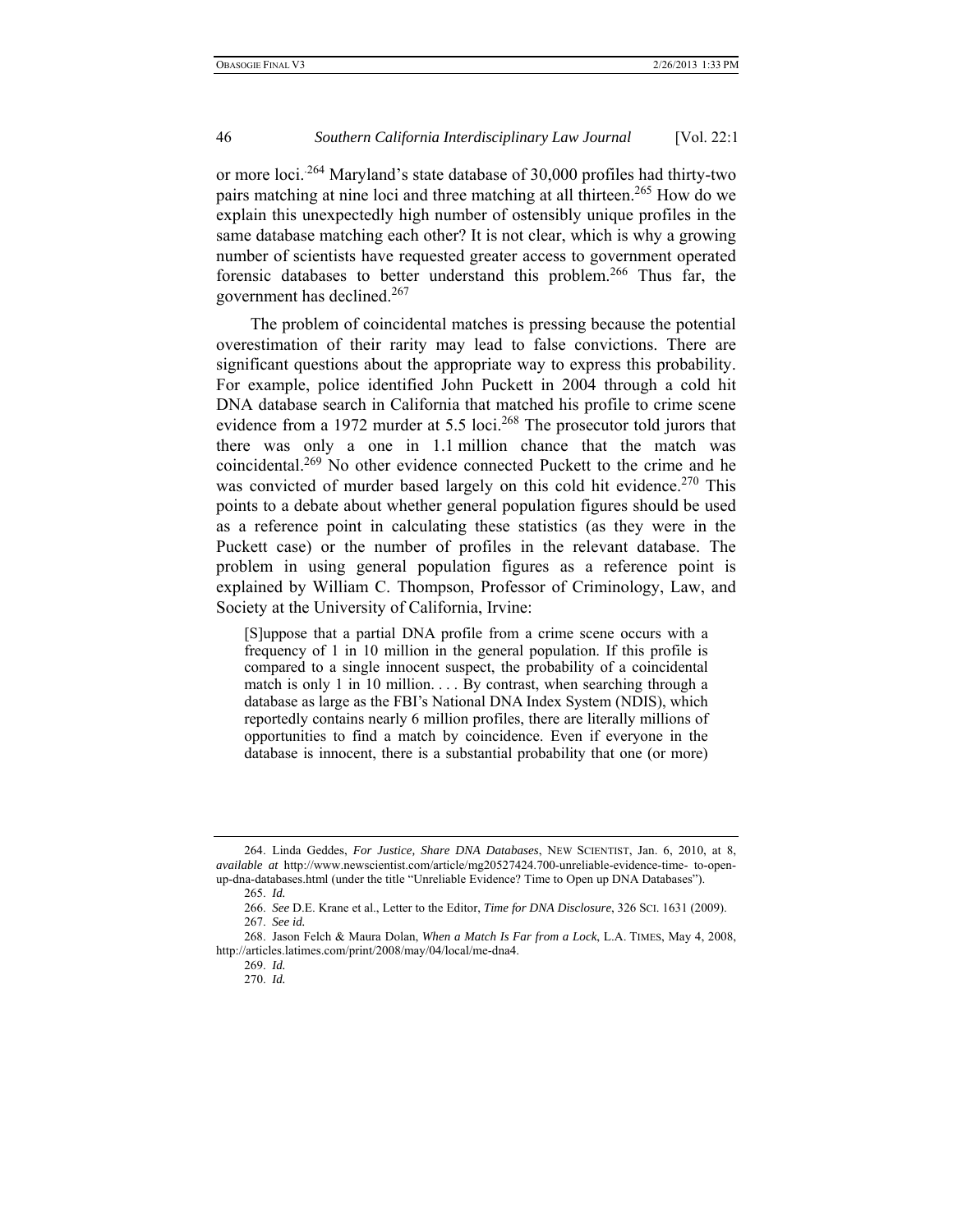will have the 1-in-10 million profile. Hence, a match obtained in a database search might very well be coincidental. $271$ 

If the size of the database is taken into account in Puckett's case—a practice recommended by expert committees convened by the FBI<sup>272</sup> and National Research Council<sup>273</sup> but rarely followed—the probability that the database has at least one profile that might coincidentally match the crime scene evidence if the assailant's profile is not present becomes one in three.<sup>274</sup>

Familial searches also raise significant concerns. Since Black and Latino profiles are disproportionately represented in DNA databases, the expanded net of suspects created by familial searches is more likely to affect extended families in minority communities who may have nothing to do with the alleged crimes.275 Familial searching places "a new category of people . . . under lifetime genetic surveillance. [DNA databases'] composition would reflect existing demographic disparities in the criminal justice system, in which arrests and convictions differ widely based on race, ethnicity, geographic location, and social class. Familial searching potentially amplifies these existing disparities."276 Racially skewed policing practices in the United Kingdom substantiate this concern, where "nearly four in 10 black men . . . are on the police's national [DNA] database—compared with fewer than one in 10 white men."277 As noted earlier in this section, a similar racial architecture is evolving in local, state, and federal databases in the United States, giving rise to substantial civil liberty concerns about the way in which this technology is used. Familial searches include greater proportions of minority communities as possible suspects because these searches implicate those who are merely related to

<sup>271.</sup> THOMPSON, *supra* note 233, at 10. The one in 1.1 million figure in the Puckett case used the population figure as a referent.

<sup>272.</sup> FBI DNA Advisory Bd., *Statistical and Population Genetics Issues Affecting the Evaluation of the Frequency of Occurrence of DNA Profiles Calculated from Pertinent Population Database(s)*, FORENSIC SCI. COMM., July 2000, *available at* http://www2.fbi.gov/hq/lab/fsc/backissu/july2000/dnastat.htm.

<sup>273.</sup> NAT'L RESEARCH COUNCIL, THE EVALUATION OF FORENSIC DNA EVIDENCE: AN UPDATE (1996), *available at* http://www.nap.edu/openbook.php?record\_id=5141.

<sup>274.</sup> Felch & Dolan, *supra* note 268. *See also* David Kaye, *Taking Liberties With the Numbers*, SCI. & L. BLOG, April 18, 2009, *available at* http://lawprofessors.typepad.com/science\_law/2009/week16/index.html.

<sup>275.</sup> Greely et al., *supra* note 213, at 258.

<sup>276.</sup> Frederick R. Bieber, Charles H. Brenner & David Lazer, *Finding Criminals Through DNA of Their Relatives*, 312 SCIENCE 1315, 1316 (2006).

<sup>277.</sup> James Randerson, *DNA of 37% of Black Men Held by Police*, THE GUARDIAN (Jan. 4, 2006), http://www.guardian.co.uk/world/2006/jan/05/race.ukcrime.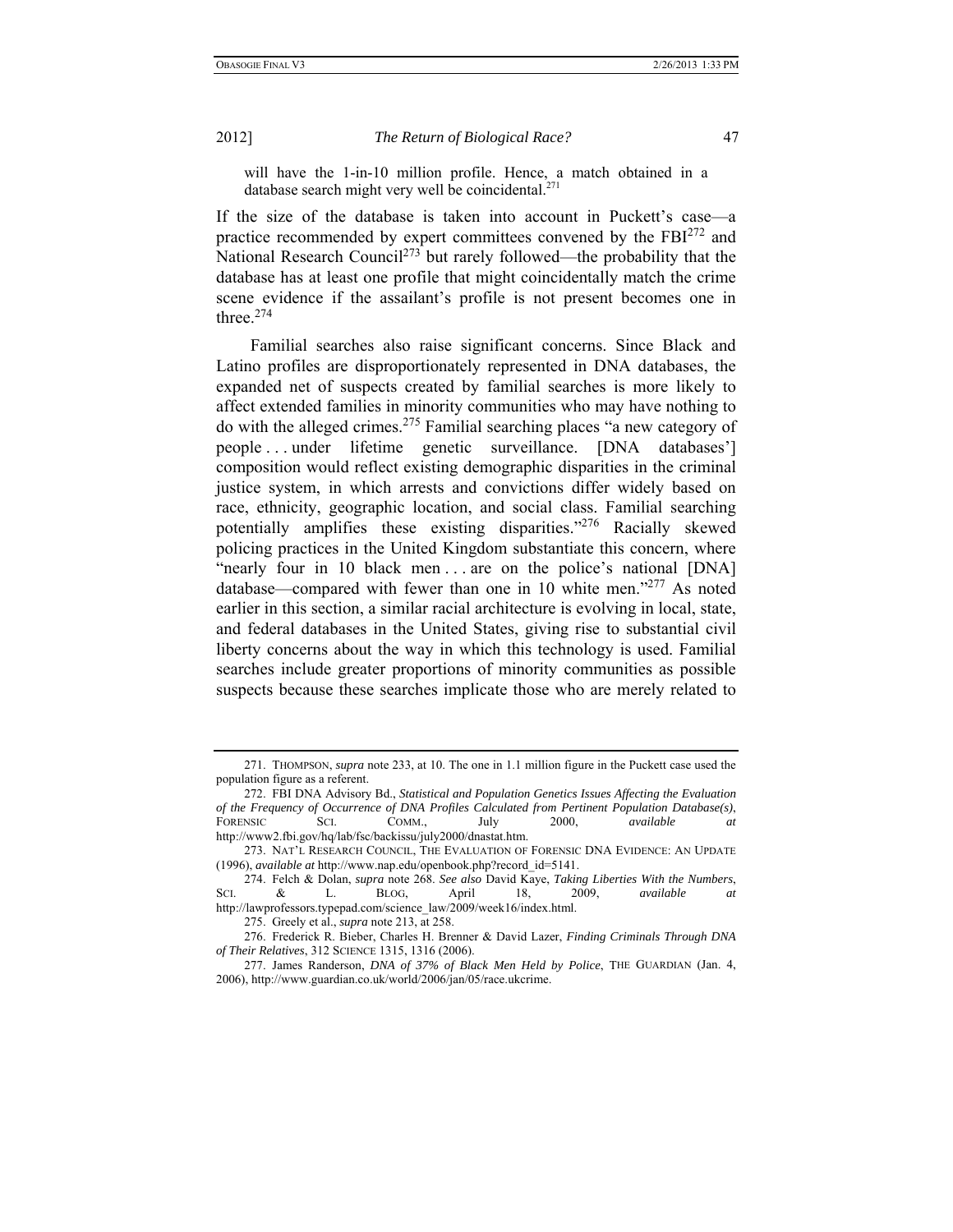someone in the database. Simon Cole, Associate Professor of Criminology, Law, and Society at the University of California, Irvine, notes:

Familial searching exacerbates the discriminatory effects of database composition. . . . [I]nclusion of an individual in a database effectively adds that individual's close relatives to the database as well. In the context of an arrestee database, in a society in which young African-American males have a one in three chance of experiencing some form of state custody, this could quickly result in effectively incorporating entire neighborhoods and ethnic communities into the database.<sup>27</sup>

The concerns with molecular photofitting are similar to those with genetic ancestry testing to the extent that they rely upon a similar underlying technology of admixture testing; estimations are crude and based on databases with significant limitations, are often proprietary, and are not routinely subjected to peer review.<sup>279</sup> These concerns are amplified significantly when moved from the context of recreational genetics to criminal investigations. Some geneticists have questioned the underlying theory of admixture testing, which is based on assumptions about human population structure that are incongruent with mainstream evolutionary understandings of human ancestry.<sup>280</sup> This raises a profound question at the intersection of law and science: Is it appropriate to use a technology to identify and convict individuals that is based on a theory that is not fully in line with basic Darwinian premises at the heart of modern science?

By treating racial identity as something that can be measured and verified through scientific methods, DNA forensic applications such as molecular photofitting play a direct role in reconstituting the biological significance of racial difference. But other dynamics such as DNA databases' expanding uses and racially disproportionate composition may play a more insidious role in the re-emergence of biological race by emphasizing links between race and criminality. This can shape both public perceptions and future research agendas in terms of how we understand the relationship between race, crime, and genetics.

<sup>278.</sup> Simon A. Cole, *How Much Justice Can Technology Afford? The Impact of DNA Technology on Equal Criminal Justice*, 34 SCI. & PUB. POL'Y 95, 102 (2007) (internal citation omitted).

<sup>279.</sup> Bolnick et al., *supra* note 154, at 400 (discussing shortcomings of admixture testing).

<sup>280.</sup> Kenneth M. Weiss & Jeffrey C. Long, *Non-Darwinian Estimation: My Ancestors, My Genes' Ancestors*, 19 GENOME RES. 703, 705, 708 (2009) (noting that these tests place "heavy emphasis on the idea that the world once harbored distinct and independently evolved populations that have now undergone admixture of an unstated type," despite the fact that this concept of genetic ancestry is "more in line with race concepts held by European explorers and traders than with the recent genetic evidence supporting the serial sampling model of human evolutionary history").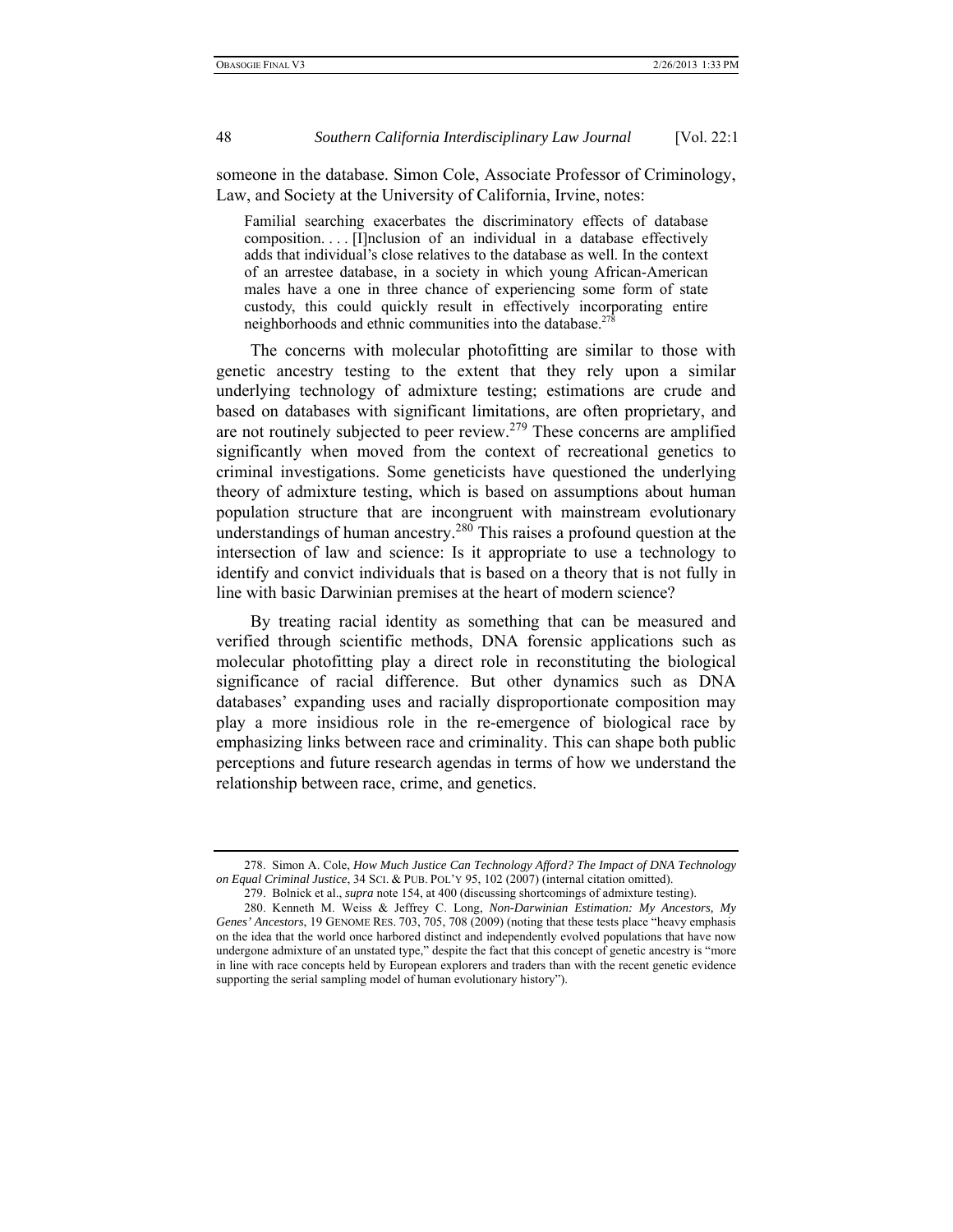Sociologist Troy Duster argues that the confluence of these forensic applications raises the specter of a twenty-first century phrenology, noting that, while "[o]ne could do a SNP profile of rapists and sex offenders, and find some markers that they putatively share," these markers will be "precisely that, 'markers,' and not explanatory of 'the causes' of violent crime."281 Such a proposal would not be unprecedented. In the 1990s, several federal administrators proposed a failed plan called the Violence Initiative, which was based on two premises: "The first was that much of violent behavior in the inner city may have biological or genetic origins. The second premise was that 'factors of individual vulnerability and predisposition to violent behavior exist—factors that may be detected at an early age.'"282 Frederick Goodwin, then head of the Alcohol, Drug Abuse, and Mental Health Administration and Violence Initiative noted in a 1992 address that the Initiative's purpose was to "design and evaluate psychosocial, psychological, and medical interventions for at-risk children before they become labeled as delinquent or criminal. This is the basic point of it all . . . identifying at-risk kids at a very early age before they have become criminalized." $^{283}$  Given that today's DNA databases function as an existing repository of what many consider to be criminal genes, future research linking genes and criminal outcomes is not far-fetched. Nor is it far-fetched to think that these databases' racially disproportionate composition will place race at the center of this discussion.

# IV. TOWARD RACE IMPACT ASSESSMENTS

# A. THE PERSISTENCE OF TYPOLOGICAL THINKING ABOUT RACE IN **SCIENCE**

Race-based medicines, genetic ancestry tests, and DNA forensics can each potentially benefit racial minorities and society in general by providing life-saving medicines targeted for vulnerable and underserved populations, increasing individuals' knowledge about their ancestry, and

<sup>281.</sup> Troy Duster, *Selective Arrests, An Ever-Expanding DNA Forensic Database, and the Specter of an Early-Twenty-First Century Equivalent of Phrenology*, *in* DNA AND THE CRIMINAL JUSTICE SYSTEM: THE TECHNOLOGY OF JUSTICE 315, 315 (David Lazer ed., 2004).

<sup>282.</sup> Vernellia R. Randall, *Slavery, Segregation and Racism: Trusting the Health Care System Ain't Always Easy! An African American Perspective on Bioethics*, 15 ST. LOUIS U. PUB. L. REV. 191, 227 (1996).

<sup>283.</sup> Garland E. Allen, *Modern Biological Determinism: The Violence Initiative, the Human Genome Project, and the New Eugenics*, *in* THE PRACTICES OF HUMAN GENETICS 1, 1 (Michael Fortun & Everett Mendelsohn eds., 1999) (quoting Frederick K. Goodwin, Conduct Disorder as A Precursor to Adult Violence and Substance Abuse: Can the Progression be Halted, Address to the American Psychiatric Association (May 5, 1992)).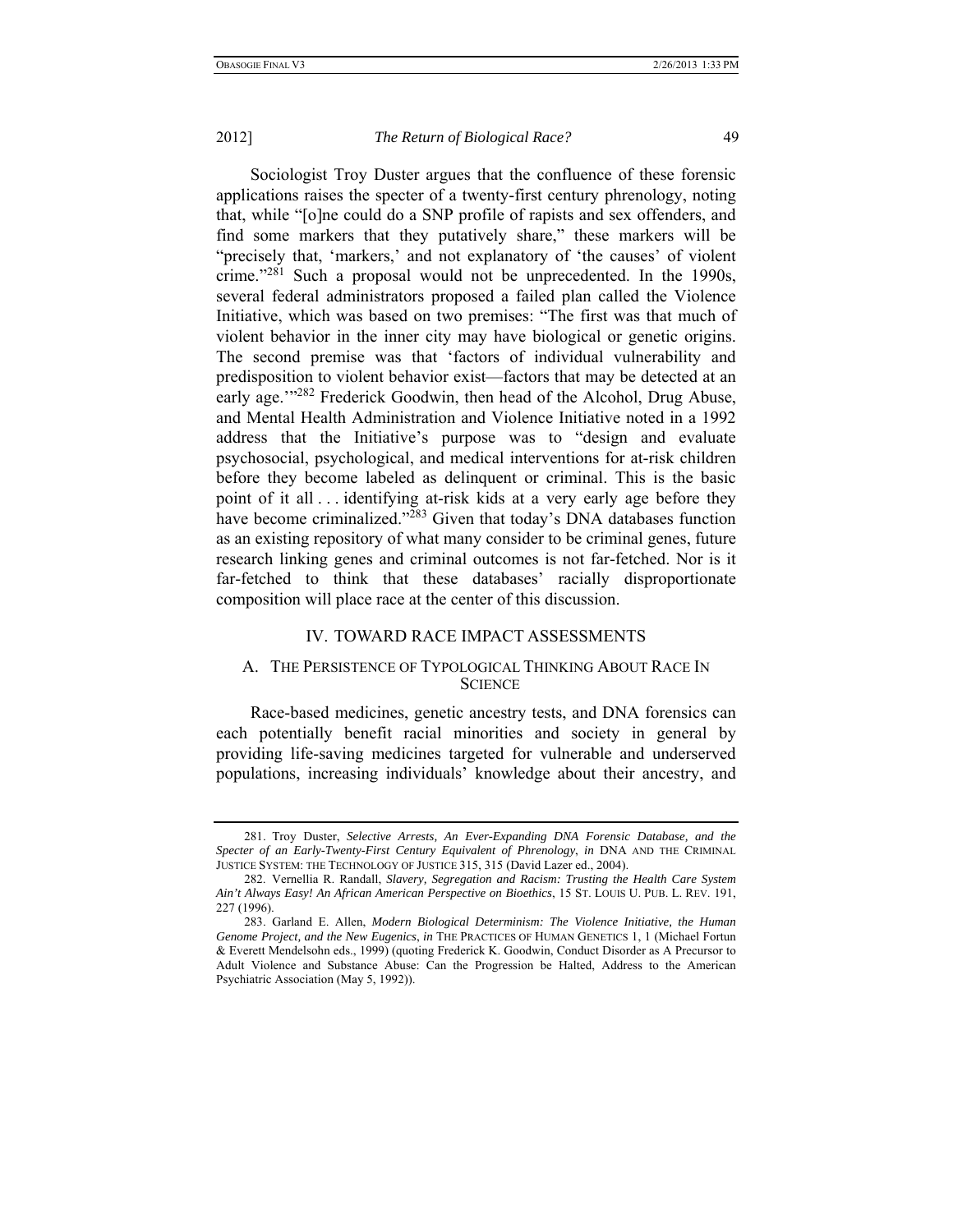offering tools to law enforcement to help solve crimes. However, these technologies are also united by a tendency to promote typological perspectives on race that are reminiscent of the nineteenth and early twentieth centuries when "pure" or "real" races were thought to independently exist and each race was thought to share a set of unique biological traits that could be identified and measured.<sup>284</sup> This contrasts with mainstream scientific perspectives that view the distribution of human traits on a continuum that does not have the discrete breaks that typologists find indicative of biological race.<sup>285</sup>

Despite this tension, biological race continues to be salient in lay and scientific discourses. Increasing public exposure to race and genetics research is shaping lay opinions about the relevance of genes to racial disparities in social and health outcomes.<sup>286</sup> At the same time, scientists continue to espouse typological approaches that give coherence to biological understandings of racial difference. Sociologist Ann Morning, who has conducted research on scientists' perspectives on race, observes that:

[S]ocial and biological scientists hold a wide range of beliefs about the nature of racial difference; contrary to some scholars' expectations, they are far from any consensus, either within or between disciplines. . . . [T]he essentialist proposition that races are biologically grounded entities remains a compelling view for many contemporary scientists.<sup>287</sup>

This all leads to an important question: Given law's past complicity in furthering racial subordination through promoting biological race, what normative role should government take in regulating new biotechnologies that advance biological understandings of racial difference? This is a difficult question because the social and scientific contexts have changed between past articulations of biological race and today's innovations, but the potential risks to racial minorities remain quite similar. While overly strict regulations might unduly prevent access to life-saving or lifeenhancing technologies, overly permissive approaches may lead to new

<sup>284.</sup> Ernst Mayr, *Typological Versus Population Thinking*, *in* CONCEPTUAL ISSUES IN EVOLUTIONARY BIOLOGY 325, 327 (Elliott Sober ed., 3d ed. 2006) ( "The typologist stresses that every representative of a race has the typical characteristics of that race and differs from all representatives of all other races by the characteristics 'typical' for the given race. All racist theories are built on this foundation. Essentially, it asserts that every representative of a race conforms to the type and is separated from the representatives of any other race by a distinct gap.").

<sup>285.</sup> *See id.* at 326–28.

<sup>286.</sup> *See generally*, Celeste M. Condit et al., *The Role of "Genetics" in Popular Understandings of Race in the United States*, 13 PUB. UNDERSTANDING OF SCI. 249 (2004).

<sup>287.</sup> ANN MORNING, THE NATURE OF RACE: HOW SCIENTISTS THINK AND TEACH ABOUT HUMAN DIFFERENCE 221 (2011).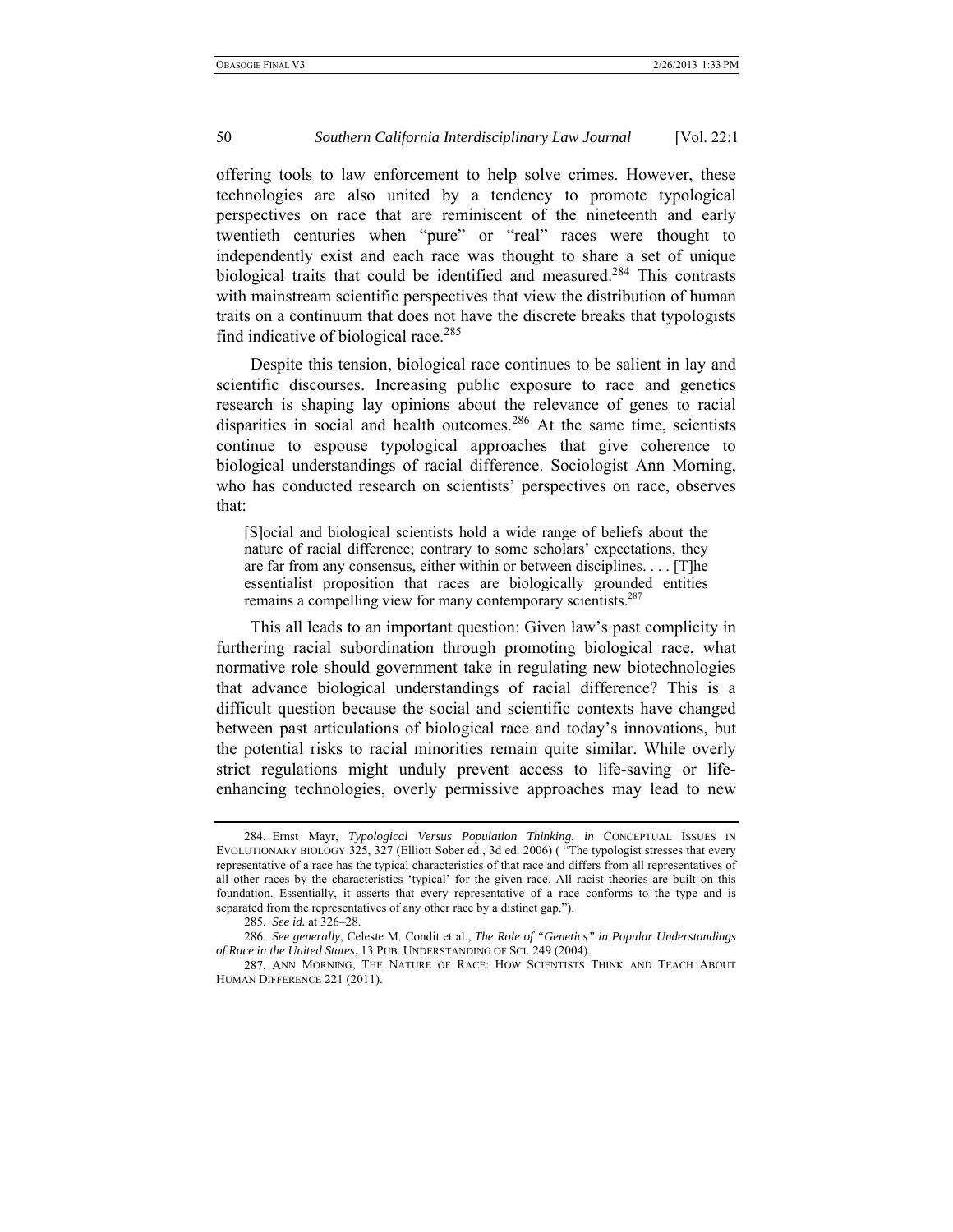forms of racial subordination and promote an impoverished understanding of race among the public.

B. REGULATORY GULF: EXPANDING USES, DIMINISHING OVERSIGHT

Biotechnologies that implicate race are expanding in their use and development. For example, biologists Sarah Tate and David Goldstein observed in a 2004 *Nature Genetics* article that, while controversial, "[a]t least 29 medicines (or combination of medicines) have been claimed, in peer-reviewed scientific or medical journals, to have differences in either safety or, more commonly, efficacy among racial or ethnic groups."<sup>288</sup> This suggests that more race-based medicines such as BiDil are in development and may very well be on their way.289 Additionally, genetic ancestry tests are also becoming increasingly popular. Bolnick and several colleagues note that "[a]t least two dozen companies now market 'genetic ancestry tests,' . . . [and that m]ore than 460,000 people have purchased these tests over the past 6 years, and public interest is still skyrocketing."<sup>290</sup> Most recently, scholar Henry Louis Gates Jr. and others joined 23andMe as advisors to the direct-to-consumer genetics company's "Roots into the Future" program, which hopes to attract 10,000 African Americans to its ancestry testing services.<sup>291</sup>

New applications of DNA forensics are probably expanding the fastest. For example, Murphy notes that while

it took Virginia nearly eight years, from 1993 to 2001, to reach its first 1,000 'cold hits,' the state reached its second 1,000 in a matter of eighteen months. Since 2001, the laboratory has averaged at least one 'cold hit' a day, and as of July 2002, that figure had doubled to two and one half hits a day.292

<sup>288.</sup> Sarah K. Tate & David B. Goldstein, *Will Tomorrow's Medicines Work for Everyone?*, 36 NATURE GENETICS SUPP. S34, S34 (2004). They then note that "these claims are universally controversial and there is no consensus on how important race or ethnicity is in determining drug response." *Id.*

<sup>289.</sup> For an example of ongoing research on race-based pharmacogenomics, see Jieming Chen et al., *Interethnic Comparisons of Important Pharmacology Genes Using SNP Databases: Potential Application to Drug Regulatory Assessments*, 11 PHARMACOGENOMICS 1077 (2010).

<sup>290.</sup> Bolnick et al., *supra* note 154, at 399.

<sup>291.</sup> According to 23andMe's announcement of the project, *Roots into the Future* will "help determine how genetic factors contribute to the development of disease in this population," and "aligns with 23andMe's broader mission of empowering individuals to understand their own genetic data." 23andMe, *Roots into the Future: A New 23andme Research Initiative for African-Americans*, SPITTOON (July 26, 2011, 5:00 AM), http://spittoon.23andme.com/2011/07/26/roots-into-the-future/. Those who participate in the project will receive "free access to their personal genetic data used for the research, as well as health and ancestry interpretations of the data." *Id.*

<sup>292.</sup> Murphy, *supra* note 232, at 740.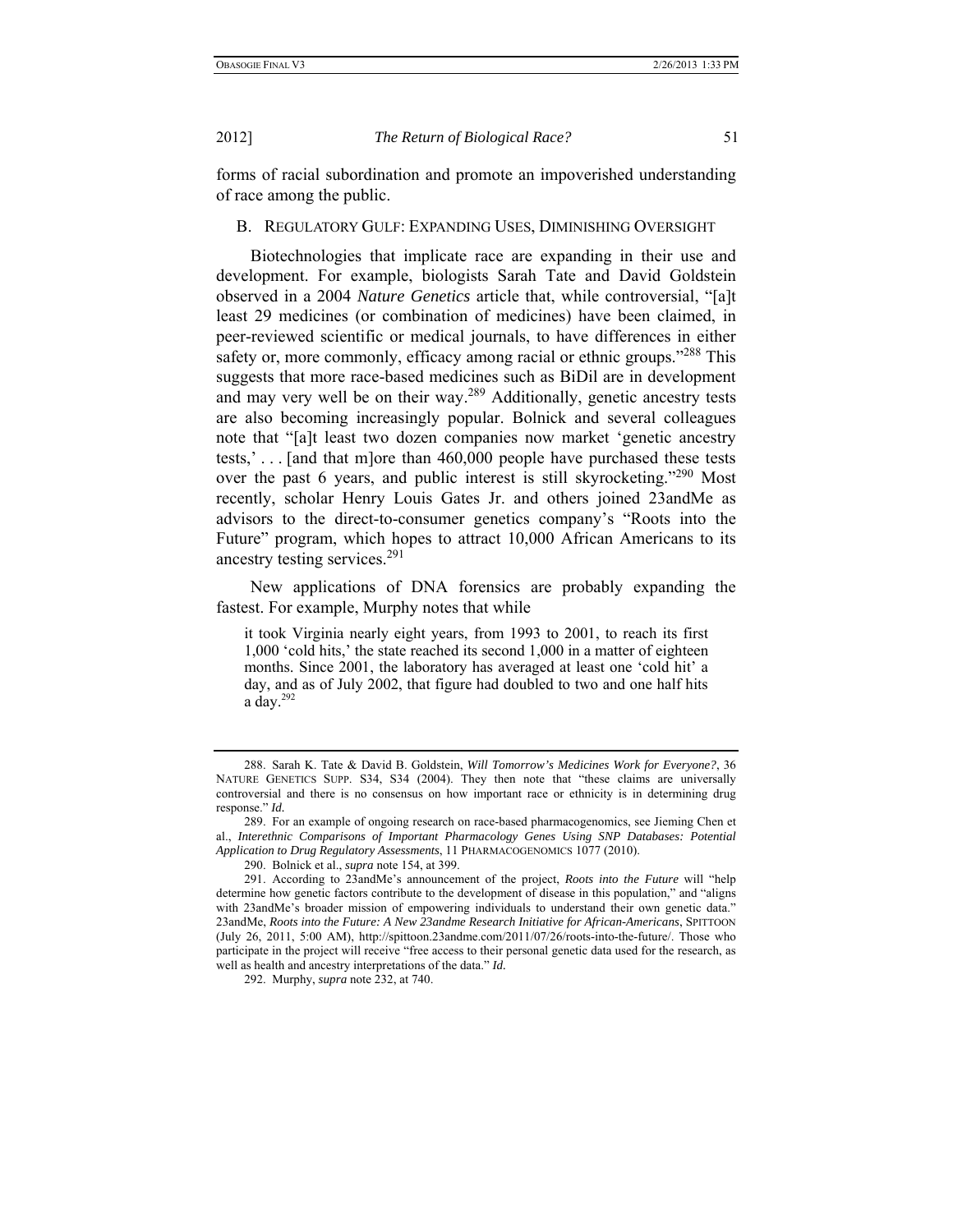Applications such as molecular photofitting are being developed to achieve higher levels of sophistication, while practices like familial testing are becoming increasingly commonplace in criminal investigations.<sup>293</sup> For example, the California Attorney General's office has issued guidelines for familial testing for its state database,  $294$  which will likely accelerate the use of this technology by state and local law enforcement.<sup>295</sup>

At the same time that these technologies are expanding, regulatory oversight of their scientific rigor and public impact remains inadequate. The FDA does not subject new drug applications seeking race-specific labeling to any other standard outside the agency's traditional emphasis on safety and efficacy.<sup>296</sup> Direct-to-consumer genetic tests have been criticized by some federal agencies including the  $FTC<sub>297</sub>$  but the specific issues related to race and genetic ancestry have not been a significant part of the conversation. Genetic ancestry tests fall outside of the FDA's regulatory authority because "[a] genetic test is only subject to FDA oversight if it is a medical device . . . whereas a test to determine ancestry is not a device."<sup>298</sup> Moreover, the FBI, in coordination with state and local law enforcement agencies, continues to expand DNA forensics into questionable areas such as familial testing and molecular photofitting. These applications can

<sup>293.</sup> *See supra* Part III.C.2.b.

<sup>294.</sup> *See* Information Bulletin from Lance Gima, Chief, Bur. Forensic Svcs. & Edmund G. Brown, Jr., Cal. Att'y Gen. to All Cal. Law Enforcement Agencies & Dist. Atty's Offices, *DNA Partial Match (Crime Scene DNA Profile to Offender) Policy* (2008), *available at*  http://ag.ca.gov/cms\_attachments/press/pdfs/n1548\_08-bfs-01.pdf.

<sup>295.</sup> *See* Maura Dolan, *State to Double Crime Searches Using Family DNA*, L.A. TIMES (May 9, 2011), http://www.latimes.com/news/local/la-me-familial-dna-20110509,0,3088333,full.story.

<sup>296.</sup> *See* Winickoff & Obasogie, supra note 29, at 278 (arguing that "the FDA should deploy a heightened standard of efficacy when approving race-specific indications").

<sup>297.</sup> *See At Home Genetic Tests: A Healthy Dose of Skepticism May Be the Beset Prescription*, FEDERAL TRADE COMMISSION (July 2006), http://www.ftc.gov/bcp/edu/pubs/consumer/health/hea02.shtm. In a notice to consumers, the FTC wrote:

According to the Food and Drug Administration (FDA), which regulates the manufacturers of genetic tests; and the Centers for Disease Control and Prevention (CDC) . . . some of these tests lack scientific validity, and others provide medical results that are meaningful only in the context of a full medical evaluation. The FDA and CDC say that because of the complexities involved in both the testing and the interpretation of the results, genetic tests should be performed in a specialized laboratory, and the results should be interpreted by a doctor or trained counselor who understands the value of genetic testing for a particular situation.

*Id.*

<sup>298.</sup> Jeffrey Shuren, Dir., Ctr. for Devices & Radiological Health, F.D.A. Statement Before the U.S. House of Representative Subcommittee on Oversight and Investigations Committee on Energy and Commerce: Direct-to-Consumer Genetic Testing and the Consequences to the Public (July 22, 2010), *available at* http://www.fda.gov/NewsEvents/Testimony/ucm219925.htm.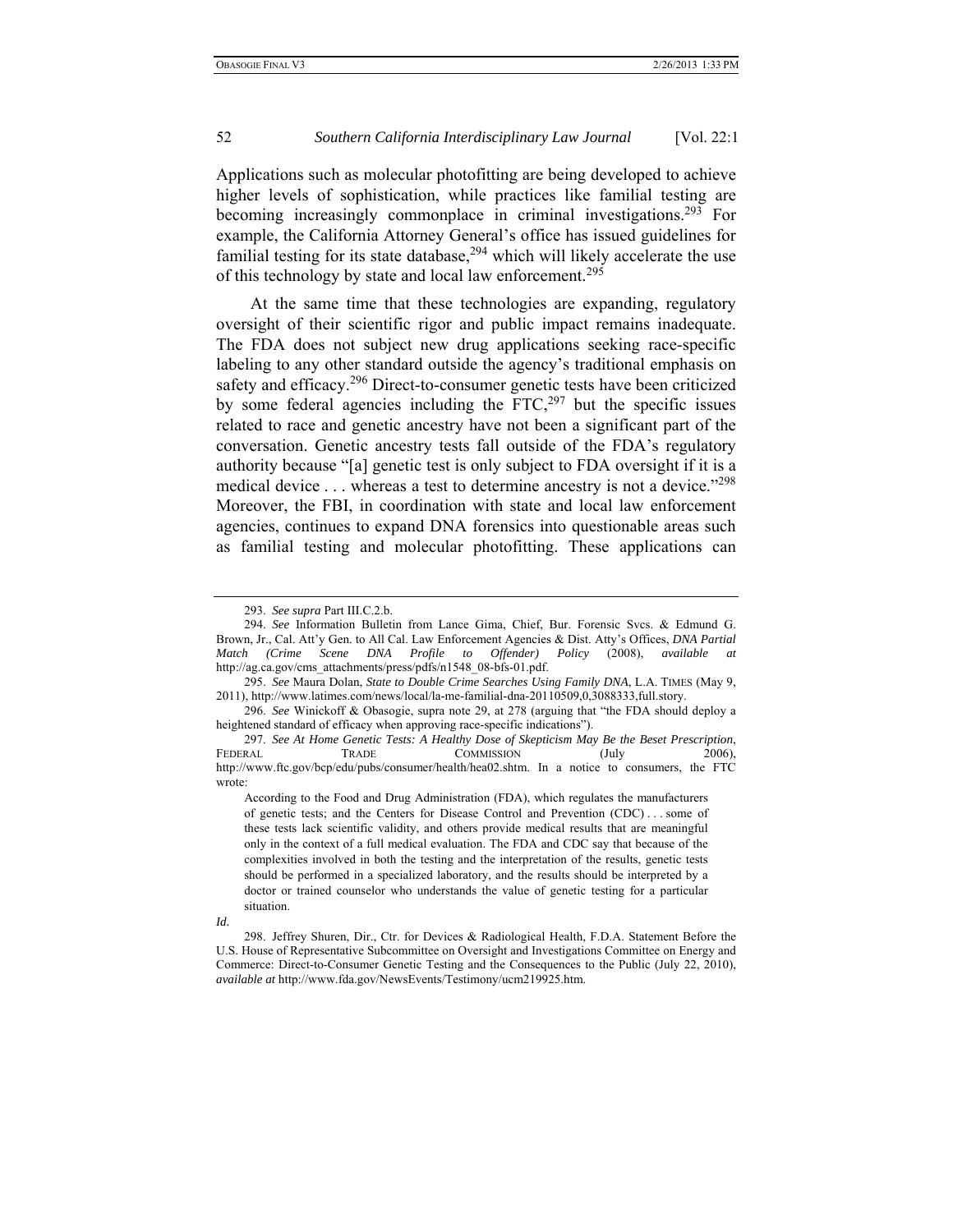significantly impact minority communities, as well as alter public understandings of race.<sup>299</sup> Therefore, a more robust regulatory response is needed to ensure that these innovations do not legitimize biological understandings of race in a manner that supersedes their potential benefits.

# C. EXISTING PROPOSALS

While the issue of race and genetics has received substantial attention from legal scholars, there have been relatively few proposals for how law can balance the benefits and potential harms of human biotechnologies that implicate race. Scholars have attempted to provide broad regulatory guidance for how racial categories should be used in human biotechnology beyond the various federal mandates that require the inclusion of minorities in clinical trials.300 For example, Dorothy Roberts assesses various legal constraints on race-based research—including regulations on federallyfunded research, civil rights statutes, and state laws—to suggest a social justice framework based upon Equal Protection norms.<sup>301</sup> This social justice approach "explore[s] how the law might seriously enforce the view that race is an unscientific and pernicious classification of human beings at the same time that systemic racism produces health inequities."<sup>302</sup> Law professor Jonathan Kahn similarly draws on Equal Protection norms to propose a series of guidelines for how and when scientists use social categories of race in connection with biomedical research.<sup>303</sup> He argues for requiring "a tight fit (a) between the population, racial/ethnic, and genetic categories being used and (b) between the genetic category identified and the disease state/health issue or other biological activity being analyzed."304 Law professors Erik Lillquist and Charles Sullivan offer a comprehensive examination of existing legal regimes to discuss various constraints associated with using race in biomedical research.<sup>305</sup> They argue that "[r]acial differences in treatment (including diagnostic screening) should be permissible only in rare circumstances where there is a bona fide treatment rationale . . . [and] race [is] the *best available method at the time*."306 In assessing the Court's colorblind norms in its Equal Protection jurisprudence, law professor Kimani Paul-Emilie develops the notion of

<sup>299.</sup> *See supra* Part III.C.2.b.

<sup>300.</sup> Kahn, *Genes, Race, and Population*, *supra* note 29, at 7 (internal citation omitted).

<sup>301.</sup> *See generally* Roberts, *supra* note 29.

<sup>302.</sup> *Id.* at 531.

<sup>303.</sup> Kahn, *Genes, Race, and Population*, *supra* note 29, at 9.

<sup>304.</sup> *Id.*

<sup>305.</sup> Lillquist & Sullivan, *supra* note 29, at 483.

<sup>306.</sup> *Id.*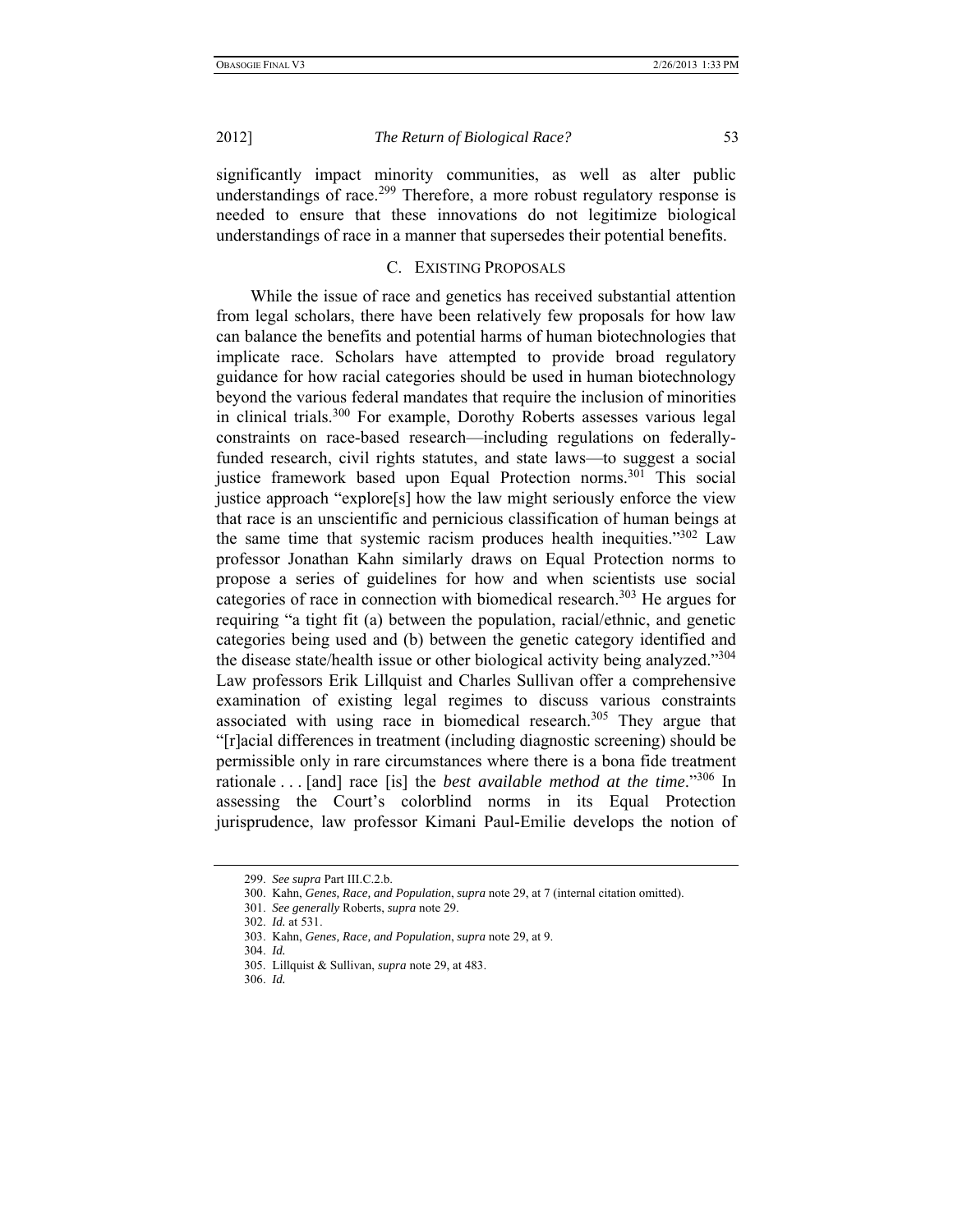"racial pragmatism" to find a set of residual guidelines for when the government may appropriately take race into consideration in biomedical research.<sup>307</sup> My own work in this area employs the notion of strict scrutiny found in Equal Protection law to develop oversight mechanisms for drugs seeking race-specific indications,<sup>308</sup> and also to set a standard of review for FDA advisory committees.<sup>309</sup>

Each of these proposals offers significant insight on how to fill the remarkable gap in regulatory oversight regarding race and human biotechnology. However, at least two characteristics may lead these efforts to not be fully responsive to existing challenges. First, existing proposals for greater oversight of new genetic technologies that implicate biological race tend to focus on biomedicines without examining how these issues play out in other realms—most notably, genetic ancestry tests and DNA forensics. Taken together, race-based medicines, ancestry tests, and DNA forensics have synergistic effects that are much greater than the individual applications, yet the trend is to analyze each application in isolation. By failing to develop regulatory mechanisms that approach the race and genetics issue holistically in terms of the multiple sites where these technologies can recreate notions of biological race, existing proposals may not be able to have their intended impact. Second, these proposals tend to look to existing laws—especially Equal Protection jurisprudence—for a source of normative guidelines from which to abstract and apply to the emerging and quickly changing area of race and human biotechnology. This approach has limitations, as it looks backward and sideways to how law has treated race to think prospectively and normatively about how regulators ought to oversee these technologies. This approach lacks the flexibility to adjust to fundamentally different contexts and claims connected to these technologies. What is needed is not only normative guidelines, but also a deliberative space where we can fluidly discuss oversight mechanisms, specific challenges raised by new technologies, and the technologies' impact on certain communities.

<sup>307.</sup> Paul-Emile, *supra* note 29.

<sup>308.</sup> Winickoff & Obasogie, *supra* note 29, at 278.

<sup>309.</sup> For my argument that advisory committees should use a "strict scrutiny framework" to review new drugs that propose race-specific indications, see Osagie K. Obasogie, *Beyond Best Practices: Strict Scrutiny as a Regulatory Model for Race-Specific Medicines*, 36 J.L. MED. & ETHICS 491, 496 (2008).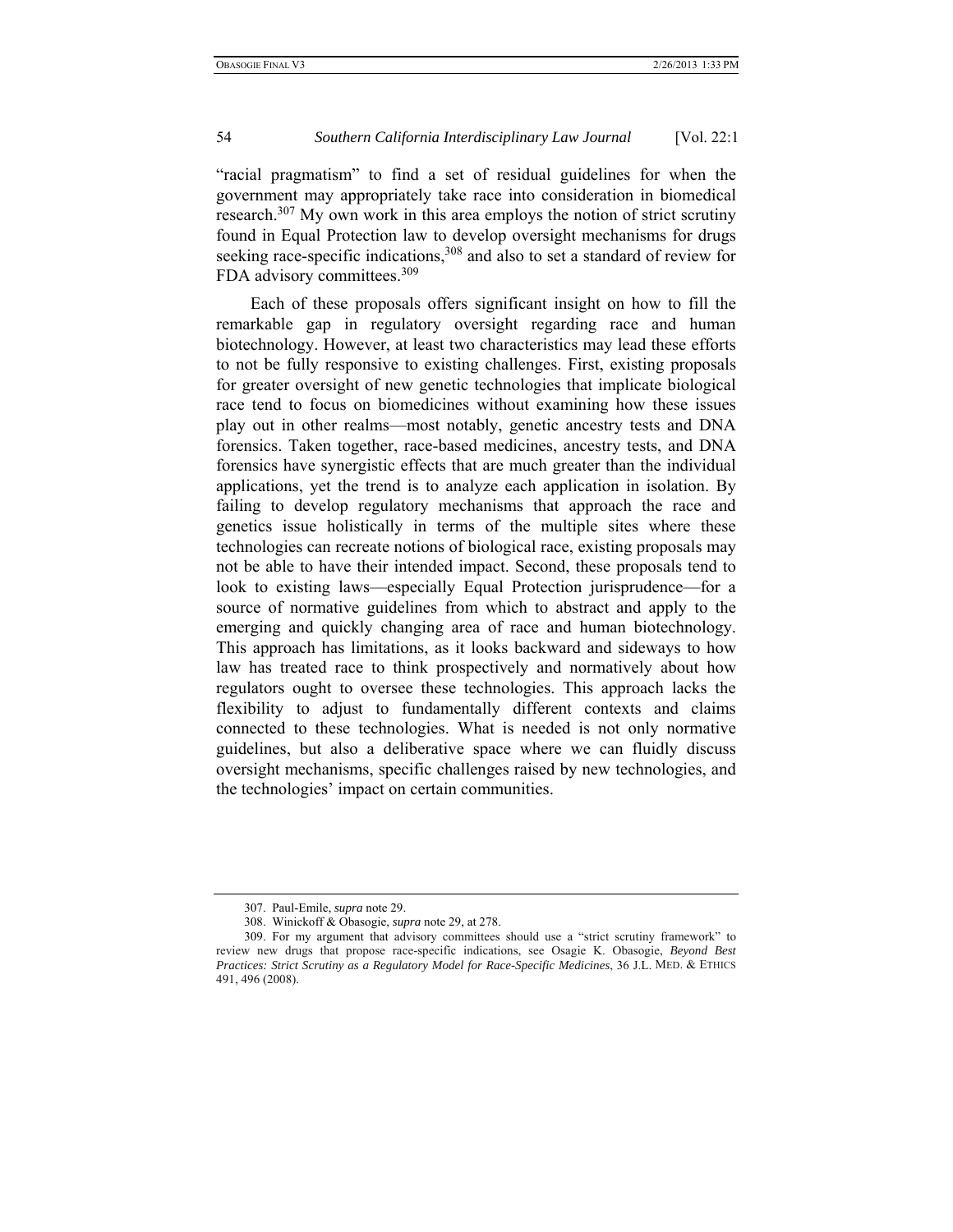D. THE NEED FOR ADMINISTRATIVE AGENCY IMPACT ASSESSMENTS ON RACE AND HUMAN BIOTECHNOLOGY

Each application discussed in this Article falls under the administrative authority of an existing government agency that can set standards for how the public engages these innovations: the FDA for racebased medicines, the FTC for genetic ancestry tests, and the FBI for DNA forensics. As discussed earlier in this section, existing regulatory approaches to these applications by these agencies are thin; race simply is not taken seriously as a regulatory matter despite the potential risks that these applications portend for reinventing biological race in a manner that may disadvantage minorities.

To avoid these risks and to give minorities access to potential benefits that may stem from these technologies, I propose race impact assessments as a new tool for administrative agencies that are responsible for overseeing any new biotechnology that implicitly or explicitly makes a claim about the biological significance of social categories of race, or that may disproportionately affect minority communities. Generally, impact assessments are evaluative mechanisms used by government agencies to analyze the risks and benefits of new proposals so as to promote individual and social well-being. Most notably, environmental impact assessments have played a significant role in making sure that government agencies consider the potential consequences that a new project or initiative might have on the environment before moving forward.<sup>310</sup> The National Environmental Policy Act ("NEPA"), signed into law in 1970,<sup>311</sup> requires federal agencies to determine whether certain proposed actions—road construction, building construction, etc.—might have an adverse effect on the human environment.<sup>312</sup> NEPA's most significant legal requirement is

<sup>310.</sup> Impact assessments have been used widely in environmental studies, where environmental impact assessments have been used to analyze "the environmental implications of a decision to enact legislation, to implement policies and plans, or to initiate development projects." Peter Wathern, *An Introductory Guide to EIA*, *in* ENVIRONMENTAL IMPACT ASSESSMENT: THEORY AND PRACTICE 3, 3 (Peter Wathern ed., 1998). However, this Article focuses on the use of impact assessment in analyzing issues that directly affect human social, legal, or health outcomes.

<sup>311.</sup> National Environmental Policy Act of 1969, Pub. L. No. 91-190, 83 Stat. 852 (codified as amended at 42 U.S.C. §§ 4321, 4331–35, 4341–47 (2012)).

<sup>312.</sup> NEPA requires agencies to "include in every recommendation or report on proposals for legislation and other major federal actions significantly affecting the quality of the human environment" an environmental impact statement. 42 U.S.C. § 4332(C). These statutory requirements have been defined within the Code of Federal Regulations. 40 C.F.R.  $\S$  1502.3. For specific definitions, see  $\S$ 1508.23 (defining "on proposals"), § 1508.17 (defining "for legislation"), § 1508.18 (defining "other major federal actions"), § 1508.27 (defining "significantly"), §§ 1508.3, 1508.8 (defining "affecting" and "effects"), and § 1508.14 (defining "the quality of the human environment").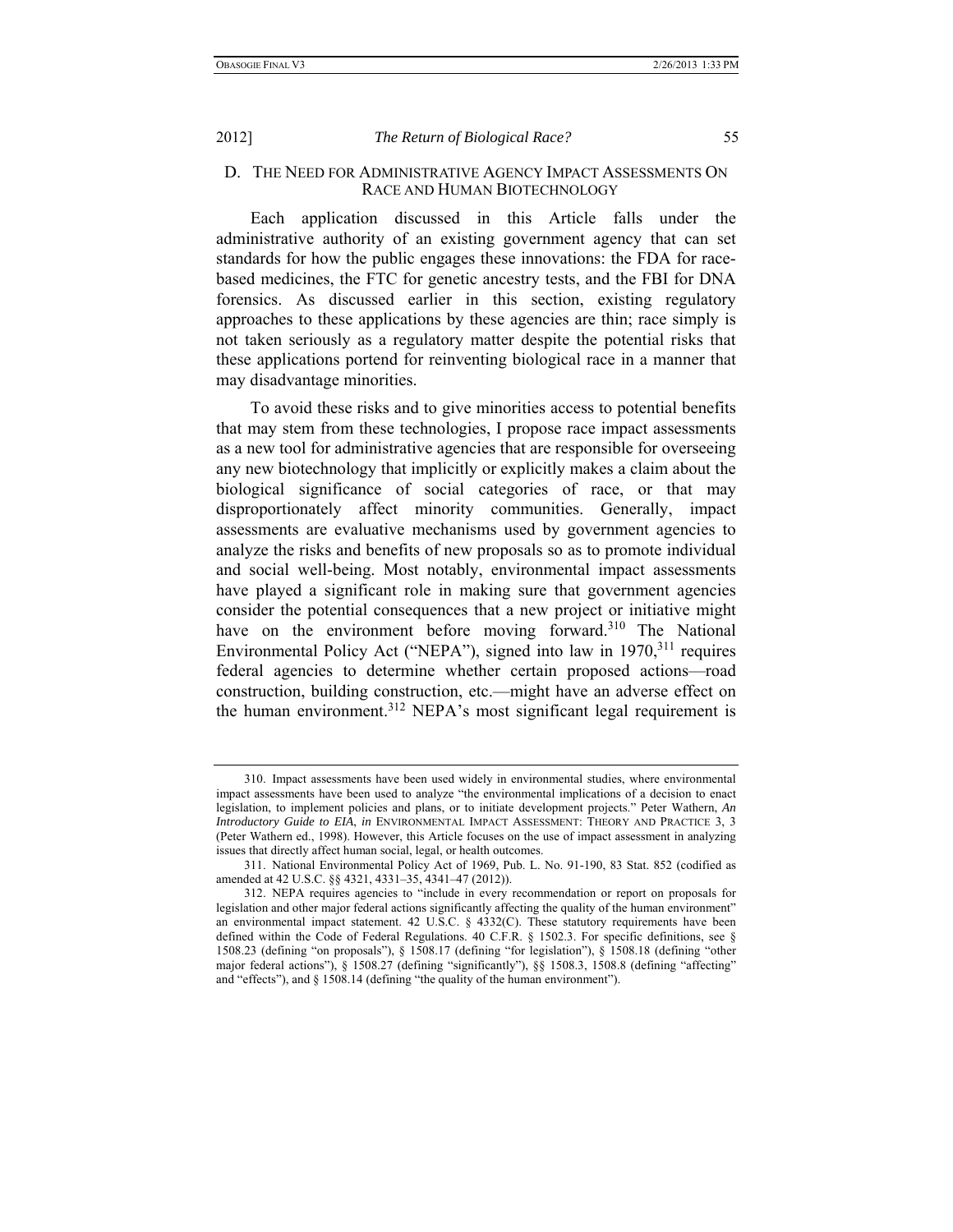the Environmental Impact Statement ("EIS").<sup>313</sup> Generally, agencies will first conduct an initial environmental assessment.<sup>314</sup> This initial assessment determines if a proposed action might have an adverse effect on the human environment that requires an EIS.<sup>315</sup> The more rigorous EIS process seeks to flesh out the potential harms of a proposed action and determine if viable and less disruptive alternatives exist.<sup>316</sup> According to 40 C.F.R  $\S$  1502.1, the purpose of an EIS is to "serve as an action-forcing device to insure that the policies and goals defined in the Act are infused into the ongoing programs and actions of the Federal Government."317 Brian Cole and his co-authors note that "[t]he authors of NEPA recognized . . . that [the] problems in one sector are shaped to a large extent by actions in other sectors[,] . . . [whereby] the assessment and consideration of environmental impacts has become a routine part of decision making in federal, state, and local agencies."<sup>318</sup> Thus, the major achievement of environmental impact assessments has been to change the culture of administrative agencies by raising awareness and improving sensitivity to the way that federal actions can damage the environment and to the crucial role that regulatory agencies can play in mitigating these harms.

Much of this cultural change has occurred through the interdisciplinary and cooperative nature of environmental impact assessments as dictated by federal law.<sup>319</sup> By simultaneously engaging in prospective assessment of potential impacts and making these findings publically available for comment and feedback, environmental impact statements have been able to institutionalize environmental concerns and an ethos of public engagement into regulatory agencies' organizational behavior.<sup>320</sup> In doing this, NEPA and its environmental impact statements

<sup>313. 42</sup> U.S.C. § 4332(C)(i).

<sup>314. 40</sup> C.F.R. § 1508.9.

<sup>315.</sup> *Id.* Some proposals may not require an initial environmental assessment or an EIS if they fall into a categorical exclusion or "a category of actions which do not individually or cumulatively have a significant effect on the human environment." *Id.* § 1508.4. Other proposals may not require an EIS if after an environmental assessment, agencies conclude with a "finding of no significant impact." *Id.*  § 1508.13.

<sup>316. 42</sup> U.S.C. § 4332(C)(i)–(iv).

<sup>317. 40</sup> C.F.R. § 1502.1.

<sup>318.</sup> Brian L. Cole et al., *Prospects for Health Impact Assessment in the United States: New and Improved Environmental Impact Assessment or Something Different?*, 29 J. HEALTH POL. POL'Y & L. 1153, 1157 (2004).

<sup>319. 40</sup> C.F.R. § 1502.6 (2012) (stating that "[e]nvironmental impact statements shall be prepared using an inter-disciplinary approach which will insure the integrated use of the natural and social sciences and the environmental design arts").

<sup>320.</sup> Serge Taylor notes that: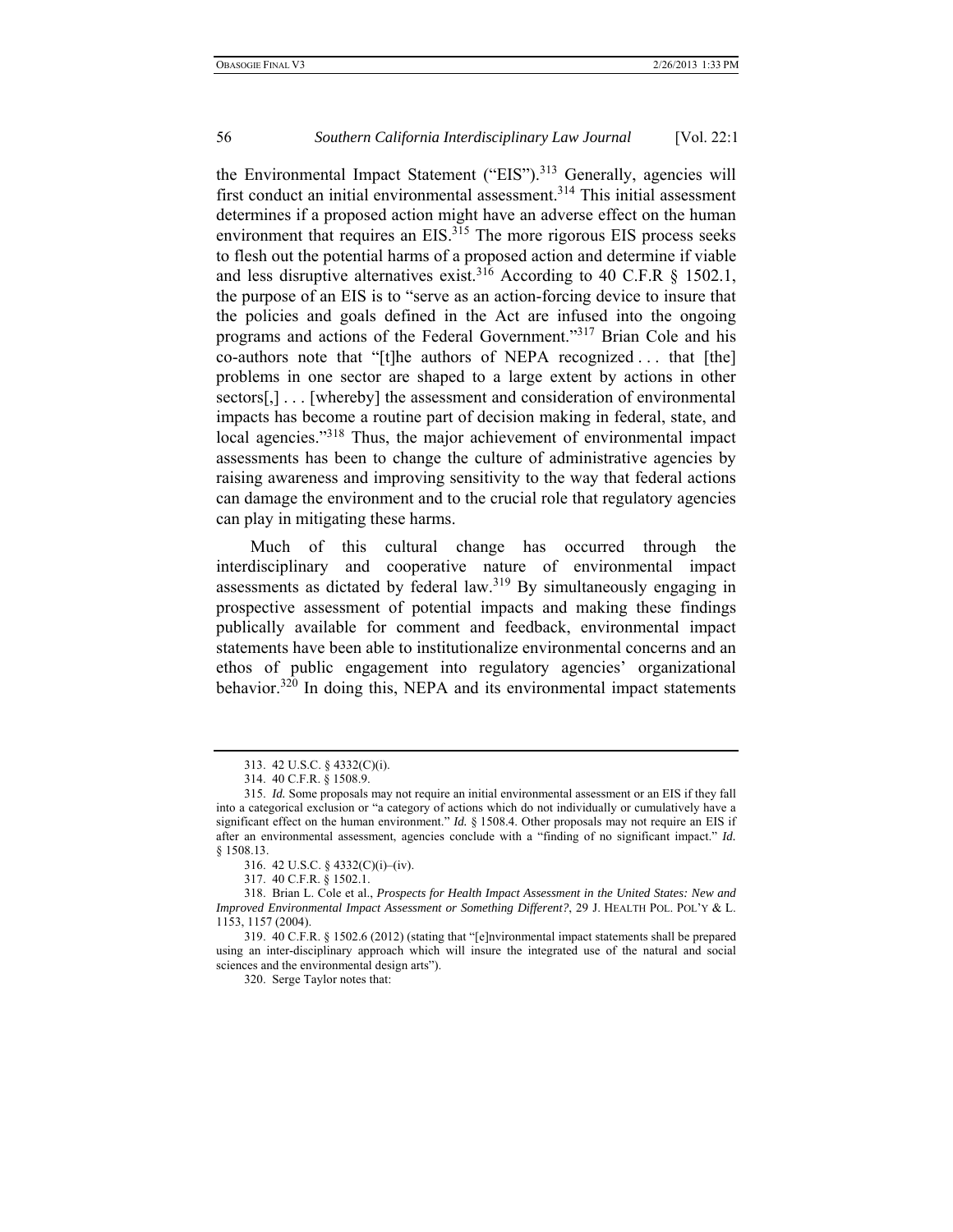have led to better "integration of environmental goals into agency decision making, improved planning, and transparency and public involvement for improved agency decision making."321 These successes have led to impact assessment proposals in other areas of federal oversight. For example, health impact assessments ("HIAs") have been proposed to identify activities and policies "likely to have major impacts on the health of a population in order to reduce the harmful effects on health and to increase beneficial effects." 322 HIAs evaluate the potential health impacts of a proposal based on "a broad model of health, which proposes that economic, political, social, psychological, and environmental factors determine population health," and take into consideration the "opinions and expectations of those who may be affected by a proposed policy." $323$ Scholars have proposed other types of impact assessments that draw on these themes. For example, social impact assessments have been developed as a way to "analy $[ze]$ ... and manag $[e]$  the intended and unintended consequences on the human environment of interventions . . . and social change processes so as to create a more sustainable biophysical and human environment."<sup>324</sup> Similarly, human rights impact assessments have been suggested to "help evaluate the effects of public health policies on human rights and dignity."325

Impact assessments of this nature share at least three relevant characteristics that are informative for developing race impact assessments. First, impact assessments are evidence-based; data collection is central to the regulatory decision-making process. No one type of data is privileged;

SERGE TAYLOR, MAKING BUREAUCRACIES THINK: THE ENVIRONMENTAL IMPACT STATEMENT STRATEGY OF ADMINISTRATIVE REFORM 251 (1984)

323. *Id.*

<sup>&</sup>quot;[b]efore the National Environmental Policy Act, most federal agencies paid scant attention to environmental values. Since the advent of NEPA, environmental concerns have been officially incorporated into every agency's charter. . . . [W]hen the inside analysts are able to explore the possible environment-development trade-offs of a wide range of alternative designs, environmentally better decisions are likely to result: all projects benefit from relatively inexpensive environmental mitigation. When in addition, environmentally concerned outsiders pay attention to the EIS process, some of the worst projects – those projects with the greatest environmental costs and little political support within the agency and among its other constituents – get eliminated."

<sup>321.</sup> Cole et al., *supra* note 318, at 1167–68.

<sup>322.</sup> N. & Y. PUB. HEALTH OBSERVATORY., AN OVERVIEW OF HEALTH IMPACT ASSESSMENT 1 (2001), *available at* http://dro.dur.ac.uk/5613/1/5613.pdf.

<sup>324.</sup> Frank Vanclay, *Social Impact Assessment* 2 (World Comm. On Dams, Working Paper, 2000), *available at* http://www.scribd.com/doc/81829611/Social-Impact-Assessment-Vanclay.

<sup>325.</sup> Lawrence Gostin & Jonathan M. Mann, *Towards the Development of a Human Rights Impact Assessment for the Formulation and Evaluation of Public Health Policies*, 1 HEALTH & HUM. RTS. 59, 60 (1994).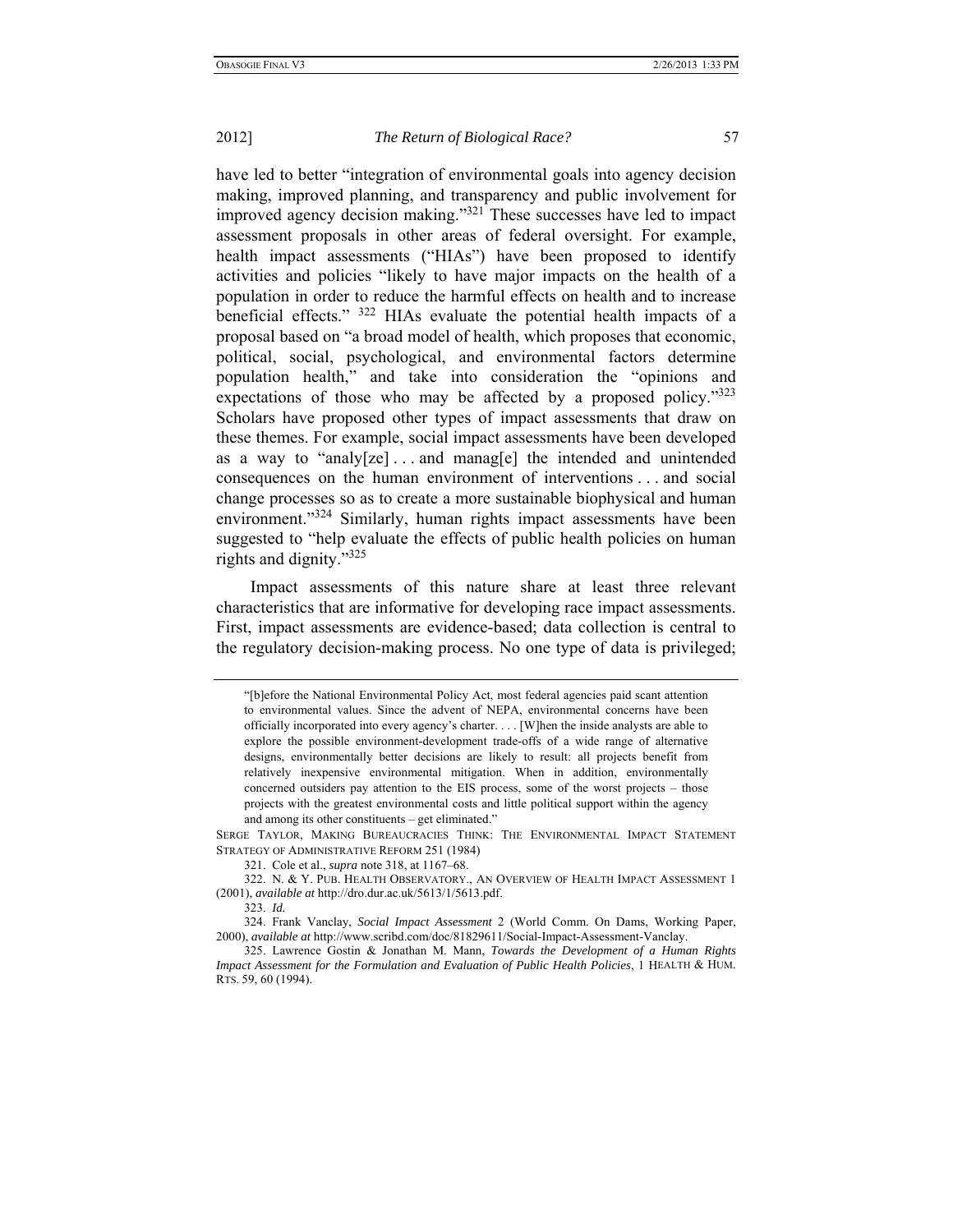impact assessments can be quantitative or qualitative. These assessments place a premium on engaging with, and thinking through, various policy proposals' real-world implications. As a second related trait, impact assessments are multidisciplinary. Just as no one type of data is privileged, neither is any one disciplinary approach. To be sure, the strength of impact assessments stem from their use of multiple methods and multiple disciplinary perspectives so as to provide a holistic analysis of the many ways in which health, society, human rights, or any other issue may be affected by a particular proposal. Third, impact assessments are characterized by involving multiple stakeholders. While many of the issues analyzed by impact assessments are highly technical and deeply embedded in cutting-edge science, impact assessments are used to bring a wide range of people—experts, non-experts, community members, and others—in a deliberative and collaborative effort to ensure that decision makers are informed of all perspectives.<sup>326</sup>

These fundamental characteristics of impact assessments produce at least three significant benefits. First, impact assessments help root-out facially innocuous practices that may have harmful effects. By being sensitive to topics such as the environment, health, or human rights and how federal decision making can affect them, policy makers can anticipate and mitigate unintended harms—especially those affecting vulnerable populations. A second benefit is that impact assessments increase cooperation and deliberation between government agencies, experts, and the public. The enhanced contact and communication between these various stakeholders encourages a more deliberative democracy by creating a process involving multiple levels of engagement and accountability. $327$ Third, the collaborative effort facilitated by impact assessments encourages multiple government agencies to engage with one another about their shared responsibilities. This decreases the likelihood of important issues falling in between regulatory gaps where agencies can end up pointing the finger at each other.

These traits and benefits suggest that the implementation of race impact assessments would significantly assist administrative agencies in predicting the risks and benefits of biotechnologies that implicate race so as

<sup>326. &</sup>quot;Involving stakeholders has been recommended as essential for building interest in a project and promoting the potential use of the results. It is important to involve stakeholders from an early stage in the project to promote ownership." J. Mindell et al., *Enhancing the Evidence Base for Health Impact Assessment*, 58 J. EPIDEMIOL. & CMTY. HEALTH 546, 548 (2004).

<sup>327.</sup> *See, e.g.*, AMY GUTMAN & DENNIS THOMPSON, WHY DELIBERATIVE DEMOCRACY? (2004); AMY GUTMAN & DENNIS THOMPSON, DEMOCRACY AND DISAGREEMENT (1996).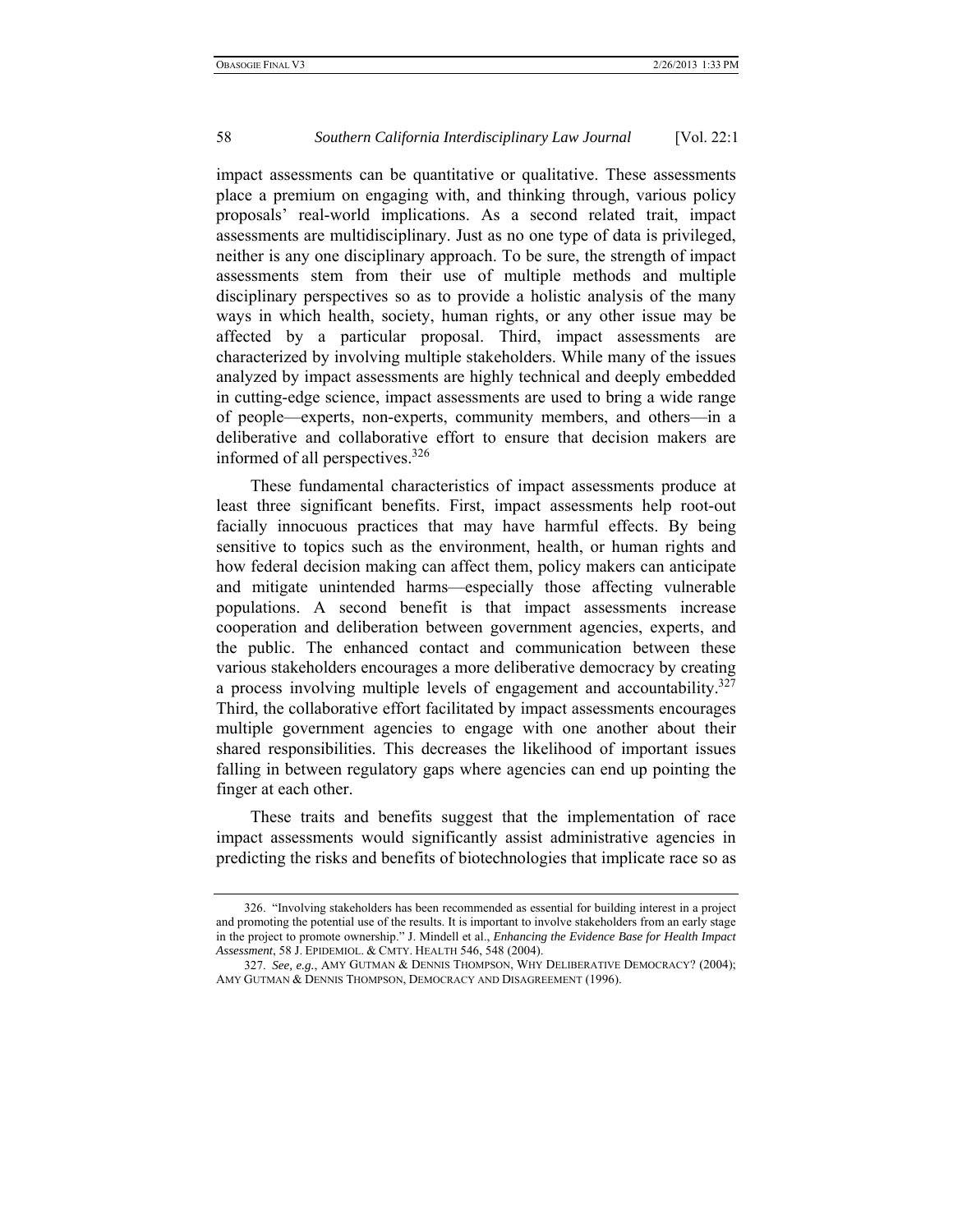to mitigate the former and promote the latter. Not only do race impact assessments provide an opportunity for a broad appraisal of the scientific claims made by race-based medicines, genetic ancestry tests, and DNA forensics, but they also provide a forum where multiple stakeholders—such as government officials, scientists, constituency based groups, and others can exchange ideas. These stakeholders will be able to provide guidance on how the public can gain access to biotechnologies' potential benefits without unduly subjecting racial minorities to the risks associated with government reasserting questionable linkages between race and biology.

Impact assessments are not entirely unproblematic.<sup>328</sup> For example, the assessment process can be quite lengthy and take several years. This is particularly troublesome with regards to potentially lifesaving medicines or law enforcement practices that can solve open cases and prevent future crimes. Second, impact assessments are resource-intensive and can be costly. Who is going to pay for these assessments and who has time outside of their regular professional and daily obligations to participate in another round of bureaucratic fact-finding? In addition to these hurdles, there is also a concern that, without any substantive or normative claims supporting them, impact assessments can become a mere procedural tool that may not be able to create the change they seek. The impact assessment process may be vulnerable to co-optation by contrary interests that may work against the very concerns giving rise to the assessment process itself and further legitimize questionable and unquestioned practices.

These are surely important concerns. But they are not insurmountable, given the remarkable stakes at hand. The unchecked proliferation of biological race has been at the center of some of the most brutal acts in human history. While those who promote new biotechnologies that implicate race often have laudable objectives, it is important to remain aware of the possible dangers. Given the government's historical complicity in promoting biological race in a manner that harmed the most vulnerable members of society,  $329$  it has a moral and ethical responsibility to support race impact assessments to atone for past wrongs and to promote a future where minorities can partake in the benefits of scientific innovation without remaining perpetually vulnerable to its risks. Moreover, while the risk of co-optation is real, improving and diversifying deliberations while

<sup>328.</sup> For an extended discussion of the challenges associated with environmental impact assessments, see Cole et al., *supra* note 318, at 1169.

<sup>329.</sup> *See supra* Part II.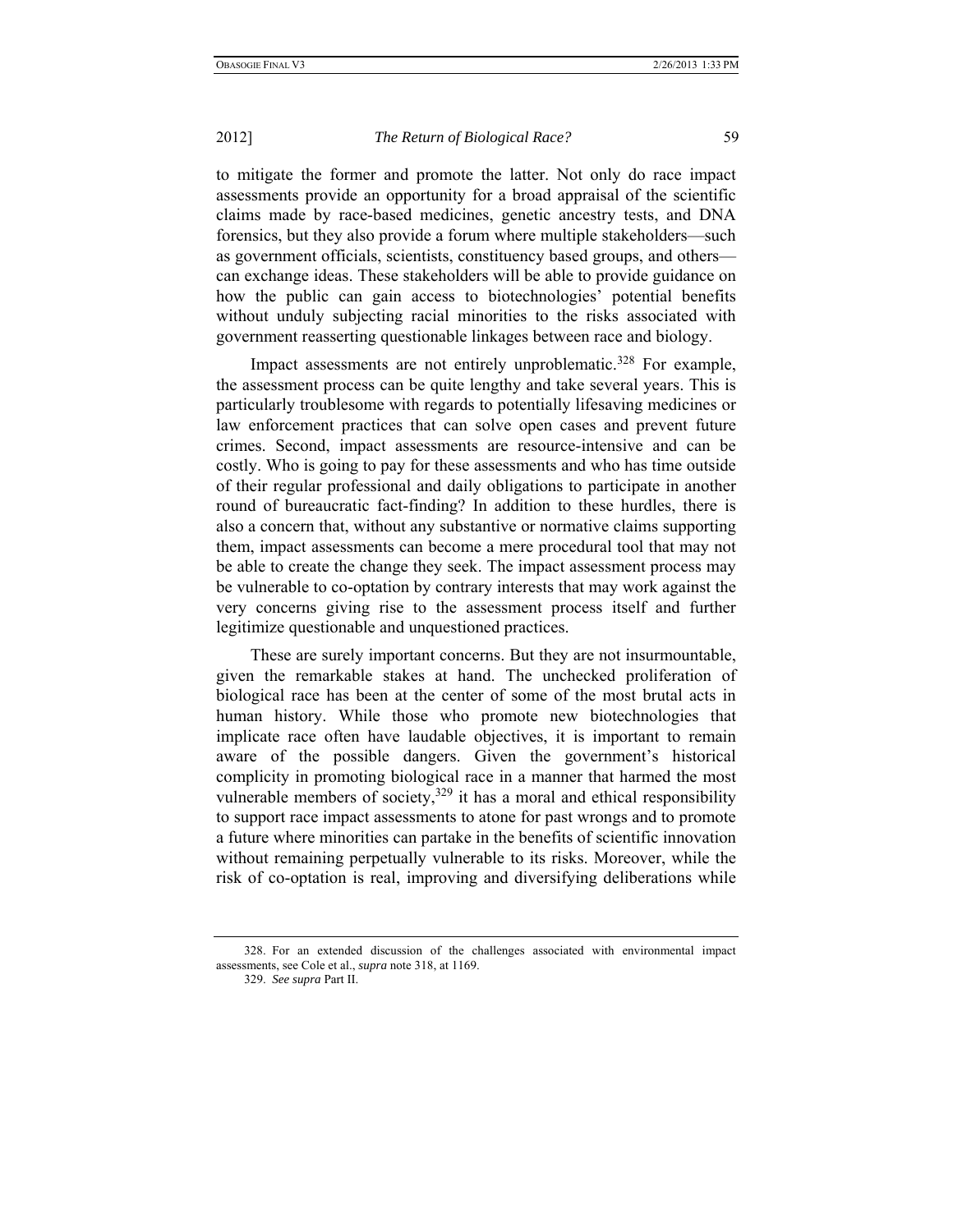making the process more transparent—practices embedded in the impact assessment process—can be effective checks.

# E. MODELING RACE IMPACT ASSESSMENTS: INITIAL FRAMING AND FUTURE DIRECTIONS

This Article's aim and scope are purposefully modest in that I have only sought to (1) identify biological race as a historical concern with contemporary significance; (2) describe the ways that the State has promoted biological race to the detriment of vulnerable populations; (3) highlight the reemergence of biological race through the development of new biotechnologies; (4) identify the current regulatory gaps that may inadvertently give renewed legitimacy to biological race and its harmful ideologies; and (5) propose administrative agency race impact assessments as a tool to balance the potential risks and benefits of new biotechnologies that implicate race. It would be premature to propose a full race impact assessment model at this point; successful impact assessments need to develop out of robust empirical examinations of each agency's organizational design and culture in relation to current decision making processes on race related innovations—information that is not yet fully available. Moreover, mature impact assessments require the collaboration of experts across multiple fields and affected stakeholders to create model tools that balance new technologies' potential benefits with the potential risks of reifying social categories of race as biologically significant lines of human difference. However, it may be productive to sketch the next steps that need to be taken to move this conversation forward while also broadly mapping the ways in which race impact assessments might be integrated into federal agencies as part of their review of new technologies that implicate race.

As an initial matter, it is important to note that, before any agency moves forward with an assessment of this nature, it would need some type of statutory authority—like NEPA—from which to proceed. NEPA provides an excellent model that Congress can mimic to charge federal agencies to engage in holistic assessments of projects, innovations, or proposals that fall under their administrative authority that may potentially harm race relations by promoting biological understandings of racial difference and disparities. Like the environment, race can be seen as a shared and connected ecosystem that requires federal protection for the benefit of human health and social relations. Moreover, just as NEPA established a Council on Environmental Quality ("CEQ") within the Executive Branch to assist the President in overseeing NEPA's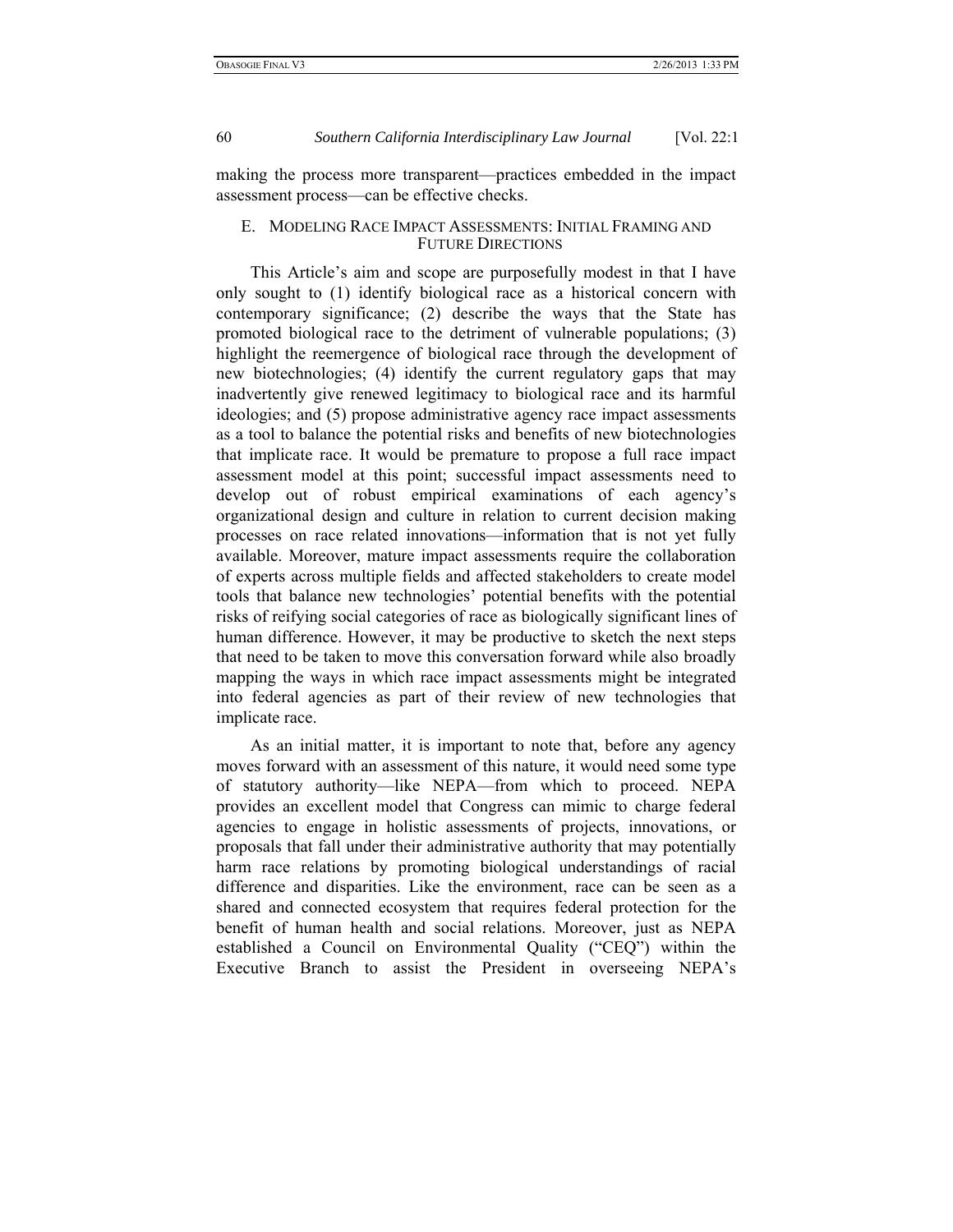implementation across federal agencies, $330$  so too could a similar council within the Executive Branch play a key role regarding racial issues.<sup>331</sup> This council could monitor the diverse ways in which race may be implicated in administrative agency decisionmaking—from new drug applications to innovative forensic technologies—and encourage consistency across federal administrative agencies.

Creating this statutory authority is an important first step to making race impact assessments a viable tool for administrative agencies seeking further guidance on how to assess claims pertaining to the biological significance of race. Like NEPA, the point of this statutory language is not to compel federal agencies to take certain pre-determined actions.<sup>332</sup> Rather, it is to institutionalize a process within administrative agencies that gives policymakers and bureaucrats the opportunity to pause, think about the racial implications of their actions, engage outside experts and community stakeholders as part of the data collection process, and to use the results of these consultations and assessment tools to inform whatever final decision they might come to. Thus, the goal of race impact assessments is not to say that race can never be used in new innovations regarding human biotechnology. Instead, it is simply to say that we should think clearly about its use so as to avoid applications that uncritically reify race as a biological trait when all available evidence suggests approaching this trend with skepticism.

To the extent that each administrative agency has a distinct history, organizational structure, and awareness of how race impacts their regulatory authority, much more work is needed to determine the most productive way to develop and incorporate race impact assessments into each agency's decision making process. Since the directives and decisionmaking structures are fundamentally different in the FDA, FTC, and FBI, there is no one-size-fits-all race impact assessment tool that can be imported into each agency to address these matters. Before impact

<sup>330. 42</sup> U.S.C. §§ 4342–4347 (2012).

<sup>331.</sup> In the environmental context, the CEQ's regulations "set the standard for NEPA compliance." *B. Nepa Regulations*, NATIONAL ENVIRONMENTAL POLICY ACT, http://ceq.hss.doe.gov/welcome.html (last visited Dec. 2, 2012). In addition, the CEQ requires that agencies create their own procedures for implementing NEPA, and makes sure that these procedures "meet the CEQ standard while reflecting each agency's unique mandate and mission." *Id.* 

<sup>332. &</sup>quot;[T]here is no substantive requirement forcing federal agencies to select a course of action that an [environmental impact statement] identifies as environmentally preferable. The purpose of an EIS is to inform agency decision making by identifying probable environmental impacts and making this information . . . available for public scrutiny and debate." Cole et al., *supra* note 318, at 1161 (internal citation omitted).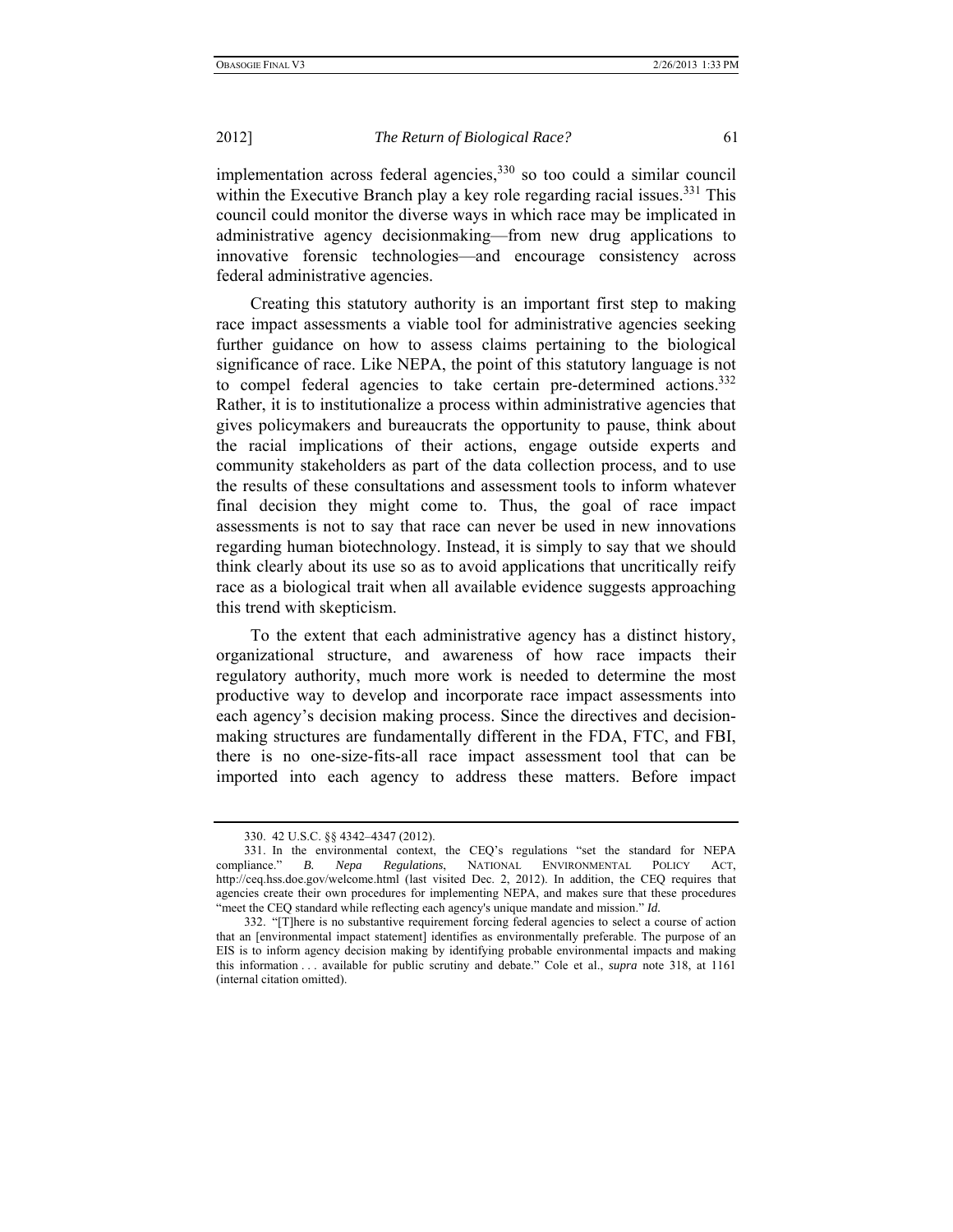assessment tools can be created and implemented, there needs to be a careful empirical assessment that maps the ways in which race issues have historically been treated within each agency, the existing mechanisms or procedures (if any) used to examine the legitimacy of race specific claims, and how existing or pending innovations in each field might interact with current regulatory assessments. As a more qualitative assessment, significant field work (such as interviews or focus groups with employees) regarding organizational dynamics and existing procedures for discussing race will help locate the opportunities and challenges associated with institutionalizing an ethos of race sensitivity both within each agency and across all relevant federal agencies.

These future projects need to be undertaken before robust race impact assessment models can be developed. This Article reserves a more detailed articulation of the substance and integration of race impact assessments into administrative agencies until future research can lay the aforementioned empirical groundwork. But for now, it is useful to briefly sketch the work that race impact assessments might do. Take, for example, a hypothetical new drug not unlike BiDil, where the manufacturer seeks a race-specific indication for Latinos with renal disease based on impressive clinical trial results with participants that self-identify as Latino. An FDAled race impact assessment might begin by identifying relevant stakeholders to participate in not only analyzing the claims' scientific merit and clinical trial results, but also the impact that this particular race-specific indication might have on racial minorities. This would be balanced with the potential benefit produced by the race-specific indication, such as the ability to identify and treat more Latinos suffering from this condition or to increase compliance within this group. Multiple methods would be used to evaluate the evidence—both the statistical assessment of clinical trial data and the qualitative assessment of constituent perspectives. A final report would be presented to FDA officials to aid their determination of whether a race-specific indication is warranted for the drug.

The FTC might engage in a similar process to assess products claiming to use genetic technologies to determine individuals' racial backgrounds. A diverse committee of experts—from population geneticists to legal scholars and philosophers—in addition to laypersons would examine the claims in relation to the strength and limitations of the company's methods and data. The committee would also collect and assess qualitative data from affected stakeholders to analyze the ways this technology might affect certain communities and how the public perceives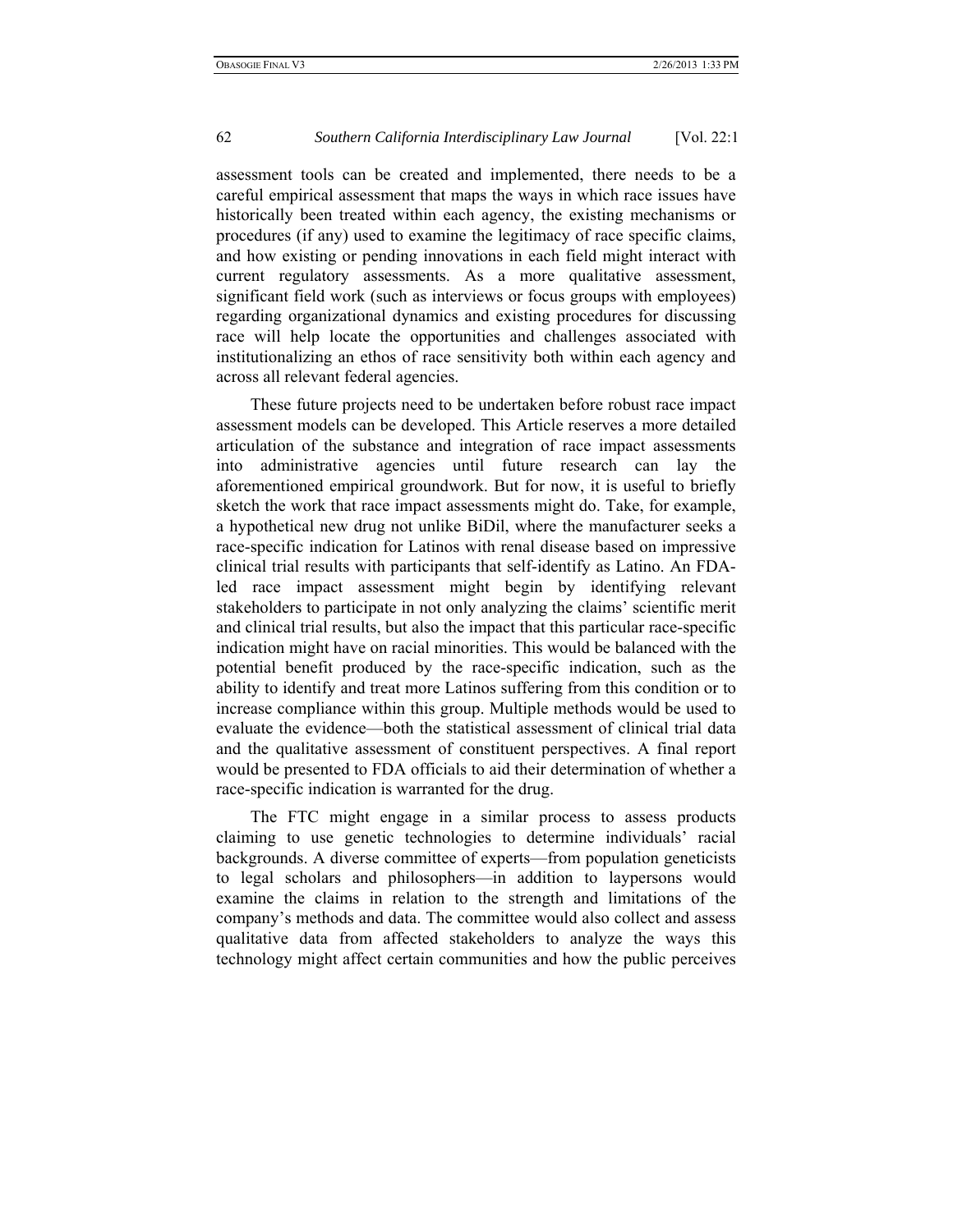the biological relevance of race. The committee would then provide a report to FTC officials to inform their decision about how to oversee the sale and marketing of these products.

The FBI could also use race impact assessments to examine the implications of emerging forensic techniques that may disproportionately affect minority communities. Not only would an external, quantitativelydriven scientific evaluation of techniques help assess whether the racebased or race-impacting methods are valid, but a qualitative assessment of stakeholder sentiments might also help the FBI develop procedures that both assist them in law enforcement and respect community concerns.

# V. CONCLUSION

When the first draft of the human genome was completed in 2000 and showed that all humans are 99.9 percent similar at the molecular level,  $333$ scientists, politicians, and the media rejoiced in declaring that there are no biological differences between racial groups, not unlike the way biological race was publically discredited after World War II.<sup>334</sup> President Bill Clinton summed up the sentiment in a statement made from the East Room of the White House when he pronounced that "modern science has confirmed what we first learned from ancient fates. The most important fact of life on this Earth is our common humanity."<sup>335</sup>

However, just as biological race remained a salient, if not prominent, variable in scientific research after the 1950 UNESCO statement publicly declared its death,<sup>336</sup> so too has it remained a powerful lens through which we understand human difference in the genomic era. Rather than focusing on our shared humanity, researchers have focused intensely on the less than 1 percent of genetic variation thought to explain racial difference and disparities.

There may very well be important innovations emerging from this renewed focus on biological race. But, given the horrific track record that

<sup>333.</sup> *See* Nicholas Wade, *READING THE BOOK OF LIFE: Now, the Hard Part: Putting the Genome to Work,* N.Y. TIMES, June 27, 2000, at F1. Subsequent research has revised this figure to around 99.5 percent. *See generally*, Samuel Levy et al., *The Diploid Genome Sequence of an Individual Human*, 5 PLOS BIOLOGY 2113 (2007).

<sup>334.</sup> *See supra* Part II.C.

<sup>335.</sup> Bill Clinton, Pres. U.S., Tony Blair, P.M. Eng., Dr. Francis Collins, Dir. Nat'l Human Genome Research Inst. & Dr. Craig Venter, Pres. & Chief Sci. Officer Celera Genomics Corp., Remarks on the Completion of the First Survey of the Entire Human Genome Project (June 26, 2000), *available at* http://www.ornl.gov/sci/techresources/Human\_Genome/project/clinton2.shtml.

<sup>336.</sup> *See supra* Part II.C.